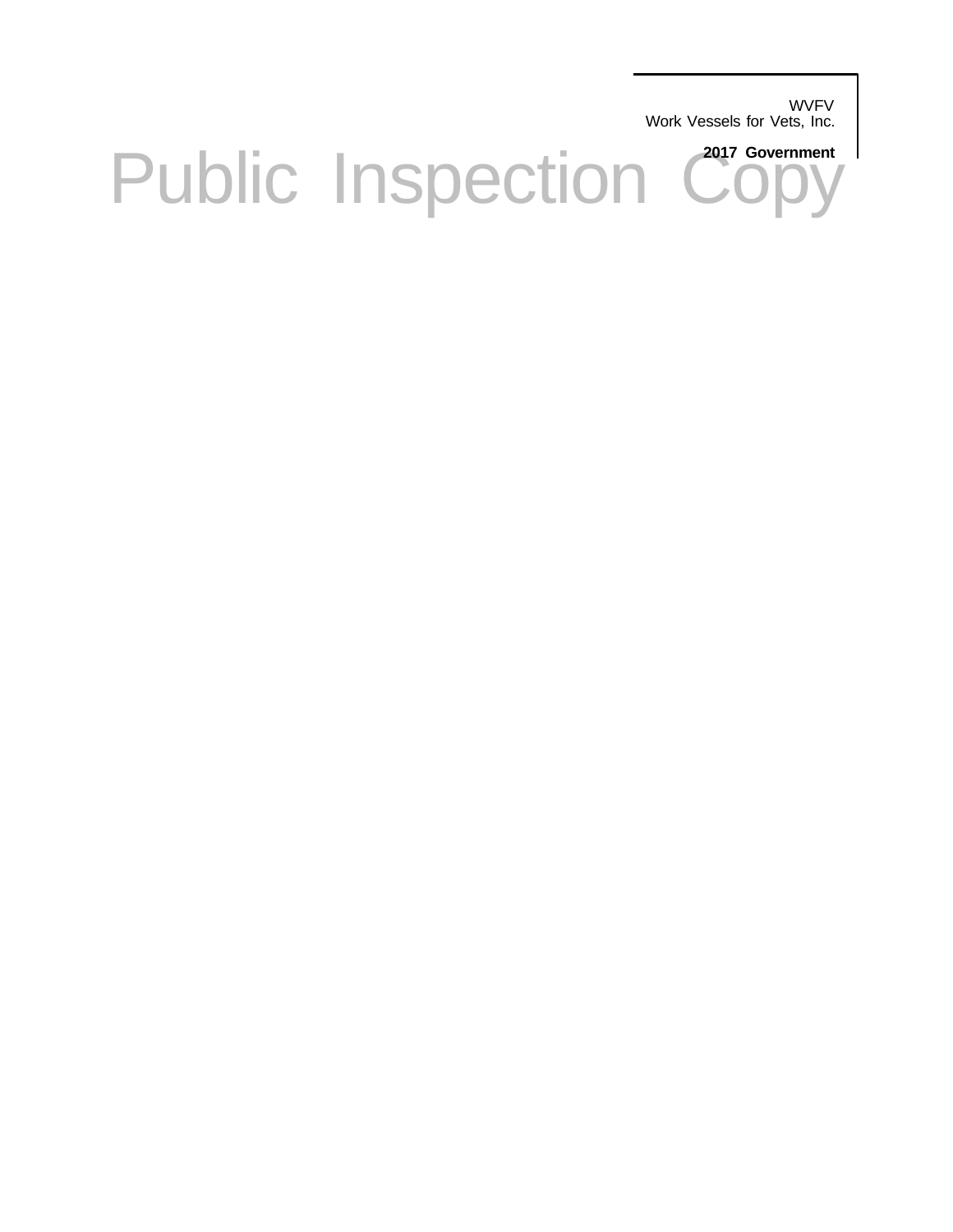| Form | 990                        |
|------|----------------------------|
|      | Department of the Treasury |

Check if applicable:

Application pending

Tax-exempt status: **Website:** u Form of organization:

**Part I Summary**

Amended return terminated

**I J K** Initial return Name change Address change

Final return/

Internal Revenue Service **Latest information. Latest information is a very service in the latest information. u** Do not enter social security numbers on this form as it may be made public. **990 1990 2017 2018 Depend of Organization Exempt From Income Tax 2017** 

NORK VESSELS FOR VETS, INC.<br>
Doing business as<br>
Number and street (or P.O. box if mail is not delivered to street address)<br>
PO BOX 215<br>
City of town of the or province country and 7<sup>1</sup> or foreign posts code.<br>
City of town

 $\overline{\mathbf{X}}$  Corporation Trust Association Other **u L** Year of formation: **2008 M** State of legal domicile:  $\mathbf{CT}$ 

**B** Check if annicable: **C** Name of organization **C D Employer identification number** 

Number and street (or P.O. box if mail is not delivered to street address) Room Room Room

**WORK VESSELS FOR VETS, INC.**

 $\begin{array}{|c|c|c|c|c|}\n\hline\n501(c) & ( & ) & \textbf{t} \text{ (insert no.)} & 4947(a)(1) & \text{or} & 527\n\end{array}$ 

OMB No. 1545-0047

| ZU I 1                |
|-----------------------|
| <b>Open to Public</b> |
| <b>Inspection</b>     |

**Y**es **X** No Yes | No

**182,081**

G Gross receipts \$

**26-3201760 860-536-4418**

If "No," attach a list. (see instructions)

**E** Telephone

**H(a)** Is this a group return for subordinates? **H(b)** Are all subordinates included?

H(c) Group exemption number **U** 

. . . . . . . . . . . . . . . . . . . . . . . . . . . . . . . . . . . . . . . . . . . . . . . . . . . . . . . . . . . . . . . . . . . . . . . . . . . . . . . .

**1** Briefly describe the organization's mission or most significant activities: . . . . . . . . . . . . . . . . . . . . . . . . . . . . . . . . . . . . . . . . . . . . . . . . . . . . . . . . . . . . . . . . . . . . . . . . . . . . . . . . . . . . . . . . . . . . . . . . . . . . . . . . . . . . . . . . . . . . . . . . . . . . . . . . . . . . . . . . . . . . . . . . . . . . . . . . . . . . **SEE SCHEDULE O**

**WWW.WORKVESSELSFORVETS.ORG**

Name and address of principal officer:

**JOHN NIEKRASH P.O. BOX 215**

**For the 2017 calendar year, or tax year beginning A , and ending**

C Name of organization

Doing business as

**PO BOX 215**

 $\overline{\mathbf{X}}$  501(c)(3)

City or town, state or province, country, and ZIP or foreign postal code

**WEST MYSTIC CT 06388**

**WEST MYSTIC CT 06388**

| Governance                     |          |                                                                                                                                                                                      |                         |                          |
|--------------------------------|----------|--------------------------------------------------------------------------------------------------------------------------------------------------------------------------------------|-------------------------|--------------------------|
|                                |          | 2 Check this box $\mathbf{u}$ if the organization discontinued its operations or disposed of more than 25% of its net assets.                                                        |                         |                          |
| ಯ                              |          | 3 Number of voting members of the governing body (Part VI, line 1a) [1] [2] Number of voting members of the governing body (Part VI, line 1a)                                        | 3                       | 8                        |
|                                |          |                                                                                                                                                                                      | $\overline{\mathbf{A}}$ | 8                        |
| <b>Activities</b>              |          | 5 Total number of individuals employed in calendar year 2017 (Part V, line 2a) [11] [20] [11] [11] [11] Total number of individuals employed in calendar year 2017 (Part V, line 2a) | 5                       | $\overline{\mathbf{0}}$  |
|                                |          | 6 Total number of volunteers (estimate if necessary)                                                                                                                                 | 6                       | 26                       |
|                                |          |                                                                                                                                                                                      | 7a                      | 0                        |
|                                |          |                                                                                                                                                                                      | 7b                      | 0                        |
|                                |          | Prior Year                                                                                                                                                                           |                         | Current Year             |
|                                |          | 198,412                                                                                                                                                                              |                         | 167,191                  |
| Revenue                        |          | 9 Program service revenue (Part VIII, line 2g)                                                                                                                                       |                         |                          |
|                                |          |                                                                                                                                                                                      |                         |                          |
|                                |          | 13,335<br>11 Other revenue (Part VIII, column (A), lines 5, 6d, 8c, 9c, 10c, and 11e)                                                                                                |                         | 4,203                    |
|                                |          | $\overline{211,747}$<br>12 Total revenue - add lines 8 through 11 (must equal Part VIII, column (A), line 12)                                                                        |                         | 171,394                  |
|                                |          | 113,610<br>13 Grants and similar amounts paid (Part IX, column (A), lines 1-3)                                                                                                       |                         | 176,012                  |
|                                |          |                                                                                                                                                                                      |                         |                          |
|                                |          | 15 Salaries, other compensation, employee benefits (Part IX, column (A), lines 5-10)                                                                                                 |                         | 0                        |
|                                |          | 16a Professional fundraising fees (Part IX, column (A), line 11e)                                                                                                                    |                         | 0                        |
| Expenses                       |          |                                                                                                                                                                                      |                         |                          |
|                                |          | 66,134                                                                                                                                                                               |                         | 13,269                   |
|                                |          | 179,744<br>18 Total expenses. Add lines 13-17 (must equal Part IX, column (A), line 25)                                                                                              |                         | 189,281                  |
|                                |          | 32,003                                                                                                                                                                               |                         | $-17,887$                |
|                                |          | Beginning of Current Year                                                                                                                                                            |                         | End of Year              |
|                                |          | 146,457<br>20 Total assets (Part X, line 16)                                                                                                                                         |                         | 118,567                  |
|                                |          | 11,503                                                                                                                                                                               |                         | 1,500                    |
| Net Assets or<br>Fund Balances |          | 134,954                                                                                                                                                                              |                         | 117,067                  |
|                                | Part II  | <b>Signature Block</b>                                                                                                                                                               |                         |                          |
|                                |          | Under penalties of perjury, I declare that I have examined this return, including accompanying schedules and statements, and to the best of my knowledge and belief, it is           |                         |                          |
|                                |          | true, correct, and complete. Declaration of preparer (other than officer) is based on all information of which preparer has any knowledge.                                           |                         |                          |
|                                |          |                                                                                                                                                                                      |                         |                          |
| Sign                           |          | Signature of officer                                                                                                                                                                 | Date                    |                          |
| Here                           |          | <b>ROBERT</b><br><b>SECRETARY/TREASURER</b><br><b>FIORE</b>                                                                                                                          |                         |                          |
|                                |          | Type or print name and title                                                                                                                                                         |                         |                          |
|                                |          | Print/Type preparer's name<br>Preparer's signature<br>Date                                                                                                                           | Check                   | PTIN                     |
| Paid                           |          | $05/11/18$ self-employed<br>PAUL R. FILIPPETTI<br>PAUL R. FILIPPETTI                                                                                                                 |                         | P00036888                |
| Preparer                       |          | HOYT, FILIPPETTI & MALAGHAN,<br><b>LLC</b><br>Firm's name                                                                                                                            | Firm's $EIN$ }          | 20-1696994               |
|                                | Use Only | 1041 POQUONNOCK RD                                                                                                                                                                   |                         |                          |
|                                |          | 06340-4211<br>GROTON, CT<br>Firm's address<br>Phone no.                                                                                                                              |                         | 860-536-9685             |
|                                |          | May the IRS discuss this return with the preparer shown above? (see instructions)                                                                                                    |                         | $ \mathbf{X} $ Yes<br>No |

| Sign                                                                                                         |                | Signature of officer                          |                |               |  |            |                      |                            |      |              | Date          |              |  |
|--------------------------------------------------------------------------------------------------------------|----------------|-----------------------------------------------|----------------|---------------|--|------------|----------------------|----------------------------|------|--------------|---------------|--------------|--|
| Here                                                                                                         |                | <b>ROBERT</b><br>Type or print name and title | <b>FIORE</b>   |               |  |            |                      | <b>SECRETARY/TREASURER</b> |      |              |               |              |  |
|                                                                                                              |                | Print/Type preparer's name                    |                |               |  |            | Preparer's signature |                            | Date |              | Check         | PTIN         |  |
| Paid                                                                                                         | PAUL R.        | FILIPPETTI                                    |                |               |  | IPAUL.     | FILIPPETTI<br>R.     |                            |      | 05/11/18     | self-employed | P00036888    |  |
| Preparer                                                                                                     | Firm's name    |                                               | HOYT,          | FILIPPETTI    |  | δz         | <b>MALAGHAN,</b>     | LLC                        |      | Firm's $EIN$ |               | 20-1696994   |  |
| Use Only                                                                                                     |                |                                               | 1041           | POQUONNOCK RD |  |            |                      |                            |      |              |               |              |  |
|                                                                                                              | Firm's address |                                               | <b>GROTON,</b> | <b>CT</b>     |  | 06340-4211 |                      |                            |      | Phone no.    |               | 860-536-9685 |  |
| IXI<br><b>No</b><br>May the IRS discuss this return with the preparer shown above? (see instructions)<br>Yes |                |                                               |                |               |  |            |                      |                            |      |              |               |              |  |
| Form 990 (2017)<br>For Paperwork Reduction Act Notice, see the separate instructions.<br>DAA                 |                |                                               |                |               |  |            |                      |                            |      |              |               |              |  |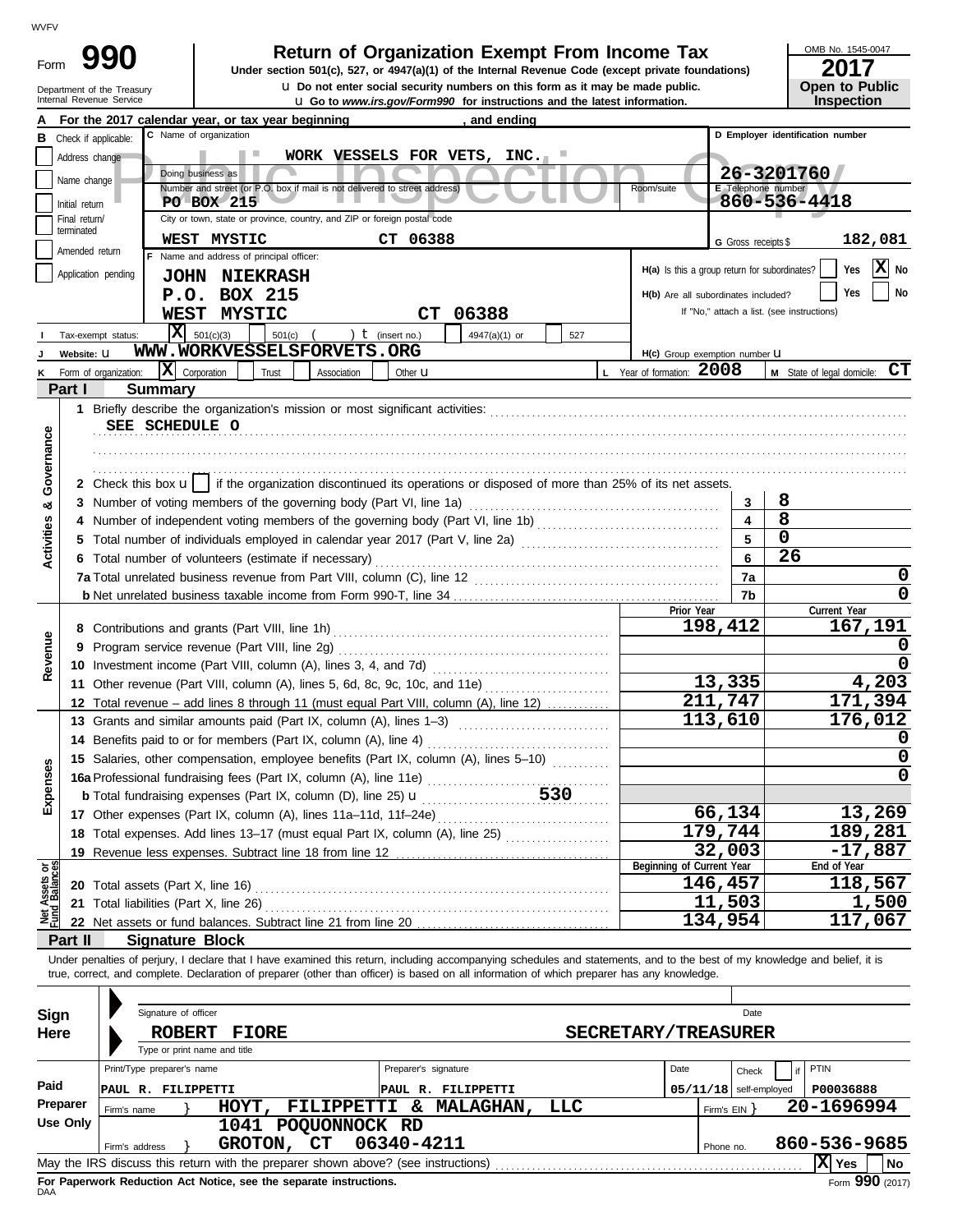|              |                           |                                                      | Form 990 (2017) WORK VESSELS FOR VETS, INC.                                                        | 26-3201760                                                                                                                                                                                                                                                   | Page 2                                                                    |
|--------------|---------------------------|------------------------------------------------------|----------------------------------------------------------------------------------------------------|--------------------------------------------------------------------------------------------------------------------------------------------------------------------------------------------------------------------------------------------------------------|---------------------------------------------------------------------------|
|              | Part III                  |                                                      | <b>Statement of Program Service Accomplishments</b>                                                |                                                                                                                                                                                                                                                              |                                                                           |
|              |                           |                                                      |                                                                                                    |                                                                                                                                                                                                                                                              | $\boxed{\mathbf{X}}$                                                      |
|              |                           | 1 Briefly describe the organization's mission:       |                                                                                                    |                                                                                                                                                                                                                                                              |                                                                           |
|              | SEE SCHEDULE O            |                                                      |                                                                                                    |                                                                                                                                                                                                                                                              |                                                                           |
|              |                           |                                                      |                                                                                                    | <u>ulalim Ingnantinn Conv</u>                                                                                                                                                                                                                                |                                                                           |
|              |                           |                                                      |                                                                                                    |                                                                                                                                                                                                                                                              |                                                                           |
| $\mathbf{2}$ |                           |                                                      |                                                                                                    | Did the organization undertake any significant program services during the year which were not listed on the                                                                                                                                                 |                                                                           |
|              | prior Form 990 or 990-EZ? |                                                      |                                                                                                    |                                                                                                                                                                                                                                                              | Yes $\overline{X}$ No                                                     |
|              |                           | If "Yes," describe these new services on Schedule O. |                                                                                                    |                                                                                                                                                                                                                                                              |                                                                           |
| 3            |                           |                                                      | Did the organization cease conducting, or make significant changes in how it conducts, any program |                                                                                                                                                                                                                                                              |                                                                           |
|              | services?                 |                                                      |                                                                                                    |                                                                                                                                                                                                                                                              | Yes $\overline{X}$ No                                                     |
|              |                           | If "Yes," describe these changes on Schedule O.      |                                                                                                    |                                                                                                                                                                                                                                                              |                                                                           |
| 4            |                           |                                                      |                                                                                                    | Describe the organization's program service accomplishments for each of its three largest program services, as measured by<br>expenses. Section 501(c)(3) and 501(c)(4) organizations are required to report the amount of grants and allocations to others, |                                                                           |
|              |                           |                                                      | the total expenses, and revenue, if any, for each program service reported.                        |                                                                                                                                                                                                                                                              |                                                                           |
|              |                           |                                                      |                                                                                                    |                                                                                                                                                                                                                                                              |                                                                           |
|              | 4a (Code:                 |                                                      |                                                                                                    | ) (Expenses $\frac{183,104}{\sqrt{104}}$ including grants of \$ 176,012 ) (Revenue \$                                                                                                                                                                        |                                                                           |
|              |                           |                                                      |                                                                                                    |                                                                                                                                                                                                                                                              | DONATIONS TO VETERANS FOR A SUCCESSFUL TRANSITION INTO A CIVILIAN CAREER. |
|              |                           |                                                      |                                                                                                    |                                                                                                                                                                                                                                                              |                                                                           |
|              |                           |                                                      |                                                                                                    |                                                                                                                                                                                                                                                              |                                                                           |
|              |                           |                                                      |                                                                                                    |                                                                                                                                                                                                                                                              |                                                                           |
|              |                           |                                                      |                                                                                                    |                                                                                                                                                                                                                                                              |                                                                           |
|              |                           |                                                      |                                                                                                    |                                                                                                                                                                                                                                                              |                                                                           |
|              |                           |                                                      |                                                                                                    |                                                                                                                                                                                                                                                              |                                                                           |
|              |                           |                                                      |                                                                                                    |                                                                                                                                                                                                                                                              |                                                                           |
|              |                           |                                                      |                                                                                                    |                                                                                                                                                                                                                                                              |                                                                           |
|              |                           |                                                      |                                                                                                    |                                                                                                                                                                                                                                                              |                                                                           |
|              |                           |                                                      |                                                                                                    |                                                                                                                                                                                                                                                              |                                                                           |
|              |                           |                                                      |                                                                                                    |                                                                                                                                                                                                                                                              |                                                                           |
|              |                           |                                                      |                                                                                                    |                                                                                                                                                                                                                                                              |                                                                           |
|              |                           |                                                      |                                                                                                    |                                                                                                                                                                                                                                                              |                                                                           |
|              |                           |                                                      |                                                                                                    |                                                                                                                                                                                                                                                              |                                                                           |
|              |                           |                                                      |                                                                                                    |                                                                                                                                                                                                                                                              |                                                                           |
|              |                           |                                                      |                                                                                                    |                                                                                                                                                                                                                                                              |                                                                           |
|              |                           |                                                      |                                                                                                    |                                                                                                                                                                                                                                                              |                                                                           |
|              |                           |                                                      |                                                                                                    |                                                                                                                                                                                                                                                              |                                                                           |
|              |                           |                                                      |                                                                                                    |                                                                                                                                                                                                                                                              |                                                                           |
|              |                           |                                                      |                                                                                                    |                                                                                                                                                                                                                                                              |                                                                           |
|              |                           |                                                      |                                                                                                    |                                                                                                                                                                                                                                                              |                                                                           |
|              |                           |                                                      |                                                                                                    |                                                                                                                                                                                                                                                              |                                                                           |
|              |                           | 4c (Code: $\ldots$ ) (Expenses \$                    |                                                                                                    |                                                                                                                                                                                                                                                              |                                                                           |
|              |                           |                                                      |                                                                                                    |                                                                                                                                                                                                                                                              |                                                                           |
|              |                           |                                                      |                                                                                                    |                                                                                                                                                                                                                                                              |                                                                           |
|              |                           |                                                      |                                                                                                    |                                                                                                                                                                                                                                                              |                                                                           |
|              |                           |                                                      |                                                                                                    |                                                                                                                                                                                                                                                              |                                                                           |
|              |                           |                                                      |                                                                                                    |                                                                                                                                                                                                                                                              |                                                                           |
|              |                           |                                                      |                                                                                                    |                                                                                                                                                                                                                                                              |                                                                           |
|              |                           |                                                      |                                                                                                    |                                                                                                                                                                                                                                                              |                                                                           |
|              |                           |                                                      |                                                                                                    |                                                                                                                                                                                                                                                              |                                                                           |
|              |                           |                                                      |                                                                                                    |                                                                                                                                                                                                                                                              |                                                                           |
|              |                           |                                                      |                                                                                                    |                                                                                                                                                                                                                                                              |                                                                           |
|              |                           | 4d Other program services (Describe in Schedule O.)  |                                                                                                    |                                                                                                                                                                                                                                                              |                                                                           |
|              | (Expenses \$              |                                                      | including grants of \$                                                                             | (Revenue \$                                                                                                                                                                                                                                                  |                                                                           |
|              |                           | 4e Total program service expenses u                  | 183,104                                                                                            |                                                                                                                                                                                                                                                              |                                                                           |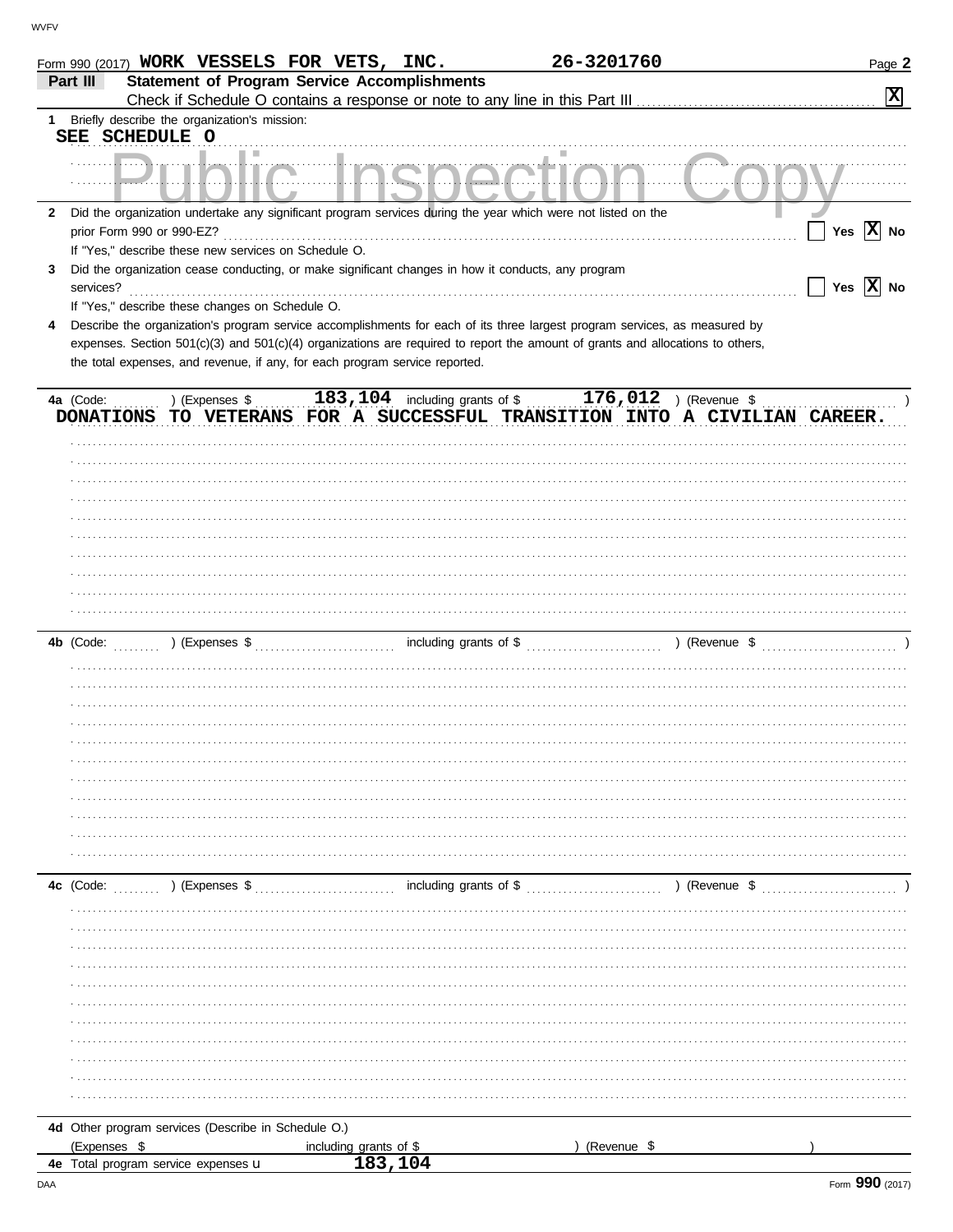|                                                   |  | Form 990 (2017) WORK VESSELS FOR VETS, |  |  | INC. | 26-3201760 |       | Page ა |     |
|---------------------------------------------------|--|----------------------------------------|--|--|------|------------|-------|--------|-----|
| Part IV<br><b>Checklist of Required Schedules</b> |  |                                        |  |  |      |            |       |        |     |
|                                                   |  |                                        |  |  |      |            | Vec 1 |        | No. |

|     |                                                                                                                                                                                                                   |                 | Yes | No |
|-----|-------------------------------------------------------------------------------------------------------------------------------------------------------------------------------------------------------------------|-----------------|-----|----|
| 1.  | Is the organization described in section $501(c)(3)$ or $4947(a)(1)$ (other than a private foundation)? If "Yes,"                                                                                                 |                 |     |    |
|     | complete Schedule A                                                                                                                                                                                               | 1               | х   |    |
| 2   | Is the organization required to complete Schedule B, Schedule of Contributors (see instructions)?                                                                                                                 | $\mathbf{2}$    | X   |    |
| 3   | Did the organization engage in direct or indirect political campaign activities on behalf of or in opposition to                                                                                                  |                 |     |    |
|     | candidates for public office? If "Yes," complete Schedule C, Part I                                                                                                                                               |                 |     | X. |
| 4   | Section 501(c)(3) organizations. Did the organization engage in lobbying activities, or have a section 501(h)                                                                                                     |                 |     |    |
|     | election in effect during the tax year? If "Yes," complete Schedule C, Part II                                                                                                                                    | 4               |     | X. |
| 5   | Is the organization a section $501(c)(4)$ , $501(c)(5)$ , or $501(c)(6)$ organization that receives membership dues,                                                                                              |                 |     |    |
|     | assessments, or similar amounts as defined in Revenue Procedure 98-19? If "Yes," complete Schedule C,                                                                                                             |                 |     |    |
|     | Part III                                                                                                                                                                                                          | 5               |     | x  |
| 6   | Did the organization maintain any donor advised funds or any similar funds or accounts for which donors                                                                                                           |                 |     |    |
|     | have the right to provide advice on the distribution or investment of amounts in such funds or accounts? If                                                                                                       |                 |     |    |
|     | "Yes," complete Schedule D, Part I                                                                                                                                                                                | 6               |     | X. |
| 7   | Did the organization receive or hold a conservation easement, including easements to preserve open space,                                                                                                         |                 |     |    |
|     | the environment, historic land areas, or historic structures? If "Yes," complete Schedule D, Part II                                                                                                              | 7               |     | X. |
| 8   | Did the organization maintain collections of works of art, historical treasures, or other similar assets? If "Yes,"                                                                                               |                 |     |    |
|     | complete Schedule D, Part III                                                                                                                                                                                     | 8               |     | x  |
| 9   | Did the organization report an amount in Part X, line 21, for escrow or custodial account liability, serve as a                                                                                                   |                 |     |    |
|     | custodian for amounts not listed in Part X; or provide credit counseling, debt management, credit repair, or                                                                                                      |                 |     |    |
|     | debt negotiation services? If "Yes," complete Schedule D, Part IV                                                                                                                                                 | 9               |     | X. |
| 10  | Did the organization, directly or through a related organization, hold assets in temporarily restricted                                                                                                           |                 |     |    |
|     | endowments, permanent endowments, or quasi-endowments? If "Yes," complete Schedule D, Part V                                                                                                                      | 10              |     | x  |
| 11  | If the organization's answer to any of the following questions is "Yes," then complete Schedule D, Parts VI,                                                                                                      |                 |     |    |
|     | VII, VIII, IX, or X as applicable.                                                                                                                                                                                |                 |     |    |
| a   | Did the organization report an amount for land, buildings, and equipment in Part X, line 10? If "Yes,"                                                                                                            |                 | x   |    |
|     | complete Schedule D, Part VI                                                                                                                                                                                      | 11a             |     |    |
|     | <b>b</b> Did the organization report an amount for investments—other securities in Part X, line 12 that is 5% or more<br>of its total assets reported in Part X, line 16? If "Yes," complete Schedule D, Part VII | 11 <sub>b</sub> |     | X. |
| C   | Did the organization report an amount for investments—program related in Part X, line 13 that is 5% or more                                                                                                       |                 |     |    |
|     |                                                                                                                                                                                                                   | 11c             |     | x  |
| d   | Did the organization report an amount for other assets in Part X, line 15 that is 5% or more of its total assets                                                                                                  |                 |     |    |
|     | reported in Part X, line 16? If "Yes," complete Schedule D, Part IX                                                                                                                                               | <b>11d</b>      |     | X  |
| е   | Did the organization report an amount for other liabilities in Part X, line 25? If "Yes," complete Schedule D, Part X                                                                                             | 11e             |     | x  |
| f   | Did the organization's separate or consolidated financial statements for the tax year include a footnote that addresses                                                                                           |                 |     |    |
|     | the organization's liability for uncertain tax positions under FIN 48 (ASC 740)? If "Yes," complete Schedule D, Part X                                                                                            | 11f             |     | x  |
| 12a | Did the organization obtain separate, independent audited financial statements for the tax year? If "Yes," complete                                                                                               |                 |     |    |
|     |                                                                                                                                                                                                                   | 12a             |     | X. |
| b   | Was the organization included in consolidated, independent audited financial statements for the tax year? If                                                                                                      |                 |     |    |
|     | "Yes," and if the organization answered "No" to line 12a, then completing Schedule D, Parts XI and XII is optional                                                                                                | 12b             |     | x  |
| 13  |                                                                                                                                                                                                                   | 13              |     | X  |
| 14a |                                                                                                                                                                                                                   | 14a             |     | x  |
| b   | Did the organization have aggregate revenues or expenses of more than \$10,000 from grantmaking,                                                                                                                  |                 |     |    |
|     | fundraising, business, investment, and program service activities outside the United States, or aggregate                                                                                                         |                 |     |    |
|     | foreign investments valued at \$100,000 or more? If "Yes," complete Schedule F, Parts I and IV [[[[[[[[[[[[[[[                                                                                                    | 14b             |     | X. |
| 15  | Did the organization report on Part IX, column (A), line 3, more than \$5,000 of grants or other assistance to or                                                                                                 |                 |     |    |
|     | for any foreign organization? If "Yes," complete Schedule F, Parts II and IV                                                                                                                                      | 15              |     | X. |
| 16  | Did the organization report on Part IX, column (A), line 3, more than \$5,000 of aggregate grants or other                                                                                                        |                 |     |    |
|     | assistance to or for foreign individuals? If "Yes," complete Schedule F, Parts III and IV                                                                                                                         | 16              |     | X. |
| 17  | Did the organization report a total of more than \$15,000 of expenses for professional fundraising services on                                                                                                    |                 |     |    |
|     |                                                                                                                                                                                                                   | 17              |     | X. |
| 18  | Did the organization report more than \$15,000 total of fundraising event gross income and contributions on                                                                                                       |                 |     |    |
|     | Part VIII, lines 1c and 8a? If "Yes," complete Schedule G, Part II                                                                                                                                                | 18              |     | X. |
| 19  | Did the organization report more than \$15,000 of gross income from gaming activities on Part VIII, line 9a?                                                                                                      |                 |     |    |
|     |                                                                                                                                                                                                                   | 19              |     | X. |

Form **990** (2017)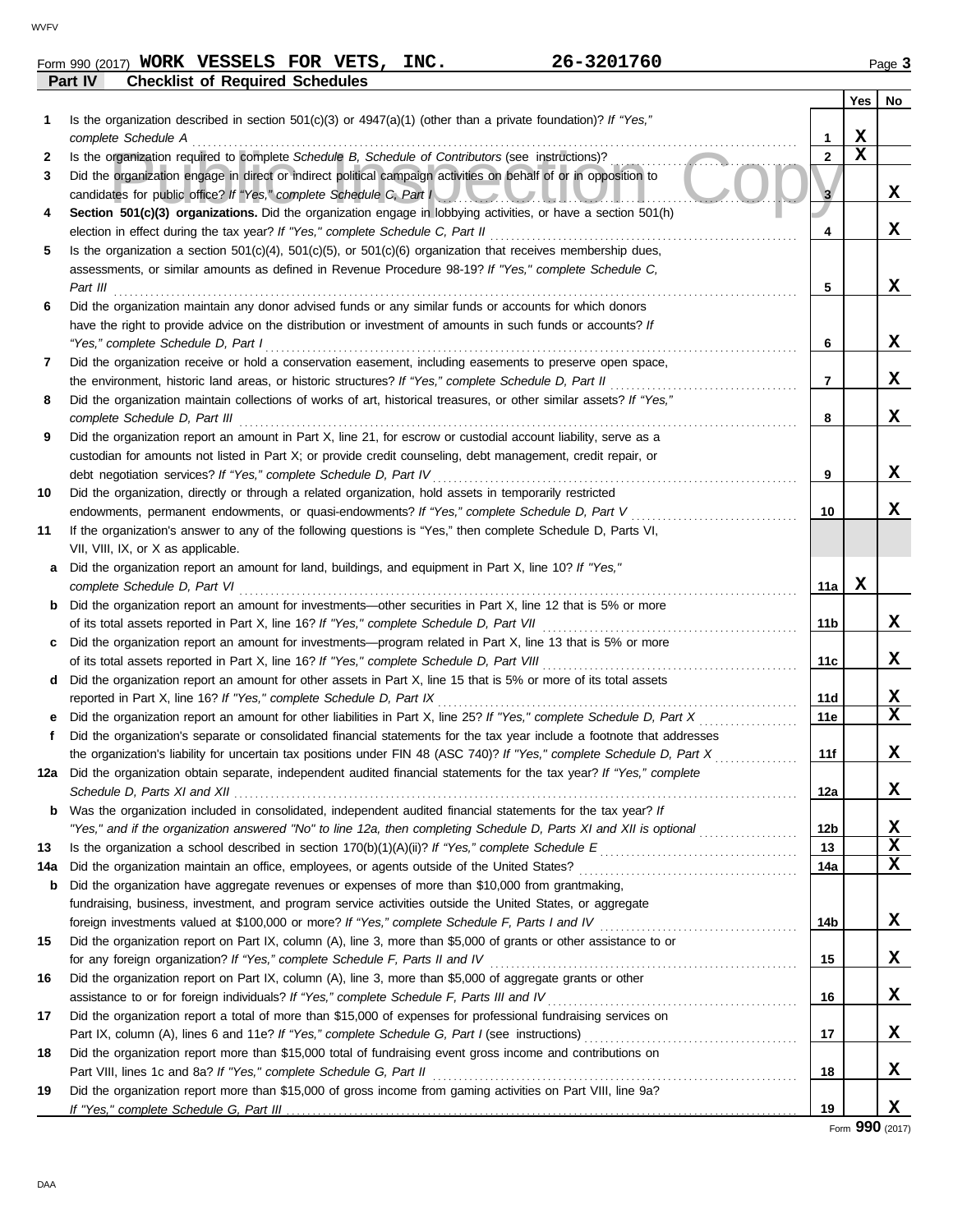|     | Part IV<br><b>Checklist of Required Schedules (continued)</b>                                                                                                                                                     |                 |     |                                 |
|-----|-------------------------------------------------------------------------------------------------------------------------------------------------------------------------------------------------------------------|-----------------|-----|---------------------------------|
|     |                                                                                                                                                                                                                   |                 | Yes | No                              |
| 20a | Did the organization operate one or more hospital facilities? If "Yes," complete Schedule H                                                                                                                       | 20a             |     | $\mathbf x$                     |
| b   | If "Yes" to line 20a, did the organization attach a copy of its audited financial statements to this return?                                                                                                      | 20 <sub>b</sub> |     |                                 |
| 21  | Did the organization report more than \$5,000 of grants or other assistance to any domestic organization or                                                                                                       |                 |     |                                 |
|     | domestic government on Part IX, column (A), line 1? If "Yes," complete Schedule I, Parts I and II                                                                                                                 | 21              |     | x                               |
| 22  | Did the organization report more than \$5,000 of grants or other assistance to or for domestic individuals on                                                                                                     |                 |     |                                 |
|     | Part IX, column (A), line 2? If "Yes," complete Schedule I, Parts I and III                                                                                                                                       | 22              | х   |                                 |
| 23  | Did the organization answer "Yes" to Part VII, Section A, line 3, 4, or 5 about compensation of the                                                                                                               |                 |     |                                 |
|     | organization's current and former officers, directors, trustees, key employees, and highest compensated                                                                                                           |                 |     |                                 |
|     | employees? If "Yes," complete Schedule J                                                                                                                                                                          | 23              |     | x                               |
| 24a | Did the organization have a tax-exempt bond issue with an outstanding principal amount of more than                                                                                                               |                 |     |                                 |
|     | \$100,000 as of the last day of the year, that was issued after December 31, 2002? If "Yes," answer lines 24b                                                                                                     |                 |     |                                 |
|     | through 24d and complete Schedule K. If "No," go to line 25a                                                                                                                                                      | 24a             |     | x                               |
| b   | Did the organization invest any proceeds of tax-exempt bonds beyond a temporary period exception?                                                                                                                 | 24b             |     |                                 |
| c   | Did the organization maintain an escrow account other than a refunding escrow at any time during the year                                                                                                         |                 |     |                                 |
|     | to defease any tax-exempt bonds?                                                                                                                                                                                  | 24c             |     |                                 |
| d   | Did the organization act as an "on behalf of" issuer for bonds outstanding at any time during the year?                                                                                                           | 24d             |     |                                 |
| 25a | Section 501(c)(3), 501(c)(4), and 501(c)(29) organizations. Did the organization engage in an excess benefit                                                                                                      |                 |     |                                 |
|     | transaction with a disqualified person during the year? If "Yes," complete Schedule L, Part I                                                                                                                     | 25a             |     | x                               |
| b   | Is the organization aware that it engaged in an excess benefit transaction with a disqualified person in a prior                                                                                                  |                 |     |                                 |
|     | year, and that the transaction has not been reported on any of the organization's prior Forms 990 or 990-EZ?                                                                                                      |                 |     |                                 |
|     | If "Yes," complete Schedule L, Part I                                                                                                                                                                             | 25 <sub>b</sub> |     | x                               |
| 26  | Did the organization report any amount on Part X, line 5, 6, or 22 for receivables from or payables to any                                                                                                        |                 |     |                                 |
|     | current or former officers, directors, trustees, key employees, highest compensated employees, or                                                                                                                 |                 |     |                                 |
|     | disqualified persons? If "Yes," complete Schedule L, Part II                                                                                                                                                      | 26              |     | x                               |
| 27  | Did the organization provide a grant or other assistance to an officer, director, trustee, key employee,                                                                                                          |                 |     |                                 |
|     | substantial contributor or employee thereof, a grant selection committee member, or to a 35% controlled                                                                                                           |                 |     | x                               |
|     | entity or family member of any of these persons? If "Yes," complete Schedule L, Part III                                                                                                                          | 27              |     |                                 |
| 28  | Was the organization a party to a business transaction with one of the following parties (see Schedule L,                                                                                                         |                 |     |                                 |
|     | Part IV instructions for applicable filing thresholds, conditions, and exceptions):                                                                                                                               |                 |     | X                               |
| а   | A current or former officer, director, trustee, or key employee? If "Yes," complete Schedule L, Part IV<br>A family member of a current or former officer, director, trustee, or key employee? If "Yes," complete | 28a             |     |                                 |
| b   | Schedule L, Part IV                                                                                                                                                                                               | 28b             |     | x                               |
|     | An entity of which a current or former officer, director, trustee, or key employee (or a family member thereof)                                                                                                   |                 |     |                                 |
| c   | was an officer, director, trustee, or direct or indirect owner? If "Yes," complete Schedule L, Part IV                                                                                                            | 28c             |     |                                 |
| 29  | Did the organization receive more than \$25,000 in non-cash contributions? If "Yes," complete Schedule M                                                                                                          | 29              |     | $\frac{\mathbf{x}}{\mathbf{x}}$ |
|     | Did the organization receive contributions of art, historical treasures, or other similar assets, or qualified                                                                                                    |                 |     |                                 |
|     | conservation contributions? If "Yes," complete Schedule M                                                                                                                                                         | 30              |     | X                               |
| 31  | Did the organization liquidate, terminate, or dissolve and cease operations? If "Yes," complete Schedule N,                                                                                                       |                 |     |                                 |
|     | Part I                                                                                                                                                                                                            | 31              |     | X                               |
| 32  | Did the organization sell, exchange, dispose of, or transfer more than 25% of its net assets? If "Yes,"                                                                                                           |                 |     |                                 |
|     | complete Schedule N, Part II                                                                                                                                                                                      | 32              |     | X                               |
| 33  | Did the organization own 100% of an entity disregarded as separate from the organization under Regulations                                                                                                        |                 |     |                                 |
|     | sections 301.7701-2 and 301.7701-3? If "Yes," complete Schedule R, Part I                                                                                                                                         | 33              |     | X                               |
| 34  | Was the organization related to any tax-exempt or taxable entity? If "Yes," complete Schedule R, Part II, III,                                                                                                    |                 |     |                                 |
|     | or IV, and Part V, line 1                                                                                                                                                                                         | 34              |     |                                 |
| 35a |                                                                                                                                                                                                                   | 35a             |     | $\frac{\mathbf{x}}{\mathbf{x}}$ |
| b   | If "Yes" to line 35a, did the organization receive any payment from or engage in any transaction with a                                                                                                           |                 |     |                                 |
|     |                                                                                                                                                                                                                   | 35b             |     |                                 |
| 36  | Section 501(c)(3) organizations. Did the organization make any transfers to an exempt non-charitable                                                                                                              |                 |     |                                 |
|     | related organization? If "Yes," complete Schedule R, Part V, line 2                                                                                                                                               | 36              |     | X                               |
| 37  | Did the organization conduct more than 5% of its activities through an entity that is not a related organization                                                                                                  |                 |     |                                 |
|     | and that is treated as a partnership for federal income tax purposes? If "Yes," complete Schedule R,                                                                                                              |                 |     |                                 |
|     | Part VI                                                                                                                                                                                                           | 37              |     | X                               |
| 38  | Did the organization complete Schedule O and provide explanations in Schedule O for Part VI, lines 11b and                                                                                                        |                 |     |                                 |
|     | 19? Note. All Form 990 filers are required to complete Schedule O.                                                                                                                                                | 38              | X   |                                 |
|     |                                                                                                                                                                                                                   |                 |     |                                 |

**WORK VESSELS FOR VETS, INC. 26-3201760**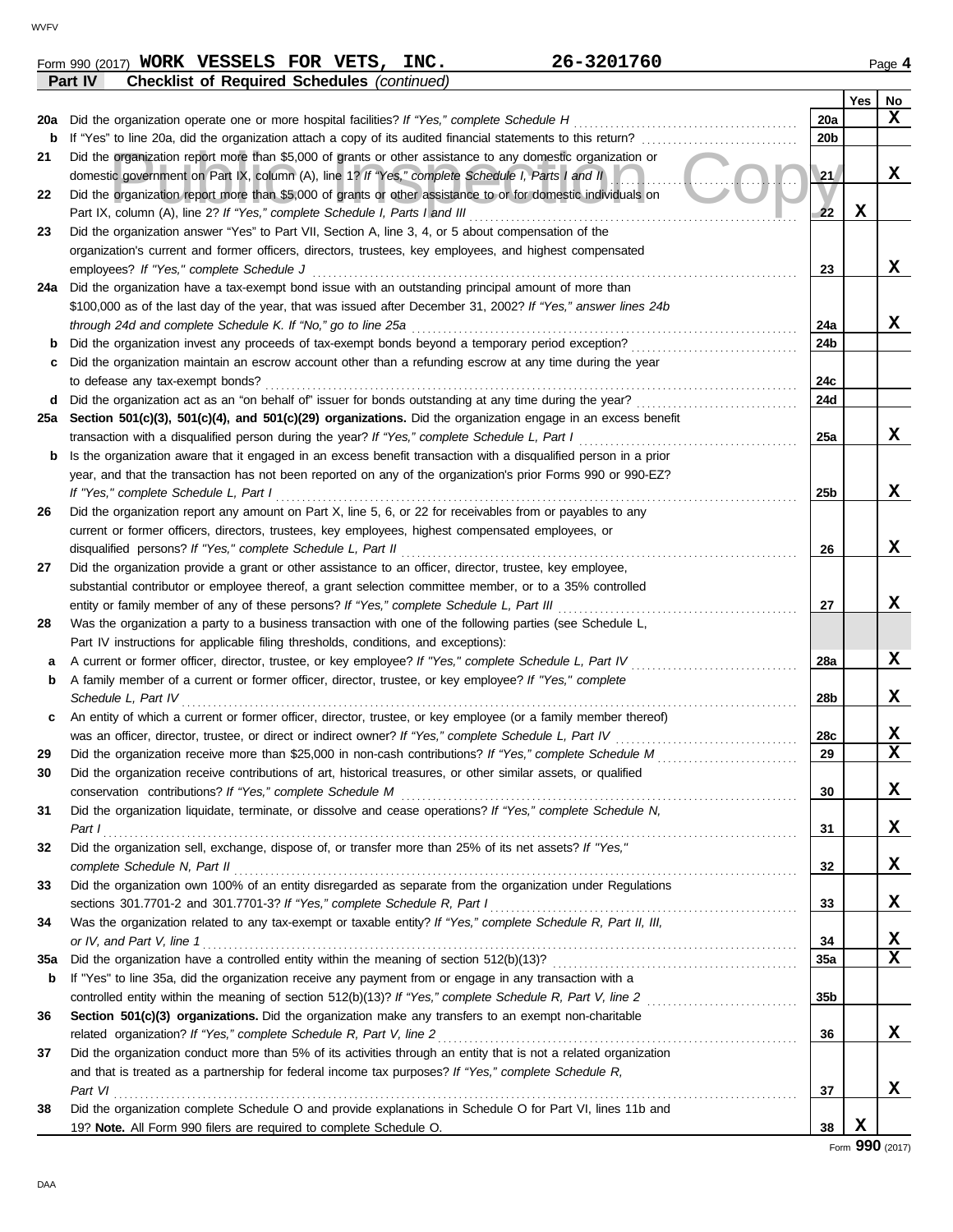|          | Check if Schedule O contains a response or note to any line in this Part V                                                                                                                                 |                |                 |                          |
|----------|------------------------------------------------------------------------------------------------------------------------------------------------------------------------------------------------------------|----------------|-----------------|--------------------------|
|          |                                                                                                                                                                                                            |                | Yes             | No                       |
| 1а       | 1<br>Enter the number reported in Box 3 of Form 1096. Enter -0- if not applicable<br>1a<br>$\mathbf 0$                                                                                                     |                |                 |                          |
| b        | 1 <sub>b</sub><br>Enter the number of Forms W-2G included in line 1a. Enter -0- if not applicable                                                                                                          |                |                 |                          |
| c        | Did the organization comply with backup withholding rules for reportable payments to vendors and                                                                                                           |                | $\mathbf x$     |                          |
|          | reportable gaming (gambling) winnings to prize winners? New York Mary                                                                                                                                      | 1c             |                 |                          |
| 2a       | Enter the number of employees reported on Form W-3, Transmittal of Wage and Tax<br>$\mathbf 0$                                                                                                             |                |                 |                          |
|          | Statements, filed for the calendar year ending with or within the year covered by this return<br>2a                                                                                                        |                |                 |                          |
| b        | If at least one is reported on line 2a, did the organization file all required federal employment tax returns?                                                                                             | 2 <sub>b</sub> |                 |                          |
|          | Note. If the sum of lines 1a and 2a is greater than 250, you may be required to e-file (see instructions)<br>Did the organization have unrelated business gross income of \$1,000 or more during the year? |                |                 | X                        |
| за       | If "Yes," has it filed a Form 990-T for this year? If "No" to line 3b, provide an explanation in Schedule O                                                                                                | 3a<br>3b       |                 |                          |
| b        | At any time during the calendar year, did the organization have an interest in, or a signature or other authority                                                                                          |                |                 |                          |
| 4a       | over, a financial account in a foreign country (such as a bank account, securities account, or other financial                                                                                             |                |                 |                          |
|          | account)?                                                                                                                                                                                                  | 4a             |                 | X                        |
| b        | If "Yes," enter the name of the foreign country: $\mathbf u$                                                                                                                                               |                |                 |                          |
|          | See instructions for filing requirements for FinCEN Form 114, Report of Foreign Bank and Financial Accounts                                                                                                |                |                 |                          |
|          | (FBAR).                                                                                                                                                                                                    |                |                 |                          |
| 5а       | Was the organization a party to a prohibited tax shelter transaction at any time during the tax year?                                                                                                      | 5a             |                 | $\underline{\mathbf{x}}$ |
| b        | Did any taxable party notify the organization that it was or is a party to a prohibited tax shelter transaction?                                                                                           | 5 <sub>b</sub> |                 | $\overline{\mathbf{x}}$  |
| с        | If "Yes" to line 5a or 5b, did the organization file Form 8886-T?                                                                                                                                          | 5c             |                 |                          |
| 6а       | Does the organization have annual gross receipts that are normally greater than \$100,000, and did the                                                                                                     |                |                 |                          |
|          | organization solicit any contributions that were not tax deductible as charitable contributions?                                                                                                           | 6a             |                 | X                        |
| b        | If "Yes," did the organization include with every solicitation an express statement that such contributions or                                                                                             |                |                 |                          |
|          | gifts were not tax deductible?                                                                                                                                                                             | 6b             |                 |                          |
| 7        | Organizations that may receive deductible contributions under section 170(c).                                                                                                                              |                |                 |                          |
| а        | Did the organization receive a payment in excess of \$75 made partly as a contribution and partly for goods                                                                                                |                |                 |                          |
|          | and services provided to the payor?                                                                                                                                                                        | 7а             |                 |                          |
| b        | If "Yes," did the organization notify the donor of the value of the goods or services provided?                                                                                                            | 7b             |                 |                          |
| с        | Did the organization sell, exchange, or otherwise dispose of tangible personal property for which it was                                                                                                   |                |                 |                          |
|          |                                                                                                                                                                                                            | 7c             |                 |                          |
| d        | 7d                                                                                                                                                                                                         |                |                 |                          |
| е        | Did the organization receive any funds, directly or indirectly, to pay premiums on a personal benefit contract?                                                                                            | 7e             |                 |                          |
| f        | Did the organization, during the year, pay premiums, directly or indirectly, on a personal benefit contract?                                                                                               | 7f             |                 |                          |
| g        | If the organization received a contribution of qualified intellectual property, did the organization file Form 8899 as required?                                                                           | 7g             |                 |                          |
| h        | If the organization received a contribution of cars, boats, airplanes, or other vehicles, did the organization file a Form 1098-C?                                                                         | 7h             |                 |                          |
| 8        | Sponsoring organizations maintaining donor advised funds. Did a donor advised fund maintained by the                                                                                                       |                |                 |                          |
|          | sponsoring organization have excess business holdings at any time during the year?                                                                                                                         | 8              |                 |                          |
| 9        | Sponsoring organizations maintaining donor advised funds.                                                                                                                                                  |                |                 |                          |
| a        | Did the sponsoring organization make any taxable distributions under section 4966?                                                                                                                         | 9а             |                 |                          |
| b        | Did the sponsoring organization make a distribution to a donor, donor advisor, or related person?                                                                                                          | 9b             |                 |                          |
| 10       | Section 501(c)(7) organizations. Enter:                                                                                                                                                                    |                |                 |                          |
| а        | 10a<br>Initiation fees and capital contributions included on Part VIII, line 12                                                                                                                            |                |                 |                          |
| b        | Gross receipts, included on Form 990, Part VIII, line 12, for public use of club facilities<br>10 <sub>b</sub>                                                                                             |                |                 |                          |
| 11       | Section 501(c)(12) organizations. Enter:                                                                                                                                                                   |                |                 |                          |
| а        | Gross income from members or shareholders<br>11a                                                                                                                                                           |                |                 |                          |
| b        | Gross income from other sources (Do not net amounts due or paid to other sources                                                                                                                           |                |                 |                          |
|          | against amounts due or received from them.)<br>11b                                                                                                                                                         |                |                 |                          |
| 12a      | Section 4947(a)(1) non-exempt charitable trusts. Is the organization filing Form 990 in lieu of Form 1041?                                                                                                 | 12a            |                 |                          |
| b        | If "Yes," enter the amount of tax-exempt interest received or accrued during the year<br>12b                                                                                                               |                |                 |                          |
| 13       | Section 501(c)(29) qualified nonprofit health insurance issuers.                                                                                                                                           | 13a            |                 |                          |
| а        | Is the organization licensed to issue qualified health plans in more than one state?                                                                                                                       |                |                 |                          |
|          | Note. See the instructions for additional information the organization must report on Schedule O.                                                                                                          |                |                 |                          |
| b        | Enter the amount of reserves the organization is required to maintain by the states in which<br>13 <sub>b</sub>                                                                                            |                |                 |                          |
|          | Enter the amount of reserves on hand<br>13 <sub>c</sub>                                                                                                                                                    |                |                 |                          |
| c<br>14a | Did the organization receive any payments for indoor tanning services during the tax year?                                                                                                                 | 14a            |                 | X                        |
| b        |                                                                                                                                                                                                            | 14b            |                 |                          |
| DAA      |                                                                                                                                                                                                            |                | Form 990 (2017) |                          |

**Form 990 (2017) WORK VESSELS FOR VETS, INC.** 26-3201760 2010 2010 2010 2010 2021

**Part V Statements Regarding Other IRS Filings and Tax Compliance**

 $\blacksquare$  $\overline{\phantom{0}}$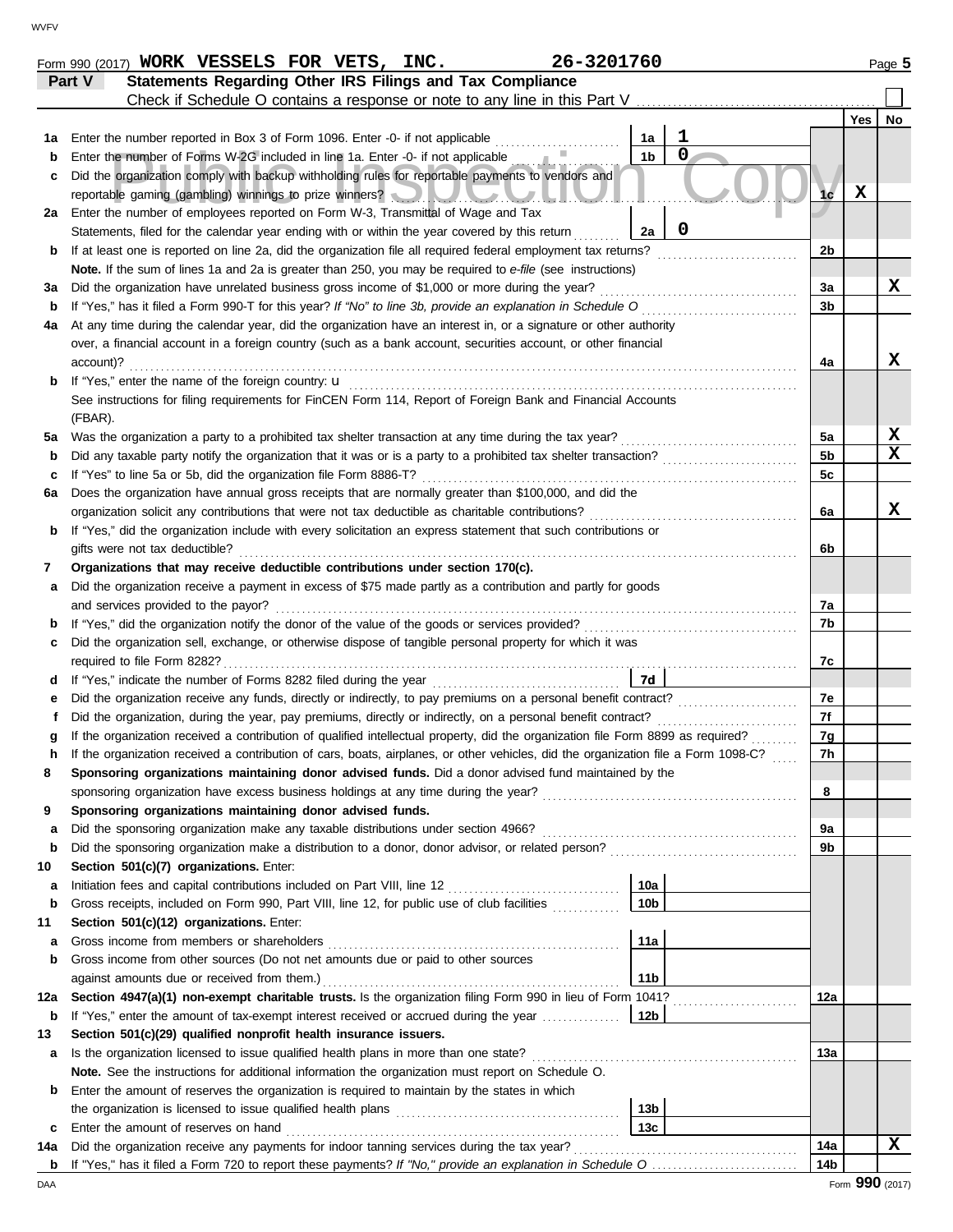|     | Part VI<br>Governance, Management, and Disclosure For each "Yes" response to lines 2 through 7b below, and for a "No"                                                                    |              |                 |             |
|-----|------------------------------------------------------------------------------------------------------------------------------------------------------------------------------------------|--------------|-----------------|-------------|
|     | response to line 8a, 8b, or 10b below, describe the circumstances, processes, or changes in Schedule O. See instructions.                                                                |              |                 |             |
|     |                                                                                                                                                                                          |              |                 | X           |
|     | Section A. Governing Body and Management                                                                                                                                                 |              |                 |             |
|     | ш                                                                                                                                                                                        |              | Yes             | No          |
| 1a  | Enter the number of voting members of the governing body at the end of the tax year<br>1a                                                                                                |              |                 |             |
|     | If there are material differences in voting rights among members of the governing body, or                                                                                               |              |                 |             |
|     | if the governing body delegated broad authority to an executive committee or similar                                                                                                     |              |                 |             |
|     | committee, explain in Schedule O.                                                                                                                                                        |              |                 |             |
| b   | 8<br>1b<br>Enter the number of voting members included in line 1a, above, who are independent                                                                                            |              |                 |             |
| 2   | Did any officer, director, trustee, or key employee have a family relationship or a business relationship with                                                                           |              |                 |             |
|     | any other officer, director, trustee, or key employee?                                                                                                                                   | 2            | х               |             |
| 3   | Did the organization delegate control over management duties customarily performed by or under the direct                                                                                |              |                 |             |
|     | supervision of officers, directors, or trustees, or key employees to a management company or other person?                                                                               | 3            |                 | X           |
| 4   | Did the organization make any significant changes to its governing documents since the prior Form 990 was filed?                                                                         | 4            |                 | $\mathbf x$ |
| 5   |                                                                                                                                                                                          | 5            |                 | X           |
| 6   | Did the organization have members or stockholders?                                                                                                                                       | 6            |                 | $\mathbf x$ |
| 7a  | Did the organization have members, stockholders, or other persons who had the power to elect or appoint                                                                                  |              |                 |             |
|     | one or more members of the governing body?                                                                                                                                               | 7a           |                 | X           |
| b   | Are any governance decisions of the organization reserved to (or subject to approval by) members,                                                                                        |              |                 |             |
|     | stockholders, or persons other than the governing body?                                                                                                                                  | 7b           |                 | X           |
| 8   | Did the organization contemporaneously document the meetings held or written actions undertaken during the year by the following:                                                        |              |                 |             |
| а   | The governing body?                                                                                                                                                                      | 8а           | X               |             |
| b   | Each committee with authority to act on behalf of the governing body?                                                                                                                    | 8b           | X               |             |
| 9   | Is there any officer, director, trustee, or key employee listed in Part VII, Section A, who cannot be reached at                                                                         |              |                 |             |
|     |                                                                                                                                                                                          | 9            |                 | x           |
|     | Section B. Policies (This Section B requests information about policies not required by the Internal Revenue Code.)                                                                      |              |                 |             |
|     |                                                                                                                                                                                          |              | Yes             | No          |
| 10a | Did the organization have local chapters, branches, or affiliates?                                                                                                                       | 10a          |                 | X           |
| b   | If "Yes," did the organization have written policies and procedures governing the activities of such chapters,                                                                           |              |                 |             |
|     |                                                                                                                                                                                          | 10b          |                 |             |
| 11a | Has the organization provided a complete copy of this Form 990 to all members of its governing body before filing the form?                                                              | 11a          | х               |             |
| b   | Describe in Schedule O the process, if any, used by the organization to review this Form 990.                                                                                            |              |                 |             |
| 12a | Did the organization have a written conflict of interest policy? If "No," go to line 13                                                                                                  | 12a          | X               |             |
| b   | Were officers, directors, or trustees, and key employees required to disclose annually interests that could give rise to conflicts?                                                      | 12b          |                 | x           |
|     | Did the organization regularly and consistently monitor and enforce compliance with the policy? If "Yes,"                                                                                |              |                 |             |
| c   |                                                                                                                                                                                          |              |                 | X           |
|     | describe in Schedule O how this was done                                                                                                                                                 | 12c          |                 | X           |
|     | Did the organization have a written whistleblower policy?                                                                                                                                | 13           |                 | X           |
| 14  | Did the organization have a written document retention and destruction policy?<br>Did the process for determining compensation of the following persons include a review and approval by | 14           |                 |             |
| 15  |                                                                                                                                                                                          |              |                 |             |
|     | independent persons, comparability data, and contemporaneous substantiation of the deliberation and decision?                                                                            |              |                 |             |
| а   | The organization's CEO, Executive Director, or top management official [11] content content content content of the organization's CEO, executive Director, or top management official    | 15a          |                 | X           |
| b   | Other officers or key employees of the organization<br>If "Yes" to line 15a or 15b, describe the process in Schedule O (see instructions).                                               | 15b          |                 | X           |
|     |                                                                                                                                                                                          |              |                 |             |
| 16а | Did the organization invest in, contribute assets to, or participate in a joint venture or similar arrangement                                                                           |              |                 |             |
|     | with a taxable entity during the year?                                                                                                                                                   | 16a          |                 | X           |
| b   | If "Yes," did the organization follow a written policy or procedure requiring the organization to evaluate its                                                                           |              |                 |             |
|     | participation in joint venture arrangements under applicable federal tax law, and take steps to safeguard the                                                                            |              |                 |             |
|     |                                                                                                                                                                                          | 16b          |                 |             |
|     | <b>Section C. Disclosure</b>                                                                                                                                                             |              |                 |             |
| 17  | List the states with which a copy of this Form 990 is required to be filed $\mathbf{u}$ CT                                                                                               |              |                 |             |
| 18  | Section 6104 requires an organization to make its Forms 1023 (or 1024 if applicable), 990, and 990-T (Section 501(c)(3)s only)                                                           |              |                 |             |
|     | available for public inspection. Indicate how you made these available. Check all that apply.                                                                                            |              |                 |             |
|     | $ $ Another's website $ X $ Upon request<br>Other (explain in Schedule O)<br>Own website<br>$\Box$                                                                                       |              |                 |             |
| 19  | Describe in Schedule O whether (and if so, how) the organization made its governing documents, conflict of interest policy, and                                                          |              |                 |             |
|     | financial statements available to the public during the tax year.                                                                                                                        |              |                 |             |
| 20  | State the name, address, and telephone number of the person who possesses the organization's books and records: u                                                                        |              |                 |             |
|     | 43 PEQUOT AVE<br>CATHERINE COOK                                                                                                                                                          |              |                 |             |
|     | 06355<br>CT.<br><b>MYSTIC</b>                                                                                                                                                            | 860-536-4418 |                 |             |
| DAA |                                                                                                                                                                                          |              | Form 990 (2017) |             |

 $_{\rm Form}$  990 (2017) WORK VESSELS FOR VETS, INC.  $26-3201760$  Page 6

**WORK VESSELS FOR VETS, INC. 26-3201760**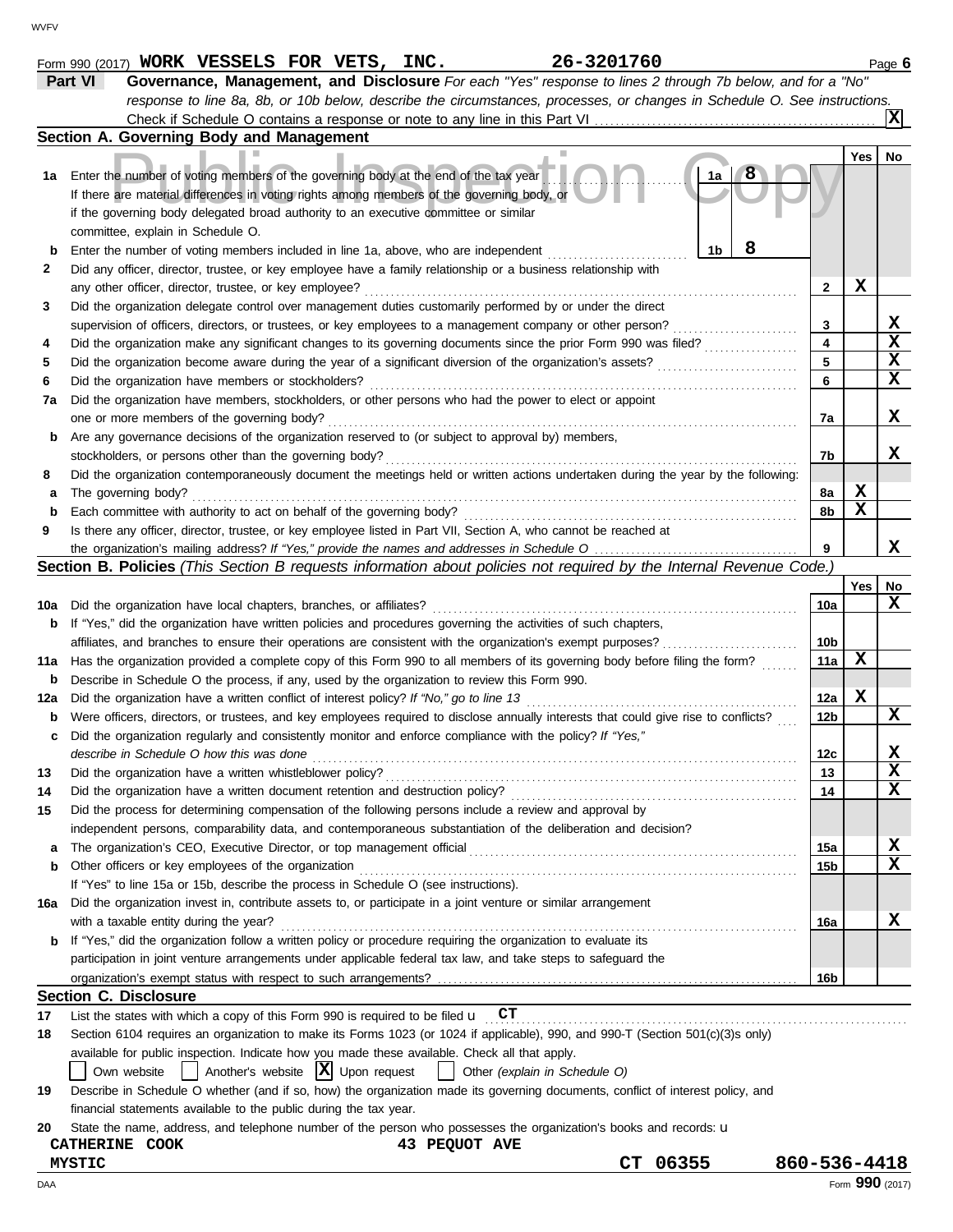## **Form 990 (2017) WORK VESSELS FOR VETS, INC.** 26-3201760 2012 2012 2012 2013

| 26-3201760 |  |
|------------|--|
|------------|--|

| Part VII                                                                                                                                                                                                                                                                                                   |                                                                                                                                      |                                                | Compensation of Officers, Directors, Trustees, Key Employees, Highest Compensated Employees, and |                                        |                               |  |  |  |  |
|------------------------------------------------------------------------------------------------------------------------------------------------------------------------------------------------------------------------------------------------------------------------------------------------------------|--------------------------------------------------------------------------------------------------------------------------------------|------------------------------------------------|--------------------------------------------------------------------------------------------------|----------------------------------------|-------------------------------|--|--|--|--|
| <b>Independent Contractors</b>                                                                                                                                                                                                                                                                             |                                                                                                                                      |                                                |                                                                                                  |                                        |                               |  |  |  |  |
|                                                                                                                                                                                                                                                                                                            |                                                                                                                                      |                                                | Check if Schedule O contains a response or note to any line in this Part VII                     |                                        |                               |  |  |  |  |
| Section A.                                                                                                                                                                                                                                                                                                 |                                                                                                                                      |                                                | Officers, Directors, Trustees, Key Employees, and Highest Compensated Employees                  |                                        |                               |  |  |  |  |
| 1a Complete this table for all persons required to be listed. Report compensation for the calendar year ending with or within the<br>organization's tax year.                                                                                                                                              |                                                                                                                                      |                                                |                                                                                                  |                                        |                               |  |  |  |  |
| • List all of the organization's current officers, directors, trustees (whether individuals or organizations), regardless of amount of<br>compensation. Enter -0- in columns (D), (E), and (F) if no compensation was paid.                                                                                |                                                                                                                                      |                                                |                                                                                                  |                                        |                               |  |  |  |  |
| • List all of the organization's current key employees, if any. See instructions for definition of "key employee."                                                                                                                                                                                         |                                                                                                                                      |                                                |                                                                                                  |                                        |                               |  |  |  |  |
| • List the organization's five current highest compensated employees (other than an officer, director, trustee, or key employee)<br>who received reportable compensation (Box 5 of Form W-2 and/or Box 7 of Form 1099-MISC) of more than \$100,000 from the<br>organization and any related organizations. |                                                                                                                                      |                                                |                                                                                                  |                                        |                               |  |  |  |  |
| List all of the organization's former officers, key employees, and highest compensated employees who received more than<br>\$100,000 of reportable compensation from the organization and any related organizations.                                                                                       |                                                                                                                                      |                                                |                                                                                                  |                                        |                               |  |  |  |  |
| List all of the organization's former directors or trustees that received, in the capacity as a former director or trustee of the<br>organization, more than \$10,000 of reportable compensation from the organization and any related organizations.                                                      |                                                                                                                                      |                                                |                                                                                                  |                                        |                               |  |  |  |  |
| List persons in the following order: individual trustees or directors; institutional trustees; officers; key employees; highest<br>compensated employees; and former such persons.                                                                                                                         |                                                                                                                                      |                                                |                                                                                                  |                                        |                               |  |  |  |  |
|                                                                                                                                                                                                                                                                                                            | $ X $ Check this box if neither the organization nor any related organization compensated any current officer, director, or trustee. |                                                |                                                                                                  |                                        |                               |  |  |  |  |
| (A)<br>Name and Title                                                                                                                                                                                                                                                                                      | (B)<br>Average<br>hours per                                                                                                          | (C)<br>Position<br>(do not check more than one | (D)<br>Reportable<br>compensation                                                                | (E)<br>Reportable<br>compensation from | (F)<br>Estimated<br>amount of |  |  |  |  |
|                                                                                                                                                                                                                                                                                                            | عاموري                                                                                                                               | hox unless nerson is hoth an                   | fr∩m                                                                                             | heteler                                | other                         |  |  |  |  |

|                       | hours per<br>week<br>(list any                                 |                                   |                       |             |              | (do not check more than one<br>box, unless person is both an<br>officer and a director/trustee) |        | compensation<br>from<br>the     | compensation from<br>related<br>organizations | amount of<br>other<br>compensation<br>from the |
|-----------------------|----------------------------------------------------------------|-----------------------------------|-----------------------|-------------|--------------|-------------------------------------------------------------------------------------------------|--------|---------------------------------|-----------------------------------------------|------------------------------------------------|
|                       | hours for<br>related<br>organizations<br>below dotted<br>line) | Individual trustee<br>or director | Institutional trustee | Officer     | Key employee | Highest compensated<br>employee                                                                 | Former | organization<br>(W-2/1099-MISC) | (W-2/1099-MISC)                               | organization<br>and related<br>organizations   |
| (1) KATHLEEN M. BURNS |                                                                |                                   |                       |             |              |                                                                                                 |        |                                 |                                               |                                                |
| <b>DIRECTOR</b>       | 2.00<br>0.00                                                   | $\mathbf x$                       |                       |             |              |                                                                                                 |        | 0                               | $\mathbf 0$                                   | $\mathbf 0$                                    |
| (2) JOHN NIEKRASH     |                                                                |                                   |                       |             |              |                                                                                                 |        |                                 |                                               |                                                |
|                       | 2.00                                                           |                                   |                       |             |              |                                                                                                 |        |                                 |                                               |                                                |
| PRESIDENT             | 0.00                                                           | $\mathbf x$                       |                       | $\mathbf x$ |              |                                                                                                 |        | 0                               | 0                                             | $\mathbf 0$                                    |
| (3) DAN BURNS         | 2.00                                                           |                                   |                       |             |              |                                                                                                 |        |                                 |                                               |                                                |
| DIRECTOR, CO-FOUNDER  | 0.00                                                           | $\mathbf x$                       |                       |             |              |                                                                                                 |        | 0                               | 0                                             | $\pmb{0}$                                      |
| (4) RICHARD CROLIUS   |                                                                |                                   |                       |             |              |                                                                                                 |        |                                 |                                               |                                                |
|                       | 2.00                                                           |                                   |                       |             |              |                                                                                                 |        |                                 |                                               |                                                |
| VICE PRESIDNET        | 0.00                                                           | $\mathbf x$                       |                       | $\mathbf x$ |              |                                                                                                 |        | 0                               | 0                                             | $\mathbf 0$                                    |
| (5) PAUL JACEY        | 2.00                                                           |                                   |                       |             |              |                                                                                                 |        |                                 |                                               |                                                |
| <b>DIRECTOR</b>       | 0.00                                                           | $\mathbf x$                       |                       |             |              |                                                                                                 |        | 0                               | 0                                             | $\bf{0}$                                       |
| (6) ROBERT FIORE      |                                                                |                                   |                       |             |              |                                                                                                 |        |                                 |                                               |                                                |
|                       | 2.00                                                           |                                   |                       |             |              |                                                                                                 |        |                                 |                                               |                                                |
| SECRETARY/TREASURER   | 0.00                                                           | $\mathbf x$                       |                       | $\mathbf x$ |              |                                                                                                 |        | 0                               | 0                                             | $\mathbf 0$                                    |
| (7) BRIAN HUGHES      |                                                                |                                   |                       |             |              |                                                                                                 |        |                                 |                                               |                                                |
|                       | 2.00                                                           |                                   |                       |             |              |                                                                                                 |        |                                 |                                               |                                                |
| <b>DIRECTOR</b>       | 0.00                                                           | $\mathbf x$                       |                       |             |              |                                                                                                 |        | 0                               | $\mathbf 0$                                   | $\mathbf 0$                                    |
| (8) FRANK GAGLIO      | 2.00                                                           |                                   |                       |             |              |                                                                                                 |        |                                 |                                               |                                                |
| <b>DIRECTOR</b>       | 0.00                                                           | $\mathbf x$                       |                       |             |              |                                                                                                 |        | 0                               | 0                                             | $\mathbf 0$                                    |
| (9)                   |                                                                |                                   |                       |             |              |                                                                                                 |        |                                 |                                               |                                                |
|                       |                                                                |                                   |                       |             |              |                                                                                                 |        |                                 |                                               |                                                |
| (10)                  |                                                                |                                   |                       |             |              |                                                                                                 |        |                                 |                                               |                                                |
|                       |                                                                |                                   |                       |             |              |                                                                                                 |        |                                 |                                               |                                                |
| (11)                  |                                                                |                                   |                       |             |              |                                                                                                 |        |                                 |                                               |                                                |
|                       |                                                                |                                   |                       |             |              |                                                                                                 |        |                                 |                                               |                                                |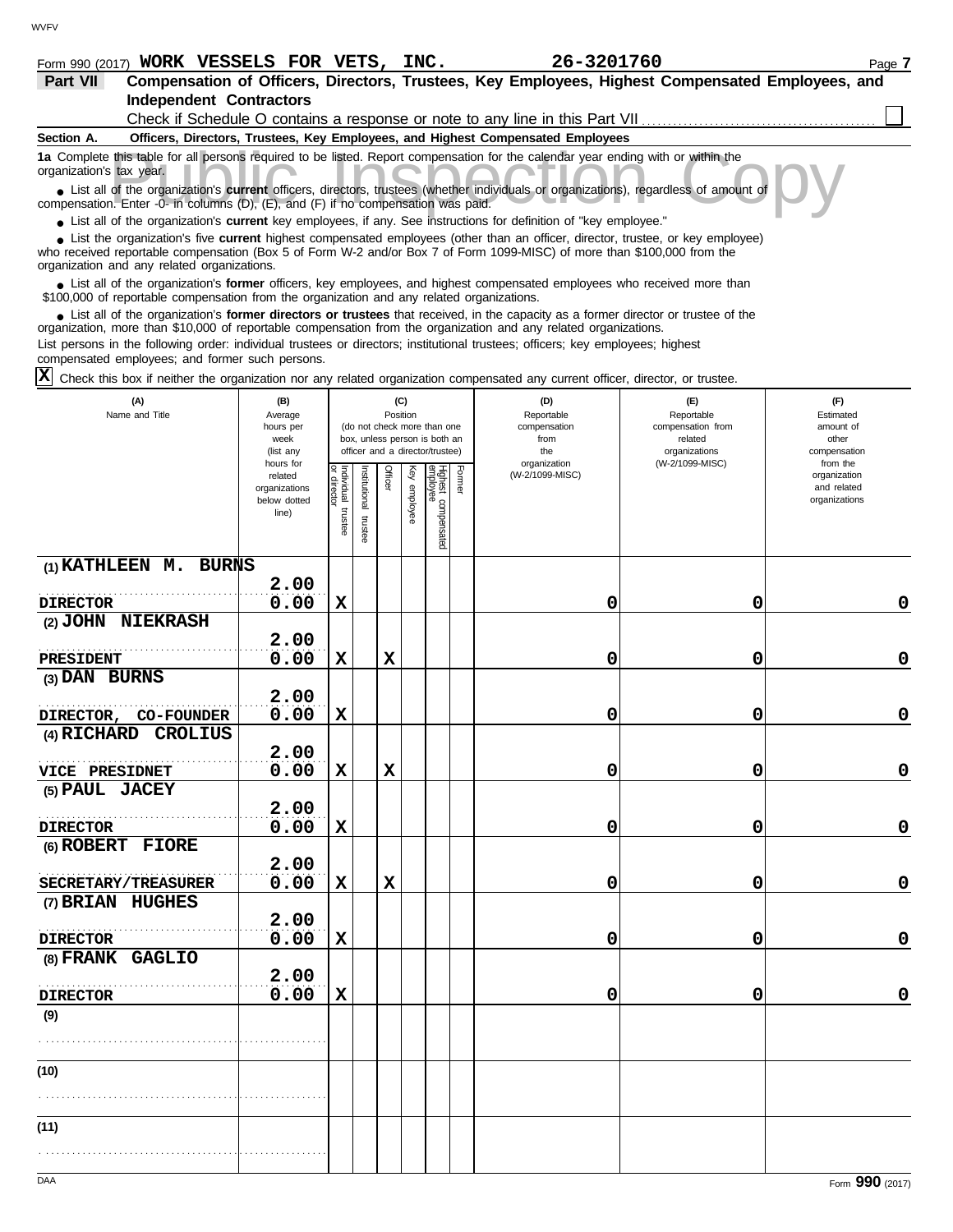|              | Form 990 (2017) WORK VESSELS FOR VETS, INC.<br>Part VII                                                                                                                                                                                                |                                                                |                                  |                      |                                                                                                                    |              |                                 |        | 26-3201760<br>Section A. Officers, Directors, Trustees, Key Employees, and Highest Compensated Employees (continued) |                                                                    |                                                          |                     | Page 8 |
|--------------|--------------------------------------------------------------------------------------------------------------------------------------------------------------------------------------------------------------------------------------------------------|----------------------------------------------------------------|----------------------------------|----------------------|--------------------------------------------------------------------------------------------------------------------|--------------|---------------------------------|--------|----------------------------------------------------------------------------------------------------------------------|--------------------------------------------------------------------|----------------------------------------------------------|---------------------|--------|
|              | (A)<br>Name and title                                                                                                                                                                                                                                  | (B)<br>Average<br>hours per<br>week<br>(list any               |                                  |                      | (C)<br>Position<br>(do not check more than one<br>box, unless person is both an<br>officer and a director/trustee) |              |                                 |        | (D)<br>Reportable<br>compensation<br>from<br>the                                                                     | (E)<br>Reportable<br>compensation from<br>related<br>organizations | (F)<br>Estimated<br>amount of<br>other<br>compensation   |                     |        |
|              |                                                                                                                                                                                                                                                        | hours for<br>related<br>organizations<br>below dotted<br>line) | ndividual trustee<br>or director | nstitutional trustee | Officer                                                                                                            | Key employee | Highest compensated<br>employee | Former | organization<br>(W-2/1099-MISC)                                                                                      | (W-2/1099-MISC)                                                    | from the<br>organization<br>and related<br>organizations |                     |        |
|              |                                                                                                                                                                                                                                                        |                                                                |                                  |                      |                                                                                                                    |              |                                 |        |                                                                                                                      |                                                                    |                                                          |                     |        |
|              |                                                                                                                                                                                                                                                        |                                                                |                                  |                      |                                                                                                                    |              |                                 |        |                                                                                                                      |                                                                    |                                                          |                     |        |
|              |                                                                                                                                                                                                                                                        |                                                                |                                  |                      |                                                                                                                    |              |                                 |        |                                                                                                                      |                                                                    |                                                          |                     |        |
|              |                                                                                                                                                                                                                                                        |                                                                |                                  |                      |                                                                                                                    |              |                                 |        |                                                                                                                      |                                                                    |                                                          |                     |        |
|              |                                                                                                                                                                                                                                                        |                                                                |                                  |                      |                                                                                                                    |              |                                 |        |                                                                                                                      |                                                                    |                                                          |                     |        |
|              |                                                                                                                                                                                                                                                        |                                                                |                                  |                      |                                                                                                                    |              |                                 |        |                                                                                                                      |                                                                    |                                                          |                     |        |
|              |                                                                                                                                                                                                                                                        |                                                                |                                  |                      |                                                                                                                    |              |                                 |        |                                                                                                                      |                                                                    |                                                          |                     |        |
|              |                                                                                                                                                                                                                                                        |                                                                |                                  |                      |                                                                                                                    |              |                                 |        |                                                                                                                      |                                                                    |                                                          |                     |        |
| 1b.          | Total from continuation sheets to Part VII, Section A                                                                                                                                                                                                  |                                                                |                                  |                      |                                                                                                                    |              |                                 | u      |                                                                                                                      |                                                                    |                                                          |                     |        |
|              |                                                                                                                                                                                                                                                        |                                                                |                                  |                      |                                                                                                                    |              |                                 | u      |                                                                                                                      |                                                                    |                                                          |                     |        |
| $\mathbf{2}$ | Total number of individuals (including but not limited to those listed above) who received more than \$100,000 of<br>reportable compensation from the organization $\mathbf u$ 0                                                                       |                                                                |                                  |                      |                                                                                                                    |              |                                 |        |                                                                                                                      |                                                                    |                                                          |                     |        |
|              |                                                                                                                                                                                                                                                        |                                                                |                                  |                      |                                                                                                                    |              |                                 |        |                                                                                                                      |                                                                    |                                                          | Yes                 | No     |
| 3            | Did the organization list any former officer, director, or trustee, key employee, or highest compensated                                                                                                                                               |                                                                |                                  |                      |                                                                                                                    |              |                                 |        |                                                                                                                      |                                                                    | 3                                                        |                     | x      |
| 4            | For any individual listed on line 1a, is the sum of reportable compensation and other compensation from the                                                                                                                                            |                                                                |                                  |                      |                                                                                                                    |              |                                 |        |                                                                                                                      |                                                                    |                                                          |                     |        |
|              | organization and related organizations greater than \$150,000? If "Yes," complete Schedule J for such                                                                                                                                                  |                                                                |                                  |                      |                                                                                                                    |              |                                 |        |                                                                                                                      |                                                                    | 4                                                        |                     | X      |
| 5            | Did any person listed on line 1a receive or accrue compensation from any unrelated organization or individual                                                                                                                                          |                                                                |                                  |                      |                                                                                                                    |              |                                 |        |                                                                                                                      |                                                                    | 5                                                        |                     | X      |
|              | Section B. Independent Contractors                                                                                                                                                                                                                     |                                                                |                                  |                      |                                                                                                                    |              |                                 |        |                                                                                                                      |                                                                    |                                                          |                     |        |
| 1            | Complete this table for your five highest compensated independent contractors that received more than \$100,000 of<br>compensation from the organization. Report compensation for the calendar year ending with or within the organization's tax year. |                                                                |                                  |                      |                                                                                                                    |              |                                 |        |                                                                                                                      |                                                                    |                                                          |                     |        |
|              |                                                                                                                                                                                                                                                        | (A)<br>Name and business address                               |                                  |                      |                                                                                                                    |              |                                 |        |                                                                                                                      | (B)<br>Description of services                                     |                                                          | (C)<br>Compensation |        |
|              |                                                                                                                                                                                                                                                        |                                                                |                                  |                      |                                                                                                                    |              |                                 |        |                                                                                                                      |                                                                    |                                                          |                     |        |
|              |                                                                                                                                                                                                                                                        |                                                                |                                  |                      |                                                                                                                    |              |                                 |        |                                                                                                                      |                                                                    |                                                          |                     |        |
|              |                                                                                                                                                                                                                                                        |                                                                |                                  |                      |                                                                                                                    |              |                                 |        |                                                                                                                      |                                                                    |                                                          |                     |        |
|              |                                                                                                                                                                                                                                                        |                                                                |                                  |                      |                                                                                                                    |              |                                 |        |                                                                                                                      |                                                                    |                                                          |                     |        |
| $\mathbf{2}$ | Total number of independent contractors (including but not limited to those listed above) who<br>received more than \$100,000 of compensation from the organization u                                                                                  |                                                                |                                  |                      |                                                                                                                    |              |                                 |        |                                                                                                                      | 0                                                                  |                                                          |                     |        |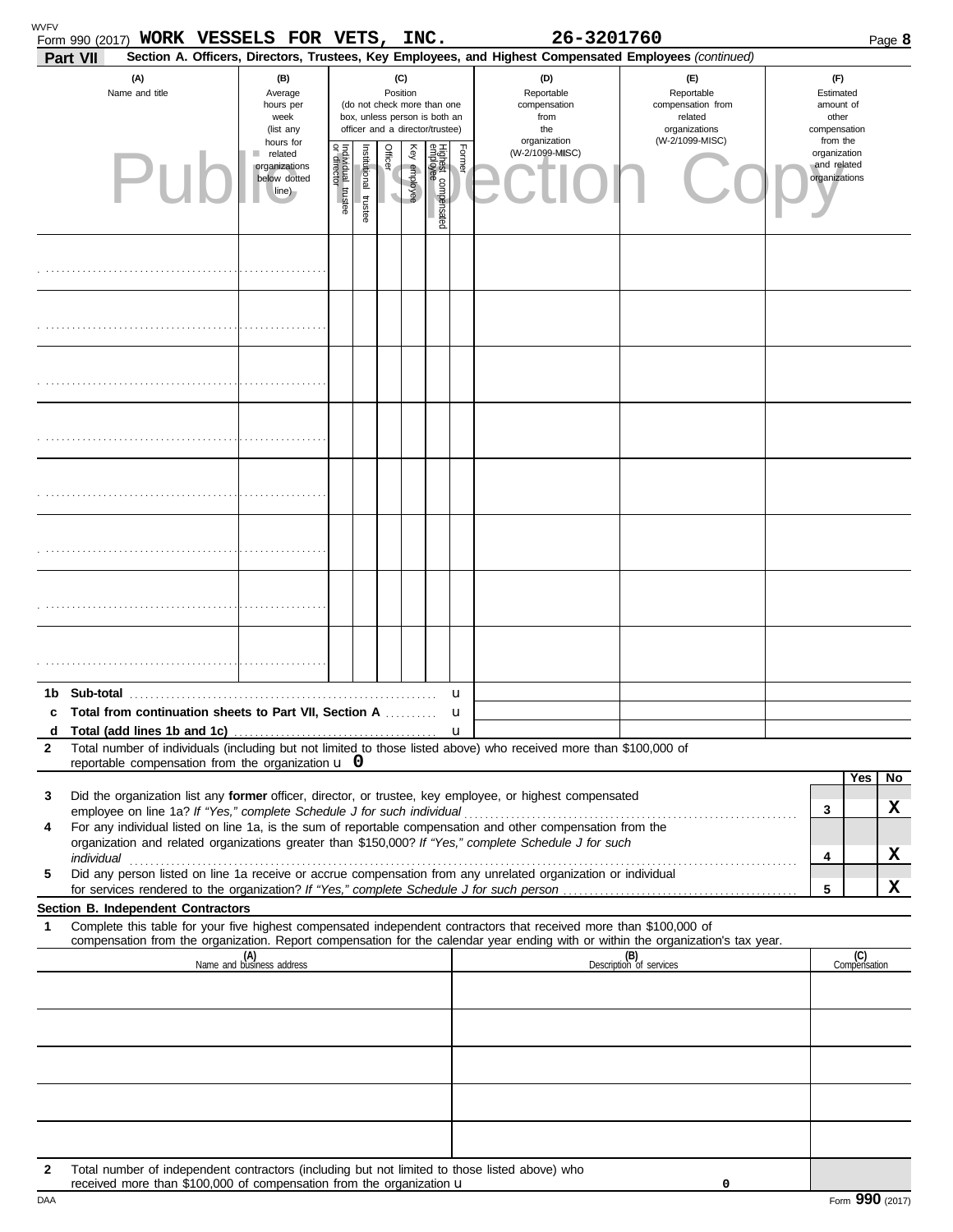| Form 990 (2017) | <b>WORK</b> | VESSELS | <b>FOR</b> | <b>VETS</b> | INC. | 3201760<br>26– | ≙מפ⊂י<br>aqe o | . . |
|-----------------|-------------|---------|------------|-------------|------|----------------|----------------|-----|
|-----------------|-------------|---------|------------|-------------|------|----------------|----------------|-----|

|                                              | Part VIII | <b>Statement of Revenue</b>                                                                                          |                      |                                         |                                         |                                                       |
|----------------------------------------------|-----------|----------------------------------------------------------------------------------------------------------------------|----------------------|-----------------------------------------|-----------------------------------------|-------------------------------------------------------|
|                                              |           |                                                                                                                      | (A)<br>Total revenue | (B)<br>Related or<br>exempt<br>function | (C)<br>Unrelated<br>business<br>revenue | (D)<br>Revenue<br>excluded from tax<br>under sections |
| Service Revenue Contributions, Gifts, Grants |           | 1a Federated campaigns<br>1a<br><b>b</b> Membership dues<br>1 <sub>b</sub><br>c Fundraising events<br>1 <sub>c</sub> |                      | ш.<br>revenue                           |                                         | 512-514                                               |
|                                              |           | d Related organizations<br>1d<br><b>e</b> Government grants (contributions)<br>1e                                    |                      |                                         |                                         |                                                       |
|                                              |           | f All other contributions, gifts, grants,<br>and similar amounts not included above<br>167,191<br>1f                 |                      |                                         |                                         |                                                       |
|                                              |           | g Noncash contributions included in lines 1a-1f:<br>$\frac{1}{2}$                                                    |                      |                                         |                                         |                                                       |
|                                              |           | Busn. Code                                                                                                           | 167,191              |                                         |                                         |                                                       |
|                                              | 2a        |                                                                                                                      |                      |                                         |                                         |                                                       |
|                                              | b         |                                                                                                                      |                      |                                         |                                         |                                                       |
|                                              | с         |                                                                                                                      |                      |                                         |                                         |                                                       |
|                                              | d         |                                                                                                                      |                      |                                         |                                         |                                                       |
| Program                                      |           |                                                                                                                      |                      |                                         |                                         |                                                       |
|                                              |           | f All other program service revenue                                                                                  |                      |                                         |                                         |                                                       |
|                                              |           |                                                                                                                      |                      |                                         |                                         |                                                       |
|                                              | 3         | Investment income (including dividends, interest,                                                                    |                      |                                         |                                         |                                                       |
|                                              |           | and other similar amounts)<br>u                                                                                      |                      |                                         |                                         |                                                       |
|                                              | 4         | Income from investment of tax-exempt bond proceeds <b>u</b>                                                          |                      |                                         |                                         |                                                       |
|                                              | 5         |                                                                                                                      |                      |                                         |                                         |                                                       |
|                                              |           | (i) Real<br>(ii) Personal                                                                                            |                      |                                         |                                         |                                                       |
|                                              | 6а        | Gross rents                                                                                                          |                      |                                         |                                         |                                                       |
|                                              | b         | Less: rental exps.                                                                                                   |                      |                                         |                                         |                                                       |
|                                              | с         | Rental inc. or (loss)                                                                                                |                      |                                         |                                         |                                                       |
|                                              | d         | <b>7a</b> Gross amount from                                                                                          |                      |                                         |                                         |                                                       |
|                                              |           | (i) Securities<br>(ii) Other<br>sales of assets                                                                      |                      |                                         |                                         |                                                       |
|                                              |           | other than inventory                                                                                                 |                      |                                         |                                         |                                                       |
|                                              |           | <b>b</b> Less: cost or other                                                                                         |                      |                                         |                                         |                                                       |
|                                              |           | basis & sales exps.                                                                                                  |                      |                                         |                                         |                                                       |
|                                              |           | c Gain or (loss)                                                                                                     |                      |                                         |                                         |                                                       |
|                                              |           | 8a Gross income from fundraising events                                                                              |                      |                                         |                                         |                                                       |
| Other Revenue                                |           | (not including $$$                                                                                                   |                      |                                         |                                         |                                                       |
|                                              |           | .<br>of contributions reported on line 1c).                                                                          |                      |                                         |                                         |                                                       |
|                                              |           | 14,890<br>See Part IV, line $18$<br>a                                                                                |                      |                                         |                                         |                                                       |
|                                              |           | 10,687<br><b>b</b> Less: direct expenses                                                                             |                      |                                         |                                         |                                                       |
|                                              |           | c Net income or (loss) from fundraising events  u                                                                    | 4,203                |                                         |                                         |                                                       |
|                                              |           | 9a Gross income from gaming activities.                                                                              |                      |                                         |                                         |                                                       |
|                                              |           | See Part IV, line 19 $\ldots$<br>a                                                                                   |                      |                                         |                                         |                                                       |
|                                              |           | <b>b</b> Less: direct expenses                                                                                       |                      |                                         |                                         |                                                       |
|                                              |           | c Net income or (loss) from gaming activities  u                                                                     |                      |                                         |                                         |                                                       |
|                                              |           | 10a Gross sales of inventory, less                                                                                   |                      |                                         |                                         |                                                       |
|                                              |           | returns and allowances<br>a                                                                                          |                      |                                         |                                         |                                                       |
|                                              |           | b<br><b>b</b> Less: cost of goods sold                                                                               |                      |                                         |                                         |                                                       |
|                                              |           | <b>c</b> Net income or (loss) from sales of inventory $\mathbf{u}$                                                   |                      |                                         |                                         |                                                       |
|                                              |           | <b>Busn. Code</b><br>Miscellaneous Revenue                                                                           |                      |                                         |                                         |                                                       |
|                                              | 11a       |                                                                                                                      |                      |                                         |                                         |                                                       |
|                                              | b         |                                                                                                                      |                      |                                         |                                         |                                                       |
|                                              |           |                                                                                                                      |                      |                                         |                                         |                                                       |
|                                              |           | d All other revenue                                                                                                  |                      |                                         |                                         |                                                       |
|                                              |           | $\mathbf{u}$                                                                                                         | 171,394              | 0                                       | 0                                       | 0                                                     |
|                                              |           |                                                                                                                      |                      |                                         |                                         |                                                       |

**WORK VESSELS FOR VETS, INC. 26-3201760**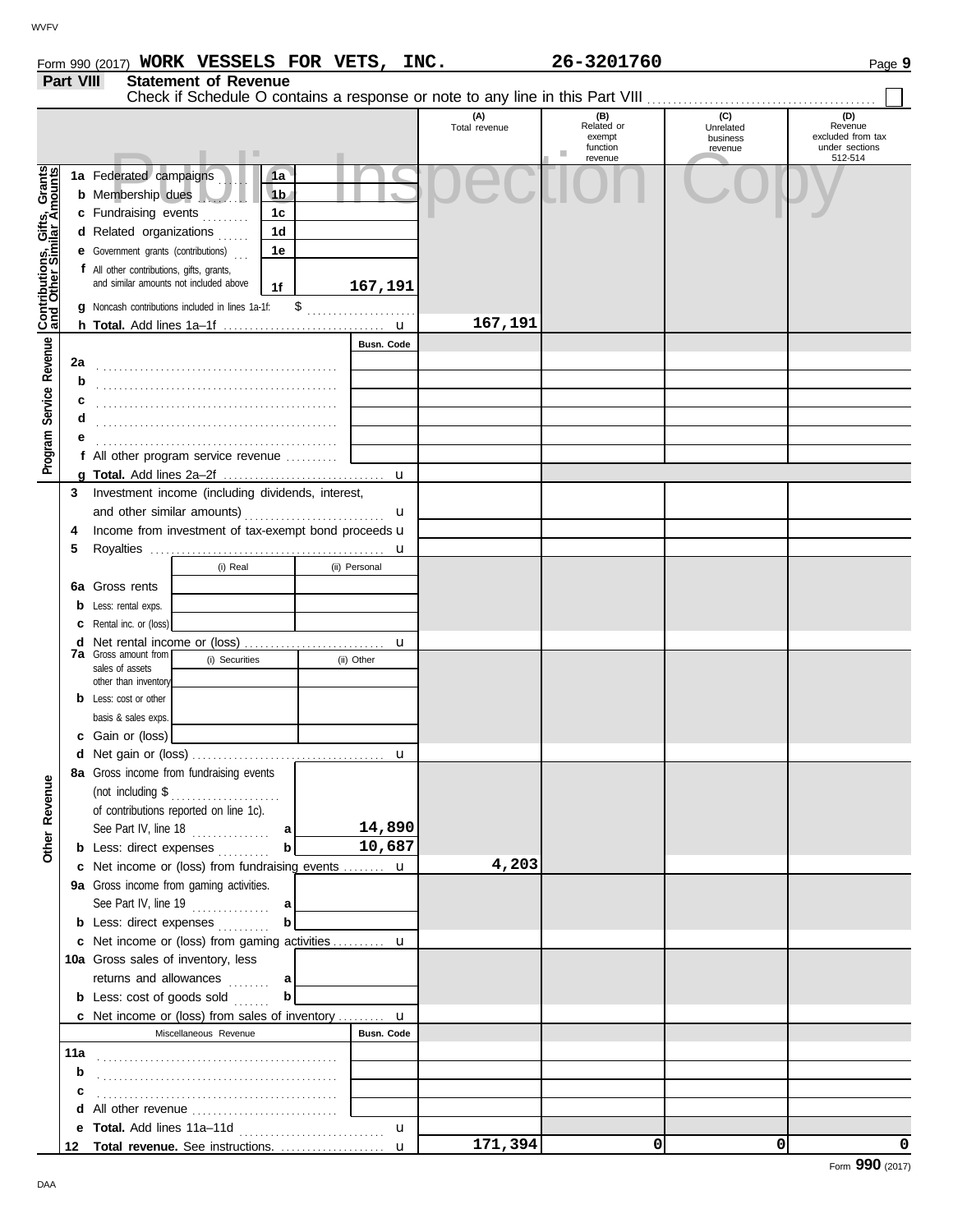| Form 990 (2017) | WORK VESSELS FOR VETS, INC.             |  | 26-3201760                                                                                                                 | Page 10 |
|-----------------|-----------------------------------------|--|----------------------------------------------------------------------------------------------------------------------------|---------|
| <b>Part IX</b>  | <b>Statement of Functional Expenses</b> |  |                                                                                                                            |         |
|                 |                                         |  | Section 501(c)(3) and 501(c)(4) organizations must complete all columns. All other organizations must complete column (A). |         |

|          | $\sigma$ ction oo $(0/5)$ and oo $(0/4)$ organizations must complete all columns. All other organizations must complete column (A).<br>Check if Schedule O contains a response or note to any line in this Part IX                                                                                                                                                                                                                                                                                                          |                |                             |                                    |                         |
|----------|-----------------------------------------------------------------------------------------------------------------------------------------------------------------------------------------------------------------------------------------------------------------------------------------------------------------------------------------------------------------------------------------------------------------------------------------------------------------------------------------------------------------------------|----------------|-----------------------------|------------------------------------|-------------------------|
|          | Do not include amounts reported on lines 6b,                                                                                                                                                                                                                                                                                                                                                                                                                                                                                | (A)            | (B)                         | (C)                                | (D)                     |
|          | 7b, 8b, 9b, and 10b of Part VIII.                                                                                                                                                                                                                                                                                                                                                                                                                                                                                           | Total expenses | Program service<br>expenses | Management and<br>general expenses | Fundraising<br>expenses |
|          | 1 Grants and other assistance to domestic organizations                                                                                                                                                                                                                                                                                                                                                                                                                                                                     |                |                             |                                    |                         |
|          | and domestic governments. See Part IV, line 21                                                                                                                                                                                                                                                                                                                                                                                                                                                                              |                |                             |                                    |                         |
| 2        | Grants and other assistance to domestic                                                                                                                                                                                                                                                                                                                                                                                                                                                                                     |                |                             |                                    |                         |
|          | individuals. See Part IV, line 22                                                                                                                                                                                                                                                                                                                                                                                                                                                                                           | 176,012        | 176,012                     |                                    |                         |
| 3        | Grants and other assistance to foreign                                                                                                                                                                                                                                                                                                                                                                                                                                                                                      |                |                             |                                    |                         |
|          | organizations, foreign governments, and foreign                                                                                                                                                                                                                                                                                                                                                                                                                                                                             |                |                             |                                    |                         |
|          | individuals. See Part IV, lines 15 and 16                                                                                                                                                                                                                                                                                                                                                                                                                                                                                   |                |                             |                                    |                         |
| 4        | Benefits paid to or for members                                                                                                                                                                                                                                                                                                                                                                                                                                                                                             |                |                             |                                    |                         |
| 5        | Compensation of current officers, directors,                                                                                                                                                                                                                                                                                                                                                                                                                                                                                |                |                             |                                    |                         |
|          | trustees, and key employees                                                                                                                                                                                                                                                                                                                                                                                                                                                                                                 |                |                             |                                    |                         |
| 6        | Compensation not included above, to disqualified                                                                                                                                                                                                                                                                                                                                                                                                                                                                            |                |                             |                                    |                         |
|          | persons (as defined under section 4958(f)(1)) and                                                                                                                                                                                                                                                                                                                                                                                                                                                                           |                |                             |                                    |                         |
|          | persons described in section 4958(c)(3)(B)                                                                                                                                                                                                                                                                                                                                                                                                                                                                                  |                |                             |                                    |                         |
| 7        | Other salaries and wages                                                                                                                                                                                                                                                                                                                                                                                                                                                                                                    |                |                             |                                    |                         |
| 8        | Pension plan accruals and contributions (include                                                                                                                                                                                                                                                                                                                                                                                                                                                                            |                |                             |                                    |                         |
|          | section 401(k) and 403(b) employer contributions)                                                                                                                                                                                                                                                                                                                                                                                                                                                                           |                |                             |                                    |                         |
| 9        |                                                                                                                                                                                                                                                                                                                                                                                                                                                                                                                             |                |                             |                                    |                         |
| 10       |                                                                                                                                                                                                                                                                                                                                                                                                                                                                                                                             |                |                             |                                    |                         |
| 11       | Fees for services (non-employees):                                                                                                                                                                                                                                                                                                                                                                                                                                                                                          |                |                             |                                    |                         |
| a        |                                                                                                                                                                                                                                                                                                                                                                                                                                                                                                                             | 2,400          | 2,160                       | 120                                | 120                     |
| b        |                                                                                                                                                                                                                                                                                                                                                                                                                                                                                                                             |                |                             |                                    |                         |
| c        |                                                                                                                                                                                                                                                                                                                                                                                                                                                                                                                             | 1,500          |                             | 1,500                              |                         |
| d        |                                                                                                                                                                                                                                                                                                                                                                                                                                                                                                                             |                |                             |                                    |                         |
| е        | Professional fundraising services. See Part IV, line 17                                                                                                                                                                                                                                                                                                                                                                                                                                                                     |                |                             |                                    |                         |
| f        | Investment management fees                                                                                                                                                                                                                                                                                                                                                                                                                                                                                                  |                |                             |                                    |                         |
| a        | Other. (If line 11g amount exceeds 10% of line 25, column                                                                                                                                                                                                                                                                                                                                                                                                                                                                   |                |                             |                                    |                         |
|          | (A) amount, list line 11g expenses on Schedule O.)                                                                                                                                                                                                                                                                                                                                                                                                                                                                          |                |                             |                                    |                         |
| 12       | Advertising and promotion                                                                                                                                                                                                                                                                                                                                                                                                                                                                                                   | 4,115          | 4,115                       |                                    |                         |
| 13       |                                                                                                                                                                                                                                                                                                                                                                                                                                                                                                                             | 1,325          | 575                         | 427                                | 323                     |
| 14       |                                                                                                                                                                                                                                                                                                                                                                                                                                                                                                                             |                |                             |                                    |                         |
| 15       |                                                                                                                                                                                                                                                                                                                                                                                                                                                                                                                             |                |                             |                                    |                         |
| 16       |                                                                                                                                                                                                                                                                                                                                                                                                                                                                                                                             |                |                             |                                    |                         |
| 17       | $\begin{minipage}[c]{0.9\linewidth} \begin{tabular}{l} \textbf{Travel} \end{tabular} \end{minipage} \end{minipage} \begin{minipage}[c]{0.9\linewidth} \begin{tabular}{l} \textbf{True} \end{tabular} \end{minipage} \end{minipage} \begin{minipage}[c]{0.9\linewidth} \begin{tabular}{l} \textbf{True} \end{tabular} \end{minipage} \end{minipage} \begin{minipage}[c]{0.9\linewidth} \begin{tabular}{l} \textbf{True} \end{tabular} \end{minipage} \end{minipage} \begin{minipage}[c]{0.9\linewidth} \begin{tabular}{l} \$ | 44             |                             | 7                                  | 37                      |
| 18       | Payments of travel or entertainment expenses                                                                                                                                                                                                                                                                                                                                                                                                                                                                                |                |                             |                                    |                         |
|          | for any federal, state, or local public officials                                                                                                                                                                                                                                                                                                                                                                                                                                                                           | 108            | 108                         |                                    |                         |
| 19       | Conferences, conventions, and meetings                                                                                                                                                                                                                                                                                                                                                                                                                                                                                      |                |                             |                                    |                         |
| 20<br>21 | Interest                                                                                                                                                                                                                                                                                                                                                                                                                                                                                                                    |                |                             |                                    |                         |
| 22       | Depreciation, depletion, and amortization                                                                                                                                                                                                                                                                                                                                                                                                                                                                                   | 134            | 134                         |                                    |                         |
| 23       |                                                                                                                                                                                                                                                                                                                                                                                                                                                                                                                             | 1,656          |                             | 1,656                              |                         |
| 24       | Other expenses. Itemize expenses not covered                                                                                                                                                                                                                                                                                                                                                                                                                                                                                |                |                             |                                    |                         |
|          | above (List miscellaneous expenses in line 24e. If                                                                                                                                                                                                                                                                                                                                                                                                                                                                          |                |                             |                                    |                         |
|          | line 24e amount exceeds 10% of line 25, column                                                                                                                                                                                                                                                                                                                                                                                                                                                                              |                |                             |                                    |                         |
|          | (A) amount, list line 24e expenses on Schedule O.)                                                                                                                                                                                                                                                                                                                                                                                                                                                                          |                |                             |                                    |                         |
| a        | BANK CHARGES                                                                                                                                                                                                                                                                                                                                                                                                                                                                                                                | 1,738          |                             | 1,738                              |                         |
| b        | LICENSES/REGISTRATION                                                                                                                                                                                                                                                                                                                                                                                                                                                                                                       | 249            |                             | 199                                | 50                      |
| c        |                                                                                                                                                                                                                                                                                                                                                                                                                                                                                                                             |                |                             |                                    |                         |
| d        |                                                                                                                                                                                                                                                                                                                                                                                                                                                                                                                             |                |                             |                                    |                         |
| е        | All other expenses                                                                                                                                                                                                                                                                                                                                                                                                                                                                                                          |                |                             |                                    |                         |
| 25       | Total functional expenses. Add lines 1 through 24e                                                                                                                                                                                                                                                                                                                                                                                                                                                                          | 189,281        | 183,104                     | 5,647                              | 530                     |
| 26       | Joint costs. Complete this line only if the                                                                                                                                                                                                                                                                                                                                                                                                                                                                                 |                |                             |                                    |                         |
|          | organization reported in column (B) joint costs<br>from a combined educational campaign and                                                                                                                                                                                                                                                                                                                                                                                                                                 |                |                             |                                    |                         |
|          | fundraising solicitation. Check here $\mathbf{u}$<br>if                                                                                                                                                                                                                                                                                                                                                                                                                                                                     |                |                             |                                    |                         |
|          | following SOP 98-2 (ASC 958-720)                                                                                                                                                                                                                                                                                                                                                                                                                                                                                            |                |                             |                                    |                         |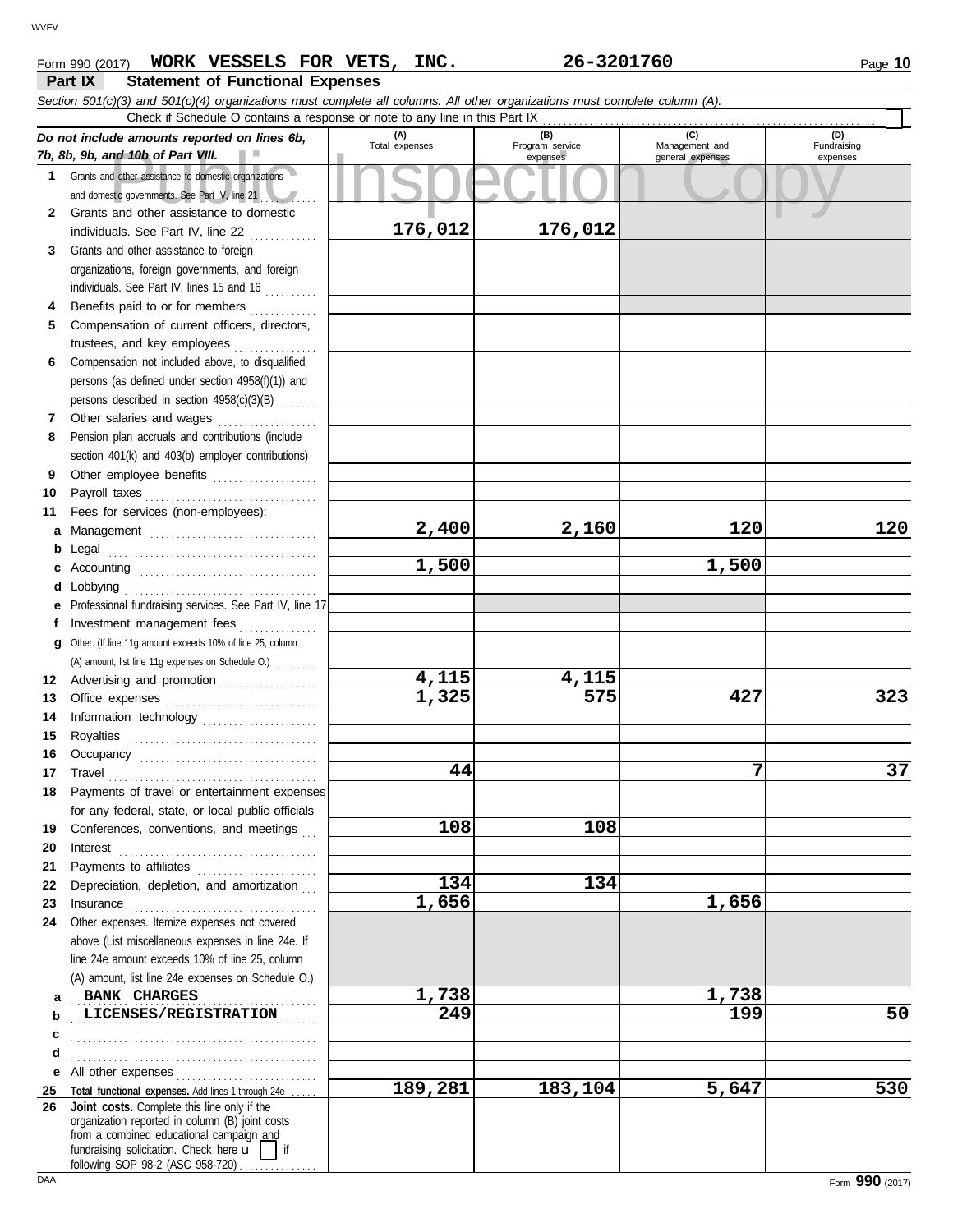**Part X Balance Sheet**

## **Form 990 (2017) WORK VESSELS FOR VETS, INC.** 26-3201760 2000 2001 2009 11

|                      |          | Check if Schedule O contains a response or note to any line in this Part $X_1$ .                                                                                                                                                    |                 |                       |                   |                 |             |
|----------------------|----------|-------------------------------------------------------------------------------------------------------------------------------------------------------------------------------------------------------------------------------------|-----------------|-----------------------|-------------------|-----------------|-------------|
|                      |          |                                                                                                                                                                                                                                     |                 |                       | (A)               |                 | (B)         |
|                      |          |                                                                                                                                                                                                                                     |                 |                       | Beginning of year |                 | End of year |
|                      | 1        | Cash-non-interest bearing                                                                                                                                                                                                           |                 |                       | 146,167           | 1               | 118,411     |
|                      | 2        | Savings and temporary cash investments and the contract of the savings and temporary cash investments                                                                                                                               |                 |                       |                   | $\overline{2}$  |             |
|                      | 3        | Pledges and grants receivable, net <b>All and School and School and School and School and School and School and School</b>                                                                                                          |                 |                       |                   | $\mathbf{3}$    |             |
|                      | 4        | Accounts receivable, net                                                                                                                                                                                                            |                 |                       |                   | 4               |             |
|                      | 5        | Loans and other receivables from current and former officers, directors,                                                                                                                                                            |                 |                       |                   |                 |             |
|                      |          | trustees, key employees, and highest compensated employees.                                                                                                                                                                         |                 |                       |                   |                 |             |
|                      |          | Complete Part II of Schedule L                                                                                                                                                                                                      |                 |                       |                   | 5               |             |
|                      | 6        | Loans and other receivables from other disqualified persons (as defined under section                                                                                                                                               |                 |                       |                   |                 |             |
|                      |          | $4958(f)(1)$ ), persons described in section $4958(c)(3)(B)$ , and contributing employers and                                                                                                                                       |                 |                       |                   |                 |             |
|                      |          | sponsoring organizations of section 501(c)(9) voluntary employees' beneficiary                                                                                                                                                      |                 |                       |                   |                 |             |
|                      |          |                                                                                                                                                                                                                                     |                 |                       |                   | 6               |             |
| Assets               | 7        |                                                                                                                                                                                                                                     |                 |                       |                   | 7               |             |
|                      | 8        | Inventories for sale or use                                                                                                                                                                                                         |                 |                       |                   | 8               |             |
|                      | 9        |                                                                                                                                                                                                                                     |                 |                       |                   | 9               |             |
|                      |          | 10a Land, buildings, and equipment: cost or                                                                                                                                                                                         |                 |                       |                   |                 |             |
|                      |          | other basis. Complete Part VI of Schedule D                                                                                                                                                                                         | 10a             | <u>5,765</u>          |                   |                 |             |
|                      |          | <b>b</b> Less: accumulated depreciation                                                                                                                                                                                             | 10 <sub>b</sub> | 5,609                 | 290               | 10 <sub>c</sub> | 156         |
|                      | 11       | Investments-publicly traded securities                                                                                                                                                                                              |                 |                       |                   | 11              |             |
|                      | 12       |                                                                                                                                                                                                                                     |                 |                       |                   | 12              |             |
|                      | 13       |                                                                                                                                                                                                                                     |                 |                       |                   | 13              |             |
|                      | 14       | Intangible assets                                                                                                                                                                                                                   |                 | 14                    |                   |                 |             |
|                      | 15       |                                                                                                                                                                                                                                     |                 |                       |                   | 15              |             |
|                      | 16       |                                                                                                                                                                                                                                     |                 |                       | <u>146,457</u>    | 16              | 118,567     |
|                      | 17       |                                                                                                                                                                                                                                     |                 |                       | 11,503            | 17              | 1,500       |
|                      | 18       | Grants payable <i>communication</i> and all the contract of the contract of the contract of the contract of the contract of the contract of the contract of the contract of the contract of the contract of the contract of the con |                 |                       |                   | 18              |             |
|                      | 19       | Deferred revenue                                                                                                                                                                                                                    |                 |                       |                   | 19              |             |
|                      | 20       |                                                                                                                                                                                                                                     |                 |                       |                   | 20              |             |
|                      | 21       | Escrow or custodial account liability. Complete Part IV of Schedule D                                                                                                                                                               |                 |                       |                   | 21              |             |
|                      | 22       | Loans and other payables to current and former officers, directors,                                                                                                                                                                 |                 |                       |                   |                 |             |
| Liabilities          |          | trustees, key employees, highest compensated employees, and                                                                                                                                                                         |                 |                       |                   |                 |             |
|                      |          |                                                                                                                                                                                                                                     |                 |                       |                   | 22              |             |
|                      | 23       |                                                                                                                                                                                                                                     |                 |                       |                   | 23              |             |
|                      | 24       | Unsecured notes and loans payable to unrelated third parties                                                                                                                                                                        |                 |                       |                   | 24              |             |
|                      | 25       | Other liabilities (including federal income tax, payables to related third                                                                                                                                                          |                 |                       |                   |                 |             |
|                      |          | parties, and other liabilities not included on lines 17-24). Complete Part X                                                                                                                                                        |                 |                       |                   |                 |             |
|                      |          | of Schedule D                                                                                                                                                                                                                       |                 |                       |                   | 25              |             |
|                      | 26       |                                                                                                                                                                                                                                     |                 | $ \mathbf{x} $<br>and | 11,503            | 26              | 1,500       |
|                      |          | Organizations that follow SFAS 117 (ASC 958), check here u                                                                                                                                                                          |                 |                       |                   |                 |             |
|                      |          | complete lines 27 through 29, and lines 33 and 34.<br>Unrestricted net assets                                                                                                                                                       |                 |                       | 134,954           | 27              | 117,067     |
|                      | 27<br>28 | Temporarily restricted net assets                                                                                                                                                                                                   |                 |                       |                   | 28              |             |
| <b>Fund Balances</b> | 29       | Permanently restricted net assets                                                                                                                                                                                                   |                 |                       |                   | 29              |             |
|                      |          | Organizations that do not follow SFAS 117 (ASC 958), check here u                                                                                                                                                                   |                 | and                   |                   |                 |             |
| ৯                    |          | complete lines 30 through 34.                                                                                                                                                                                                       |                 |                       |                   |                 |             |
|                      | 30       | Capital stock or trust principal, or current funds                                                                                                                                                                                  |                 |                       |                   | 30              |             |
| <b>Net Assets</b>    | 31       | Paid-in or capital surplus, or land, building, or equipment fund                                                                                                                                                                    |                 |                       |                   | 31              |             |
|                      | 32       | Retained earnings, endowment, accumulated income, or other funds                                                                                                                                                                    |                 |                       |                   | 32              |             |
|                      | 33       | Total net assets or fund balances                                                                                                                                                                                                   |                 |                       | 134,954           | 33              | 117,067     |
|                      | 34       |                                                                                                                                                                                                                                     |                 |                       | 146,457           | 34              | 118,567     |

Form **990** (2017)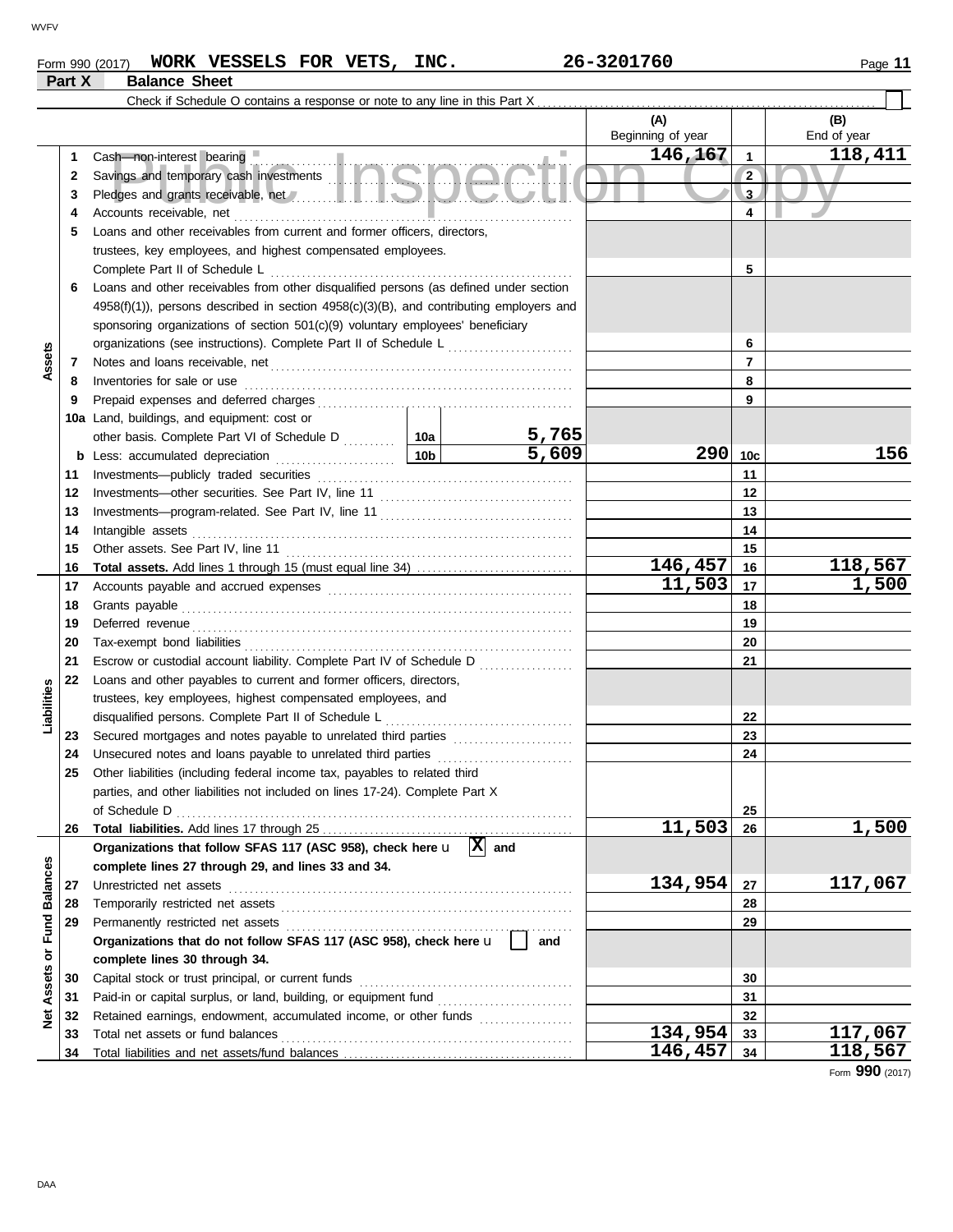|    | 26-3201760<br>Form 990 (2017) WORK VESSELS FOR VETS, INC.                                                                                                                                                                                 |                |                |           | Page 12 |
|----|-------------------------------------------------------------------------------------------------------------------------------------------------------------------------------------------------------------------------------------------|----------------|----------------|-----------|---------|
|    | Part XI<br><b>Reconciliation of Net Assets</b>                                                                                                                                                                                            |                |                |           |         |
|    |                                                                                                                                                                                                                                           |                |                |           |         |
|    | Total revenue (must equal Part VIII, column (A), line 12) <i>[[Clearedon]</i> [ <i>[Clearedon]</i> [[Clearedon] [[Clearedon] [[Clearedon] [[Clearedon] [[Clearedon] [[Clearedon] [[Clearedon] [[Clearedon] [[Clearedon] [[Clearedon] [[Cl | $\mathbf{1}$   |                | 171,394   |         |
| 2  |                                                                                                                                                                                                                                           | $\mathbf{2}$   |                | 189,281   |         |
| 3  |                                                                                                                                                                                                                                           | 3 <sup>1</sup> |                | $-17,887$ |         |
| 4  | Revenue less expenses. Subtract line 2 from line 1<br>Net assets or fund balances at beginning of year (must equal Part X, line 33, column (A))                                                                                           | $\overline{4}$ |                | 134,954   |         |
| 5  |                                                                                                                                                                                                                                           | 5 <sub>2</sub> |                |           |         |
| 6  |                                                                                                                                                                                                                                           | 6              |                |           |         |
| 7  | Investment expenses                                                                                                                                                                                                                       | $\overline{7}$ |                |           |         |
| 8  | Prior period adjustments [11] production and the contract of the contract of the contract of the contract of the contract of the contract of the contract of the contract of the contract of the contract of the contract of t            | 8              |                |           |         |
| 9  |                                                                                                                                                                                                                                           | $\mathbf{Q}$   |                |           |         |
| 10 | Net assets or fund balances at end of year. Combine lines 3 through 9 (must equal Part X, line                                                                                                                                            |                |                |           |         |
|    |                                                                                                                                                                                                                                           | 10             |                | 117,067   |         |
|    | <b>Financial Statements and Reporting</b><br>Part XII                                                                                                                                                                                     |                |                |           |         |
|    |                                                                                                                                                                                                                                           |                |                |           |         |
|    |                                                                                                                                                                                                                                           |                |                | Yes       | No.     |
| 1  | $ \mathbf{X} $ Accrual<br>Accounting method used to prepare the Form 990:<br>Cash<br>Other                                                                                                                                                |                |                |           |         |
|    | If the organization changed its method of accounting from a prior year or checked "Other," explain in                                                                                                                                     |                |                |           |         |
|    | Schedule O.                                                                                                                                                                                                                               |                |                |           |         |
|    | 2a Were the organization's financial statements compiled or reviewed by an independent accountant?                                                                                                                                        |                | 2a             |           | x       |
|    | If "Yes," check a box below to indicate whether the financial statements for the year were compiled or                                                                                                                                    |                |                |           |         |
|    | reviewed on a separate basis, consolidated basis, or both:                                                                                                                                                                                |                |                |           |         |
|    | Separate basis<br>  Consolidated basis<br>Both consolidated and separate basis<br>$\Box$                                                                                                                                                  |                |                |           |         |
|    |                                                                                                                                                                                                                                           |                | 2 <sub>b</sub> |           | x       |
|    | If "Yes," check a box below to indicate whether the financial statements for the year were audited on a                                                                                                                                   |                |                |           |         |
|    | separate basis, consolidated basis, or both:                                                                                                                                                                                              |                |                |           |         |
|    | Consolidated basis<br>  Both consolidated and separate basis<br>Separate basis                                                                                                                                                            |                |                |           |         |
|    | c If "Yes" to line 2a or 2b, does the organization have a committee that assumes responsibility for oversight                                                                                                                             |                |                |           |         |
|    | of the audit, review, or compilation of its financial statements and selection of an independent accountant?                                                                                                                              |                | 2c             |           |         |
|    | If the organization changed either its oversight process or selection process during the tax year, explain in                                                                                                                             |                |                |           |         |
|    | Schedule O.                                                                                                                                                                                                                               |                |                |           |         |
|    | 3a As a result of a federal award, was the organization required to undergo an audit or audits as set forth in                                                                                                                            |                |                |           |         |
|    | the Single Audit Act and OMB Circular A-133?                                                                                                                                                                                              |                | За             |           | x       |
|    | b If "Yes," did the organization undergo the required audit or audits? If the organization did not undergo the                                                                                                                            |                |                |           |         |
|    | required audit or audits, explain why in Schedule O and describe any steps taken to undergo such audits.                                                                                                                                  |                | 3 <sub>b</sub> |           |         |

Form **990** (2017)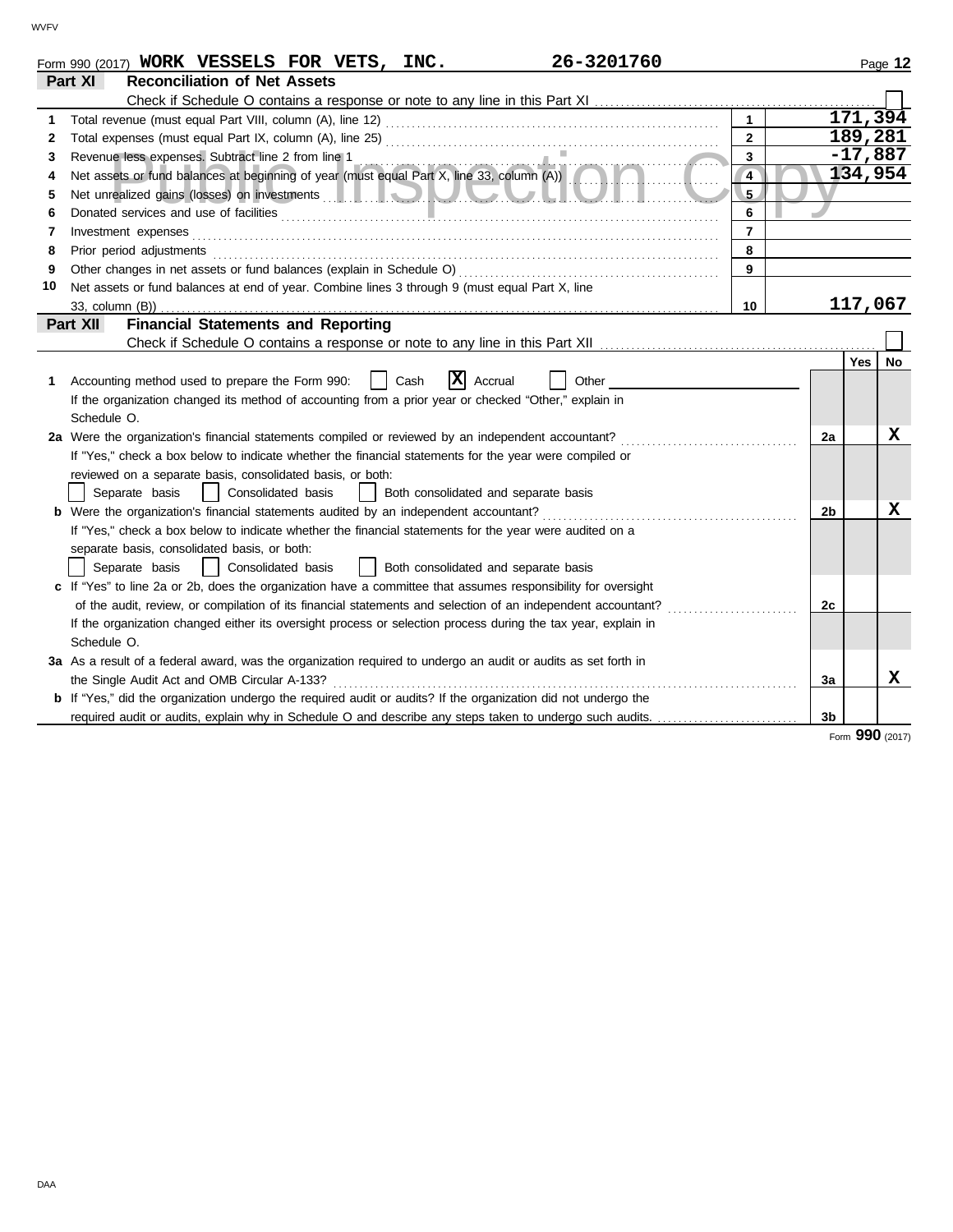$\sqrt{N}$ 

| <b>WVFV</b>                |                                                                                                                                                                                                                                                                                     |                                               |                                                                                                                                                                                                                                                  |     |                          |                                                                                                                                                                                                                                                                |                    |  |  |  |
|----------------------------|-------------------------------------------------------------------------------------------------------------------------------------------------------------------------------------------------------------------------------------------------------------------------------------|-----------------------------------------------|--------------------------------------------------------------------------------------------------------------------------------------------------------------------------------------------------------------------------------------------------|-----|--------------------------|----------------------------------------------------------------------------------------------------------------------------------------------------------------------------------------------------------------------------------------------------------------|--------------------|--|--|--|
| <b>SCHEDULE A</b>          |                                                                                                                                                                                                                                                                                     |                                               | <b>Public Charity Status and Public Support</b>                                                                                                                                                                                                  |     |                          |                                                                                                                                                                                                                                                                | OMB No. 1545-0047  |  |  |  |
| (Form 990 or 990-EZ)       |                                                                                                                                                                                                                                                                                     |                                               | Complete if the organization is a section $501(c)(3)$ organization or a section $4947(a)(1)$ nonexempt charitable trust.                                                                                                                         |     |                          |                                                                                                                                                                                                                                                                |                    |  |  |  |
| Department of the Treasury |                                                                                                                                                                                                                                                                                     |                                               | La Attach to Form 990 or Form 990-EZ.                                                                                                                                                                                                            |     |                          |                                                                                                                                                                                                                                                                | Open to Public     |  |  |  |
| Internal Revenue Service   |                                                                                                                                                                                                                                                                                     |                                               | <b>u</b> Go to www.irs.gov/Form990 for instructions and the latest information.                                                                                                                                                                  |     |                          |                                                                                                                                                                                                                                                                | <b>Inspection</b>  |  |  |  |
| Name of the organization   |                                                                                                                                                                                                                                                                                     | WORK VESSELS FOR VETS,                        | INC.                                                                                                                                                                                                                                             |     |                          | Employer identification number<br>26-3201760                                                                                                                                                                                                                   |                    |  |  |  |
| Part I                     |                                                                                                                                                                                                                                                                                     |                                               |                                                                                                                                                                                                                                                  |     |                          | Reason for Public Charity Status (All organizations must complete this part.) See instructions.                                                                                                                                                                |                    |  |  |  |
|                            |                                                                                                                                                                                                                                                                                     |                                               | The organization is not a private foundation because it is: (For lines 1 through 12, check only one box.)                                                                                                                                        |     |                          |                                                                                                                                                                                                                                                                |                    |  |  |  |
| 1                          |                                                                                                                                                                                                                                                                                     |                                               | A church, convention of churches, or association of churches described in section 170(b)(1)(A)(i).                                                                                                                                               |     |                          |                                                                                                                                                                                                                                                                |                    |  |  |  |
| 2                          |                                                                                                                                                                                                                                                                                     |                                               | A school described in section 170(b)(1)(A)(ii). (Attach Schedule E (Form 990 or 990-EZ).)                                                                                                                                                        |     |                          |                                                                                                                                                                                                                                                                |                    |  |  |  |
| 3<br>4                     |                                                                                                                                                                                                                                                                                     |                                               | A hospital or a cooperative hospital service organization described in section 170(b)(1)(A)(iii).                                                                                                                                                |     |                          | A medical research organization operated in conjunction with a hospital described in section 170(b)(1)(A)(iii). Enter the hospital's name,                                                                                                                     |                    |  |  |  |
|                            | city, and state:                                                                                                                                                                                                                                                                    |                                               |                                                                                                                                                                                                                                                  |     |                          |                                                                                                                                                                                                                                                                |                    |  |  |  |
| 5                          |                                                                                                                                                                                                                                                                                     |                                               | An organization operated for the benefit of a college or university owned or operated by a governmental unit described in                                                                                                                        |     |                          |                                                                                                                                                                                                                                                                |                    |  |  |  |
| 6                          |                                                                                                                                                                                                                                                                                     | section 170(b)(1)(A)(iv). (Complete Part II.) |                                                                                                                                                                                                                                                  |     |                          |                                                                                                                                                                                                                                                                |                    |  |  |  |
| x<br>7                     | A federal, state, or local government or governmental unit described in section 170(b)(1)(A)(v).<br>An organization that normally receives a substantial part of its support from a governmental unit or from the general public                                                    |                                               |                                                                                                                                                                                                                                                  |     |                          |                                                                                                                                                                                                                                                                |                    |  |  |  |
|                            | described in section 170(b)(1)(A)(vi). (Complete Part II.)                                                                                                                                                                                                                          |                                               |                                                                                                                                                                                                                                                  |     |                          |                                                                                                                                                                                                                                                                |                    |  |  |  |
| 8                          |                                                                                                                                                                                                                                                                                     |                                               | A community trust described in section 170(b)(1)(A)(vi). (Complete Part II.)                                                                                                                                                                     |     |                          |                                                                                                                                                                                                                                                                |                    |  |  |  |
|                            | 9<br>An agricultural research organization described in section 170(b)(1)(A)(ix) operated in conjunction with a land-grant college<br>or university or a non-land grant college of agriculture (see instructions). Enter the name, city, and state of the college or<br>university: |                                               |                                                                                                                                                                                                                                                  |     |                          |                                                                                                                                                                                                                                                                |                    |  |  |  |
| 10                         |                                                                                                                                                                                                                                                                                     |                                               |                                                                                                                                                                                                                                                  |     |                          | An organization that normally receives: (1) more than 33 1/3% of its support from contributions, membership fees, and gross                                                                                                                                    |                    |  |  |  |
|                            |                                                                                                                                                                                                                                                                                     |                                               | receipts from activities related to its exempt functions—subject to certain exceptions, and (2) no more than 33 1/3% of its<br>support from gross investment income and unrelated business taxable income (less section 511 tax) from businesses |     |                          |                                                                                                                                                                                                                                                                |                    |  |  |  |
|                            |                                                                                                                                                                                                                                                                                     |                                               | acquired by the organization after June 30, 1975. See section 509(a)(2). (Complete Part III.)                                                                                                                                                    |     |                          |                                                                                                                                                                                                                                                                |                    |  |  |  |
| 11                         |                                                                                                                                                                                                                                                                                     |                                               | An organization organized and operated exclusively to test for public safety. See section 509(a)(4).                                                                                                                                             |     |                          |                                                                                                                                                                                                                                                                |                    |  |  |  |
| 12                         |                                                                                                                                                                                                                                                                                     |                                               |                                                                                                                                                                                                                                                  |     |                          | An organization organized and operated exclusively for the benefit of, to perform the functions of, or to carry out the purposes                                                                                                                               |                    |  |  |  |
|                            |                                                                                                                                                                                                                                                                                     |                                               |                                                                                                                                                                                                                                                  |     |                          | of one or more publicly supported organizations described in section 509(a)(1) or section 509(a)(2). See section 509(a)(3).<br>Check the box in lines 12a through 12d that describes the type of supporting organization and complete lines 12e, 12f, and 12g. |                    |  |  |  |
| a                          |                                                                                                                                                                                                                                                                                     |                                               |                                                                                                                                                                                                                                                  |     |                          | Type I. A supporting organization operated, supervised, or controlled by its supported organization(s), typically by giving                                                                                                                                    |                    |  |  |  |
|                            |                                                                                                                                                                                                                                                                                     |                                               | the supported organization(s) the power to regularly appoint or elect a majority of the directors or trustees of the<br>supporting organization. You must complete Part IV, Sections A and B.                                                    |     |                          |                                                                                                                                                                                                                                                                |                    |  |  |  |
| b                          |                                                                                                                                                                                                                                                                                     |                                               | Type II. A supporting organization supervised or controlled in connection with its supported organization(s), by having                                                                                                                          |     |                          |                                                                                                                                                                                                                                                                |                    |  |  |  |
|                            |                                                                                                                                                                                                                                                                                     |                                               |                                                                                                                                                                                                                                                  |     |                          | control or management of the supporting organization vested in the same persons that control or manage the supported                                                                                                                                           |                    |  |  |  |
|                            |                                                                                                                                                                                                                                                                                     |                                               | organization(s). You must complete Part IV, Sections A and C.                                                                                                                                                                                    |     |                          | Type III functionally integrated. A supporting organization operated in connection with, and functionally integrated with,                                                                                                                                     |                    |  |  |  |
|                            |                                                                                                                                                                                                                                                                                     |                                               | its supported organization(s) (see instructions). You must complete Part IV, Sections A, D, and E.                                                                                                                                               |     |                          |                                                                                                                                                                                                                                                                |                    |  |  |  |
| d                          |                                                                                                                                                                                                                                                                                     |                                               |                                                                                                                                                                                                                                                  |     |                          | Type III non-functionally integrated. A supporting organization operated in connection with its supported organization(s)<br>that is not functionally integrated. The organization generally must satisfy a distribution requirement and an attentiveness      |                    |  |  |  |
|                            |                                                                                                                                                                                                                                                                                     |                                               | requirement (see instructions). You must complete Part IV, Sections A and D, and Part V.<br>Check this box if the organization received a written determination from the IRS that it is a Type I, Type II, Type III                              |     |                          |                                                                                                                                                                                                                                                                |                    |  |  |  |
| е                          |                                                                                                                                                                                                                                                                                     |                                               | functionally integrated, or Type III non-functionally integrated supporting organization.                                                                                                                                                        |     |                          |                                                                                                                                                                                                                                                                |                    |  |  |  |
| f                          |                                                                                                                                                                                                                                                                                     | Enter the number of supported organizations   |                                                                                                                                                                                                                                                  |     |                          |                                                                                                                                                                                                                                                                |                    |  |  |  |
| g<br>(i) Name of supported |                                                                                                                                                                                                                                                                                     | (ii) EIN                                      | Provide the following information about the supported organization(s).<br>(iii) Type of organization                                                                                                                                             |     | (iv) Is the organization | (v) Amount of monetary                                                                                                                                                                                                                                         | (vi) Amount of     |  |  |  |
| organization               |                                                                                                                                                                                                                                                                                     |                                               | (described on lines 1-10                                                                                                                                                                                                                         |     | listed in your governing | support (see                                                                                                                                                                                                                                                   | other support (see |  |  |  |
|                            |                                                                                                                                                                                                                                                                                     |                                               | above (see instructions))                                                                                                                                                                                                                        | Yes | document?<br>No          | instructions)                                                                                                                                                                                                                                                  | instructions)      |  |  |  |
| (A)                        |                                                                                                                                                                                                                                                                                     |                                               |                                                                                                                                                                                                                                                  |     |                          |                                                                                                                                                                                                                                                                |                    |  |  |  |
| (B)                        |                                                                                                                                                                                                                                                                                     |                                               |                                                                                                                                                                                                                                                  |     |                          |                                                                                                                                                                                                                                                                |                    |  |  |  |
|                            |                                                                                                                                                                                                                                                                                     |                                               |                                                                                                                                                                                                                                                  |     |                          |                                                                                                                                                                                                                                                                |                    |  |  |  |
| (C)                        |                                                                                                                                                                                                                                                                                     |                                               |                                                                                                                                                                                                                                                  |     |                          |                                                                                                                                                                                                                                                                |                    |  |  |  |
| (D)                        |                                                                                                                                                                                                                                                                                     |                                               |                                                                                                                                                                                                                                                  |     |                          |                                                                                                                                                                                                                                                                |                    |  |  |  |
| (E)                        |                                                                                                                                                                                                                                                                                     |                                               |                                                                                                                                                                                                                                                  |     |                          |                                                                                                                                                                                                                                                                |                    |  |  |  |
| <b>Total</b>               |                                                                                                                                                                                                                                                                                     |                                               |                                                                                                                                                                                                                                                  |     |                          |                                                                                                                                                                                                                                                                |                    |  |  |  |

**For Paperwork Reduction Act Notice, see the Instructions for Form 990 or 990-EZ.**

**Schedule A (Form 990 or 990-EZ) 2017**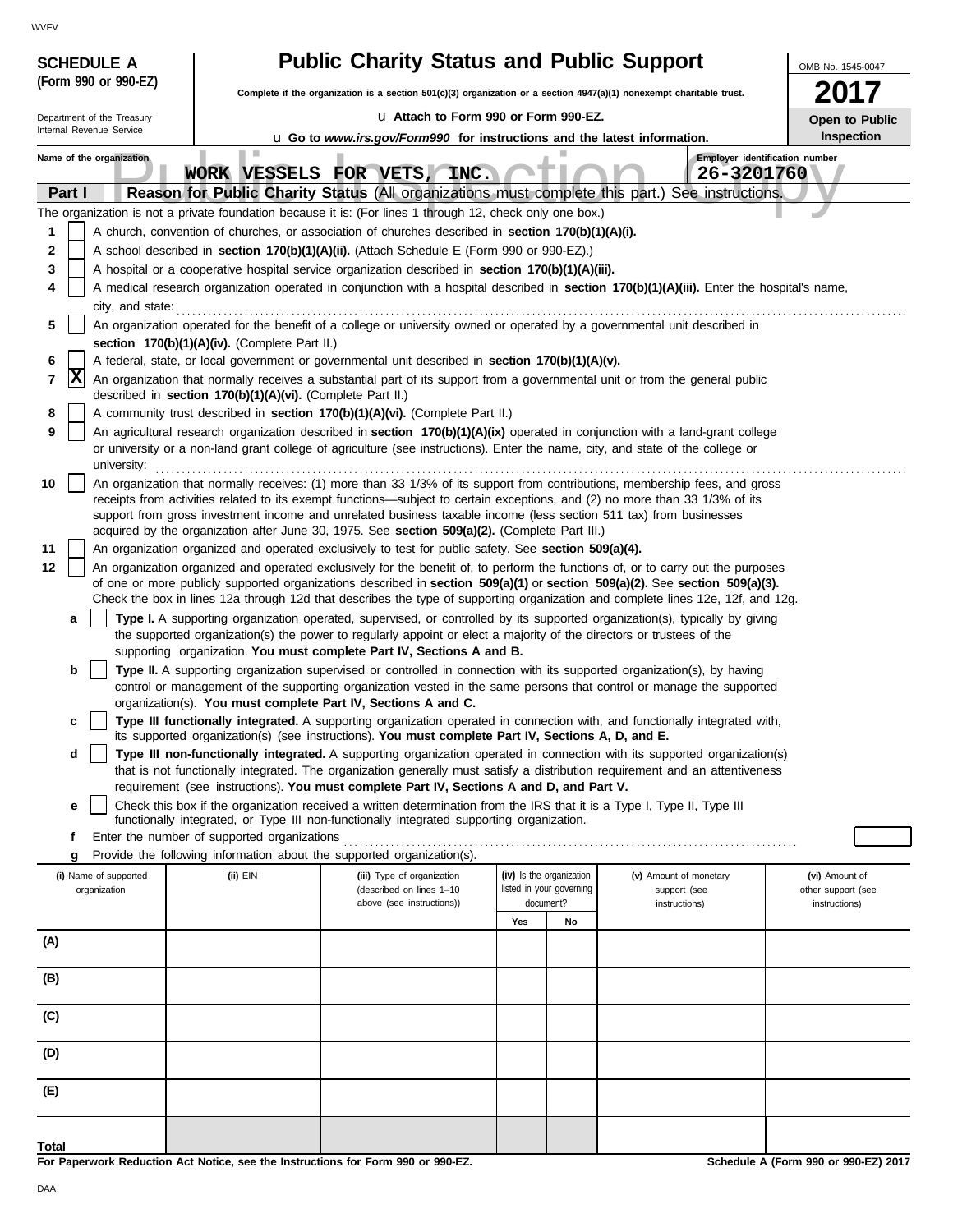| <b>VVFV</b>  |                                                                                                                                                                                                                                                                                                                                                                           |                             |          |            |            |            |                                    |
|--------------|---------------------------------------------------------------------------------------------------------------------------------------------------------------------------------------------------------------------------------------------------------------------------------------------------------------------------------------------------------------------------|-----------------------------|----------|------------|------------|------------|------------------------------------|
|              |                                                                                                                                                                                                                                                                                                                                                                           |                             |          |            |            |            |                                    |
|              | Schedule A (Form 990 or 990-EZ) 2017                                                                                                                                                                                                                                                                                                                                      | WORK VESSELS FOR VETS, INC. |          |            |            | 26-3201760 | Page 2                             |
|              | Support Schedule for Organizations Described in Sections 170(b)(1)(A)(iv) and 170(b)(1)(A)(vi)<br>Part II<br>(Complete only if you checked the box on line 5, 7, or 8 of Part I or if the organization failed to qualify under                                                                                                                                            |                             |          |            |            |            |                                    |
|              | Part III. If the organization fails to qualify under the tests listed below, please complete Part III.)                                                                                                                                                                                                                                                                   |                             |          |            |            |            |                                    |
|              | Section A. Public Support<br>Calendar year (or fiscal year beginning in)                                                                                                                                                                                                                                                                                                  | (a) 2013                    | (b) 2014 |            |            |            |                                    |
|              | $\mathbf{u}$                                                                                                                                                                                                                                                                                                                                                              |                             |          | $(c)$ 2015 | $(d)$ 2016 | (e) $2017$ | (f) Total                          |
| 1            | Gifts, grants, contributions, and<br>membership fees received. (Do not<br>include any "unusual grants.")                                                                                                                                                                                                                                                                  | 293,841                     | 122,667  | 144,011    | 198,412    | 167,191    | 926,122                            |
| $\mathbf{2}$ | Tax revenues levied for the<br>organization's benefit and either paid<br>to or expended on its behalf<br>in a bheala                                                                                                                                                                                                                                                      |                             |          |            |            |            |                                    |
| 3            | The value of services or facilities<br>furnished by a governmental unit to the<br>organization without charge                                                                                                                                                                                                                                                             |                             |          |            |            |            |                                    |
| 4            | Total. Add lines 1 through 3                                                                                                                                                                                                                                                                                                                                              | 293,841                     | 122,667  | 144,011    | 198,412    | 167,191    | 926,122                            |
| 5            | The portion of total contributions by<br>each person (other than a<br>governmental unit or publicly<br>supported organization) included on<br>line 1 that exceeds 2% of the amount<br>shown on line 11, column (f)                                                                                                                                                        |                             |          |            |            |            |                                    |
| 6            | Public_support. Subtract line 5 from line 4.                                                                                                                                                                                                                                                                                                                              |                             |          |            |            |            | 926,122                            |
|              | <b>Section B. Total Support</b>                                                                                                                                                                                                                                                                                                                                           |                             |          |            |            |            |                                    |
|              | Calendar year (or fiscal year beginning in)<br>$\mathbf{u}$                                                                                                                                                                                                                                                                                                               | (a) $2013$                  | (b) 2014 | $(c)$ 2015 | (d) $2016$ | (e) 2017   | (f) Total                          |
| 7            | Amounts from line 4                                                                                                                                                                                                                                                                                                                                                       | 293,841                     | 122,667  | 144,011    | 198,412    | 167,191    | 926,122                            |
| 8            | Gross income from interest, dividends,<br>payments received on securities loans,<br>rents, royalties, and income from<br>similar sources                                                                                                                                                                                                                                  |                             |          |            |            |            |                                    |
| 9            | Net income from unrelated business<br>activities, whether or not the business<br>is regularly carried on $\ldots$ , $\ldots$                                                                                                                                                                                                                                              |                             |          |            |            |            |                                    |
| 10           | Other income. Do not include gain or<br>loss from the sale of capital assets<br>(Explain in Part VI.)                                                                                                                                                                                                                                                                     |                             |          |            |            |            |                                    |
| 11           | Total support. Add lines 7 through 10                                                                                                                                                                                                                                                                                                                                     |                             |          |            |            |            | 926,122                            |
| 12           |                                                                                                                                                                                                                                                                                                                                                                           |                             |          |            |            | 12         | 14,890                             |
| 13           | First five years. If the Form 990 is for the organization's first, second, third, fourth, or fifth tax year as a section 501(c)(3)                                                                                                                                                                                                                                        |                             |          |            |            |            |                                    |
|              |                                                                                                                                                                                                                                                                                                                                                                           |                             |          |            |            |            |                                    |
|              | Section C. Computation of Public Support Percentage                                                                                                                                                                                                                                                                                                                       |                             |          |            |            |            |                                    |
| 14           | Public support percentage for 2017 (line 6, column (f) divided by line 11, column (f)) [[[[[[[[[[[[[[[[[[[[[[                                                                                                                                                                                                                                                             |                             |          |            |            | 14         | 100.00%                            |
| 15           | 33 1/3% support test-2017. If the organization did not check the box on line 13, and line 14 is 33 1/3% or more, check this                                                                                                                                                                                                                                               |                             |          |            |            | 15         | 100.00%                            |
| 16a          |                                                                                                                                                                                                                                                                                                                                                                           |                             |          |            |            |            | $\blacktriangleright$ $\mathbf{X}$ |
| b            | 33 1/3% support test-2016. If the organization did not check a box on line 13 or 16a, and line 15 is 33 1/3% or more, check                                                                                                                                                                                                                                               |                             |          |            |            |            |                                    |
|              |                                                                                                                                                                                                                                                                                                                                                                           |                             |          |            |            |            |                                    |
| 17a          | 10%-facts-and-circumstances test-2017. If the organization did not check a box on line 13, 16a, or 16b, and line 14 is                                                                                                                                                                                                                                                    |                             |          |            |            |            |                                    |
|              | 10% or more, and if the organization meets the "facts-and-circumstances" test, check this box and stop here. Explain in<br>Part VI how the organization meets the "facts-and-circumstances" test. The organization qualifies as a publicly supported                                                                                                                      |                             |          |            |            |            |                                    |
|              | organization                                                                                                                                                                                                                                                                                                                                                              |                             |          |            |            |            |                                    |
| b            | 10%-facts-and-circumstances test-2016. If the organization did not check a box on line 13, 16a, 16b, or 17a, and line<br>15 is 10% or more, and if the organization meets the "facts-and-circumstances" test, check this box and stop here.<br>Explain in Part VI how the organization meets the "facts-and-circumstances" test. The organization qualifies as a publicly |                             |          |            |            |            |                                    |
|              | supported organization examples and construct or construction of the construction of the construction of the construction of the construction of the construction of the construction of the construction of the construction                                                                                                                                             |                             |          |            |            |            |                                    |
| 18           | Private foundation. If the organization did not check a box on line 13, 16a, 16b, 17a, or 17b, check this box and see                                                                                                                                                                                                                                                     |                             |          |            |            |            |                                    |
|              | instructions                                                                                                                                                                                                                                                                                                                                                              |                             |          |            |            |            |                                    |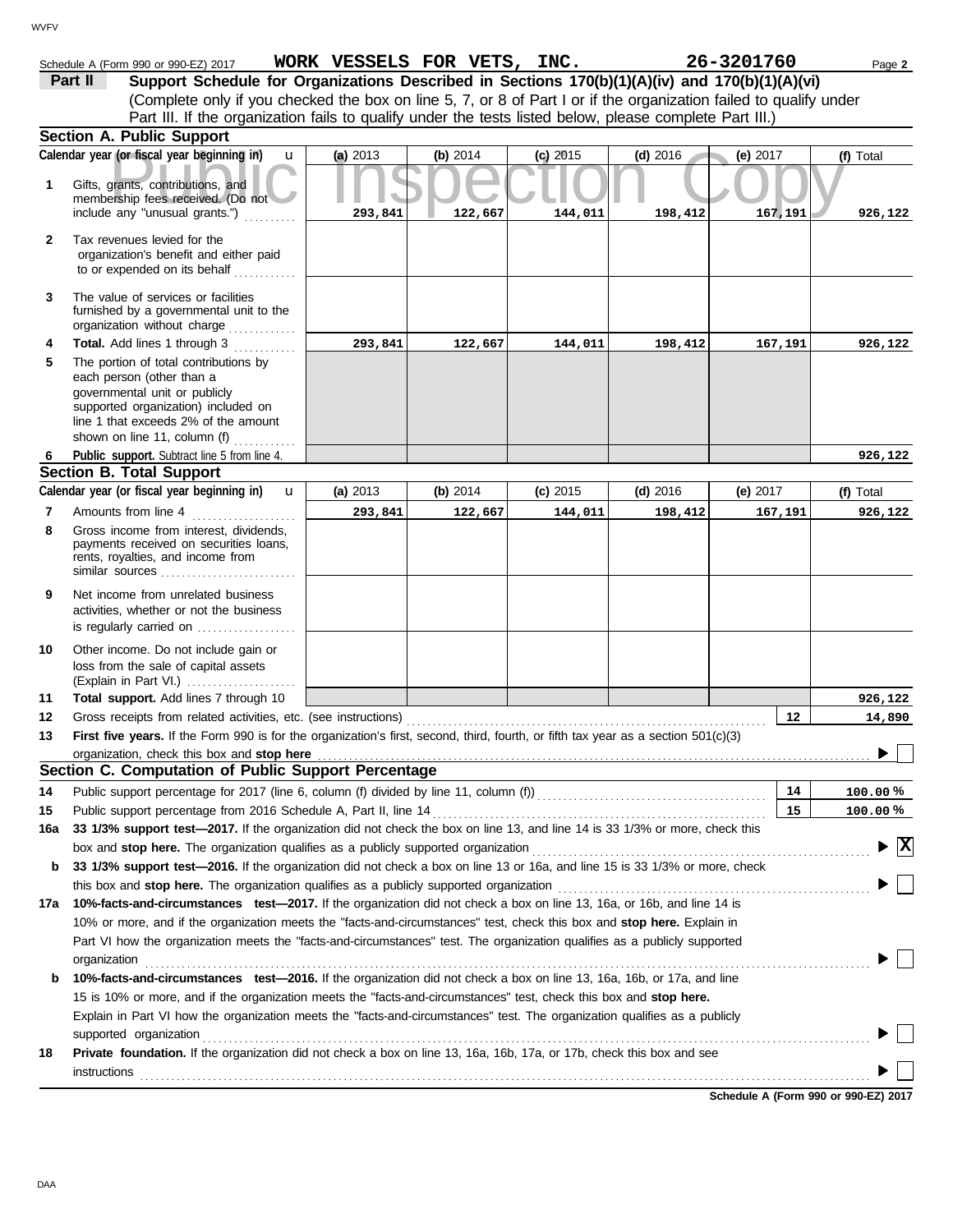# Schedule A (Form 990 or 990-EZ) 2017 Page **3 WORK VESSELS FOR VETS, INC. 26-3201760**

**Part III Support Schedule for Organizations Described in Section 509(a)(2)** (Complete only if you checked the box on line 10 of Part I or if the organization failed to qualify under Part II. If the organization fails to qualify under the tests listed below, please complete Part II.)

|              | <b>Section A. Public Support</b>                                                                                                                                                  |            |          |            |            |            |           |
|--------------|-----------------------------------------------------------------------------------------------------------------------------------------------------------------------------------|------------|----------|------------|------------|------------|-----------|
|              | Calendar year (or fiscal year beginning in)<br>u                                                                                                                                  | (a) 2013   | (b) 2014 | $(c)$ 2015 | $(d)$ 2016 | (e) 2017   | (f) Total |
| 1            | Gifts, grants, contributions, and membership<br>fees received. (Do not include any "unusual grants.")                                                                             |            |          |            |            |            |           |
| $\mathbf{2}$ | Gross receipts from admissions, merchandise<br>sold or services performed, or facilities<br>furnished in any activity that is related to the<br>organization's tax-exempt purpose |            |          |            |            |            |           |
| 3            | Gross receipts from activities that are not an<br>unrelated trade or business under section 513                                                                                   |            |          |            |            |            |           |
| 4            | Tax revenues levied for the<br>organization's benefit and either paid<br>to or expended on its behalf<br>.                                                                        |            |          |            |            |            |           |
| 5            | The value of services or facilities<br>furnished by a governmental unit to the<br>organization without charge                                                                     |            |          |            |            |            |           |
| 6            | Total. Add lines 1 through 5<br>.                                                                                                                                                 |            |          |            |            |            |           |
| 7a           | Amounts included on lines 1, 2, and 3<br>received from disqualified persons<br>.                                                                                                  |            |          |            |            |            |           |
| b            | Amounts included on lines 2 and 3<br>received from other than disqualified<br>persons that exceed the greater of \$5,000<br>or 1% of the amount on line 13 for the year           |            |          |            |            |            |           |
| c            | Add lines 7a and 7b<br>.                                                                                                                                                          |            |          |            |            |            |           |
| 8            | Public support. (Subtract line 7c from                                                                                                                                            |            |          |            |            |            |           |
|              | line 6.) $\ldots$ $\ldots$ $\ldots$ $\ldots$ $\ldots$ $\ldots$ $\ldots$<br><b>Section B. Total Support</b>                                                                        |            |          |            |            |            |           |
|              | Calendar year (or fiscal year beginning in)<br>$\mathbf{u}$                                                                                                                       | (a) $2013$ | (b) 2014 | $(c)$ 2015 | $(d)$ 2016 | (e) $2017$ | (f) Total |
| 9            | Amounts from line 6                                                                                                                                                               |            |          |            |            |            |           |
| 10a          | Gross income from interest, dividends,<br>payments received on securities loans, rents,<br>royalties, and income from similar sources                                             |            |          |            |            |            |           |
| b            | Unrelated business taxable income (less<br>section 511 taxes) from businesses<br>acquired after June 30, 1975                                                                     |            |          |            |            |            |           |
| c            | Add lines 10a and 10b                                                                                                                                                             |            |          |            |            |            |           |
| 11           | Net income from unrelated business<br>activities not included in line 10b, whether<br>or not the business is regularly carried on                                                 |            |          |            |            |            |           |
| 12           | Other income. Do not include gain or<br>loss from the sale of capital assets<br>(Explain in Part VI.)                                                                             |            |          |            |            |            |           |
| 13           | Total support. (Add lines 9, 10c, 11,<br>and 12.)                                                                                                                                 |            |          |            |            |            |           |
| 14           | First five vears. If the Form 990 is for the organization's first, second, third, fourth, or fifth tax vear as a section 501(c)(3)<br>organization, check this box and stop here  |            |          |            |            |            |           |
|              | Section C. Computation of Public Support Percentage                                                                                                                               |            |          |            |            |            |           |
| 15           | Public support percentage for 2017 (line 8, column (f) divided by line 13, column (f)) [[[[[[[[[[[[[[[[[[[[[[                                                                     |            |          |            |            | 15         | %         |
| 16           |                                                                                                                                                                                   |            |          |            |            | 16         | %         |
|              | Section D. Computation of Investment Income Percentage                                                                                                                            |            |          |            |            |            |           |
| 17           | Investment income percentage for 2017 (line 10c, column (f) divided by line 13, column (f)) [[[[[[[[[[[[[[[[[[                                                                    |            |          |            |            | 17         | %         |
| 18           | Investment income percentage from 2016 Schedule A, Part III, line 17                                                                                                              |            |          |            |            | 18         | %         |
| 19a          | 33 1/3% support tests-2017. If the organization did not check the box on line 14, and line 15 is more than 33 1/3%, and line                                                      |            |          |            |            |            |           |
|              |                                                                                                                                                                                   |            |          |            |            |            |           |
| b            | 33 1/3% support tests-2016. If the organization did not check a box on line 14 or line 19a, and line 16 is more than 33 1/3%, and                                                 |            |          |            |            |            |           |
|              |                                                                                                                                                                                   |            |          |            |            |            |           |
| 20           |                                                                                                                                                                                   |            |          |            |            |            |           |

**Schedule A (Form 990 or 990-EZ) 2017**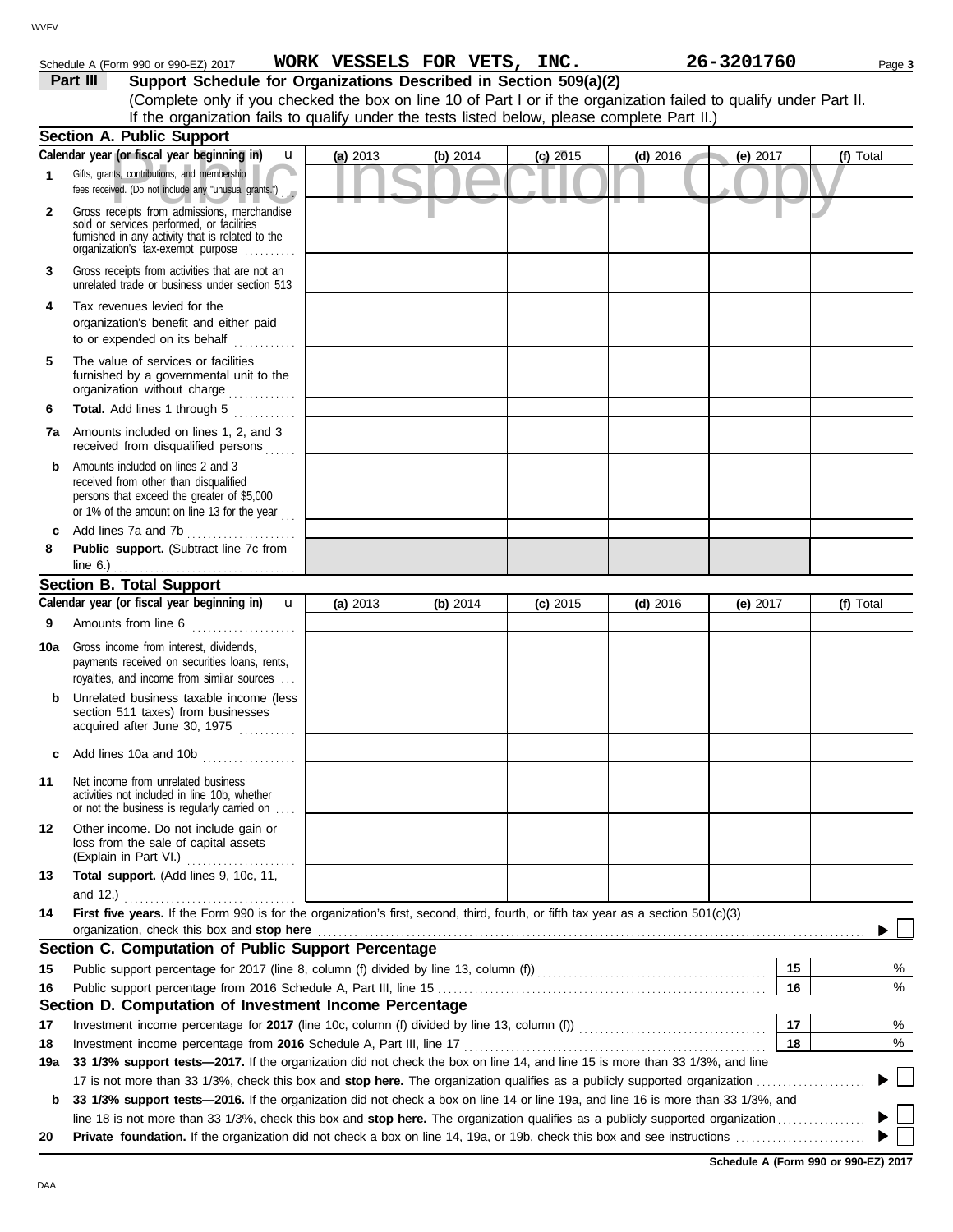|     | WORK VESSELS FOR VETS, INC.<br>Schedule A (Form 990 or 990-EZ) 2017                                                      | 26-3201760                                              | Page 4    |
|-----|--------------------------------------------------------------------------------------------------------------------------|---------------------------------------------------------|-----------|
|     | Part IV<br><b>Supporting Organizations</b>                                                                               |                                                         |           |
|     | (Complete only if you checked a box in line 12 on Part I. If you checked 12a of Part I, complete Sections A              |                                                         |           |
|     | and B. If you checked 12b of Part I, complete Sections A and C. If you checked 12c of Part I, complete                   |                                                         |           |
|     | Sections A, D, and E. If you checked 12d of Part I, complete Sections A and D, and complete Part V.)                     |                                                         |           |
|     | <b>Section A. All Supporting Organizations</b>                                                                           |                                                         |           |
|     |                                                                                                                          |                                                         | Yes<br>No |
| 1   | Are all of the organization's supported organizations listed by name in the organization's governing                     |                                                         |           |
|     | documents? If "No," describe in Part VI how the supported organizations are designated. If designated by                 |                                                         |           |
|     | class or purpose, describe the designation. If historic and continuing relationship, explain.                            | 1                                                       |           |
| 2   | Did the organization have any supported organization that does not have an IRS determination of status                   |                                                         |           |
|     | under section 509(a)(1) or (2)? If "Yes," explain in Part VI how the organization determined that the supported          |                                                         |           |
|     | organization was described in section 509(a)(1) or (2).                                                                  | 2                                                       |           |
| За  | Did the organization have a supported organization described in section $501(c)(4)$ , (5), or (6)? If "Yes," answer      |                                                         |           |
|     | $(b)$ and $(c)$ below.                                                                                                   | 3a                                                      |           |
| b   | Did the organization confirm that each supported organization qualified under section $501(c)(4)$ , $(5)$ , or $(6)$ and |                                                         |           |
|     | satisfied the public support tests under section 509(a)(2)? If "Yes," describe in Part VI when and how the               |                                                         |           |
|     | organization made the determination.                                                                                     | 3b                                                      |           |
| c   | Did the organization ensure that all support to such organizations was used exclusively for section $170(c)(2)(B)$       |                                                         |           |
|     | purposes? If "Yes," explain in Part VI what controls the organization put in place to ensure such use.                   | 3c                                                      |           |
| 4a  | Was any supported organization not organized in the United States ("foreign supported organization")? If                 |                                                         |           |
|     | "Yes," and if you checked 12a or 12b in Part I, answer (b) and (c) below.                                                | 4a                                                      |           |
| b   | Did the organization have ultimate control and discretion in deciding whether to make grants to the foreign              |                                                         |           |
|     | supported organization? If "Yes," describe in Part VI how the organization had such control and discretion               |                                                         |           |
|     | despite being controlled or supervised by or in connection with its supported organizations.                             | 4b                                                      |           |
| c   | Did the organization support any foreign supported organization that does not have an IRS determination                  |                                                         |           |
|     | under sections $501(c)(3)$ and $509(a)(1)$ or (2)? If "Yes," explain in Part VI what controls the organization used      |                                                         |           |
|     | to ensure that all support to the foreign supported organization was used exclusively for section $170(c)(2)(B)$         |                                                         |           |
|     | purposes.                                                                                                                | 4c                                                      |           |
| 5a  | Did the organization add, substitute, or remove any supported organizations during the tax year? If "Yes,"               |                                                         |           |
|     | answer (b) and (c) below (if applicable). Also, provide detail in Part VI, including (i) the names and EIN               |                                                         |           |
|     | numbers of the supported organizations added, substituted, or removed; (ii) the reasons for each such action;            |                                                         |           |
|     | (iii) the authority under the organization's organizing document authorizing such action; and (iv) how the action        |                                                         |           |
|     | was accomplished (such as by amendment to the organizing document).                                                      | 5a                                                      |           |
| b   | Type I or Type II only. Was any added or substituted supported organization part of a class already                      |                                                         |           |
|     | designated in the organization's organizing document?                                                                    | 5b                                                      |           |
| c   | Substitutions only. Was the substitution the result of an event beyond the organization's control?                       | 5c                                                      |           |
| 6   | Did the organization provide support (whether in the form of grants or the provision of services or facilities) to       |                                                         |           |
|     | anyone other than (i) its supported organizations, (ii) individuals that are part of the charitable class benefited      |                                                         |           |
|     | by one or more of its supported organizations, or (iii) other supporting organizations that also support or              |                                                         |           |
|     | benefit one or more of the filing organization's supported organizations? If "Yes," provide detail in Part VI.           | 6                                                       |           |
| 7   | Did the organization provide a grant, loan, compensation, or other similar payment to a substantial contributor          |                                                         |           |
|     | (defined in section $4958(c)(3)(C)$ ), a family member of a substantial contributor, or a 35% controlled entity with     |                                                         |           |
|     | regard to a substantial contributor? If "Yes," complete Part I of Schedule L (Form 990 or 990-EZ).                       | 7                                                       |           |
| 8   | Did the organization make a loan to a disqualified person (as defined in section 4958) not described in line 7?          |                                                         |           |
|     | If "Yes," complete Part I of Schedule L (Form 990 or 990-EZ).                                                            | 8                                                       |           |
| 9а  | Was the organization controlled directly or indirectly at any time during the tax year by one or more                    |                                                         |           |
|     | disqualified persons as defined in section 4946 (other than foundation managers and organizations described              |                                                         |           |
|     | in section $509(a)(1)$ or $(2)$ ? If "Yes," provide detail in Part VI.                                                   | 9а                                                      |           |
| b   | Did one or more disqualified persons (as defined in line 9a) hold a controlling interest in any entity in which          |                                                         |           |
|     | the supporting organization had an interest? If "Yes," provide detail in Part VI.                                        | 9b                                                      |           |
| c   | Did a disqualified person (as defined in line 9a) have an ownership interest in, or derive any personal benefit          |                                                         |           |
|     | from, assets in which the supporting organization also had an interest? If "Yes," provide detail in Part VI.             | 9c                                                      |           |
| 10a | Was the organization subject to the excess business holdings rules of section 4943 because of section                    |                                                         |           |
|     | 4943(f) (regarding certain Type II supporting organizations, and all Type III non-functionally integrated                |                                                         |           |
|     | supporting organizations)? If "Yes," answer 10b below.                                                                   | 10a                                                     |           |
| b   | Did the organization have any excess business holdings in the tax year? (Use Schedule C, Form 4720, to                   |                                                         |           |
|     | determine whether the organization had excess business holdings.)                                                        | 10 <sub>b</sub><br>Schedule A (Form 990 or 990-EZ) 2017 |           |
|     |                                                                                                                          |                                                         |           |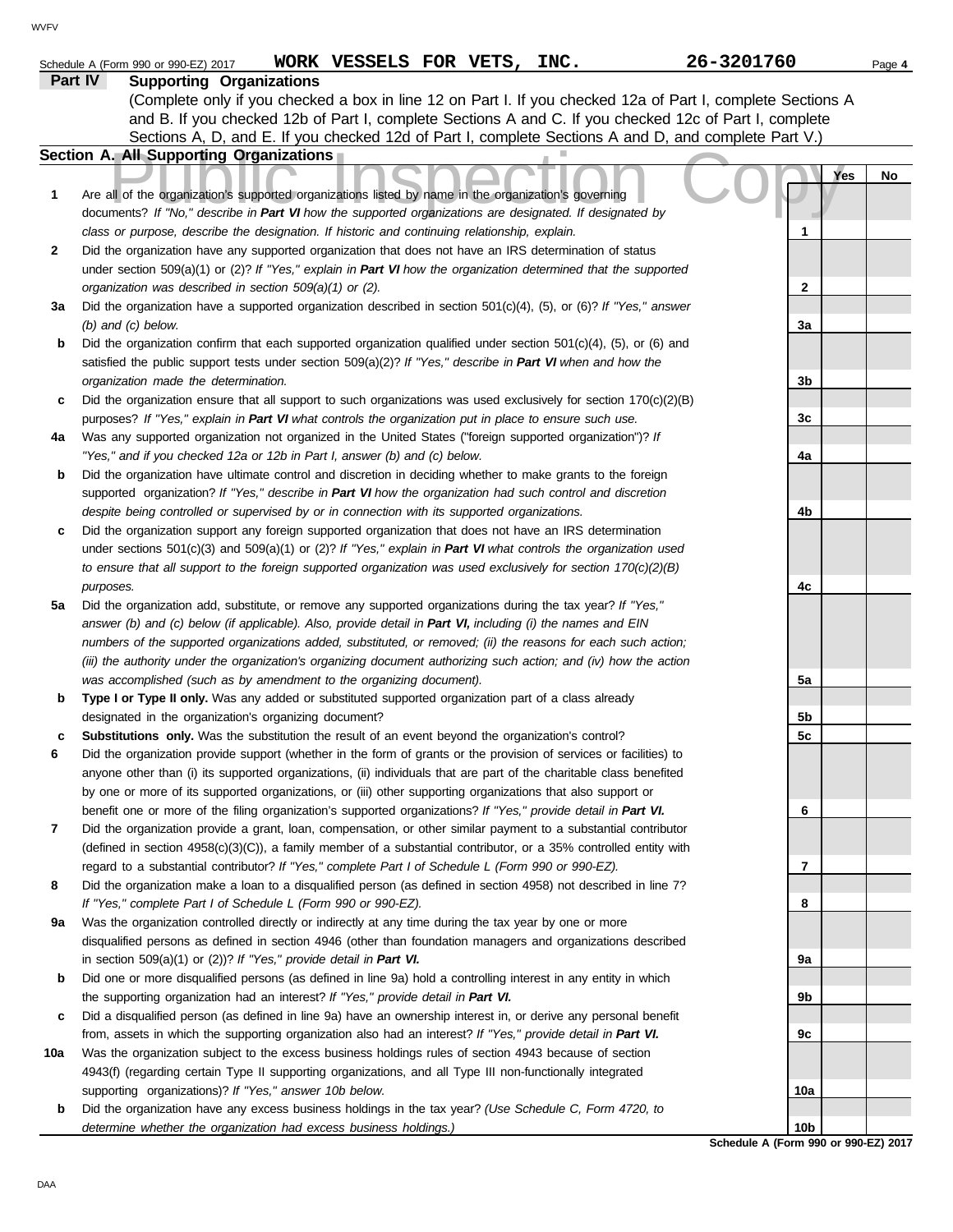|              | 26-3201760<br>WORK VESSELS FOR VETS, INC.                                                                                         |                 |     |        |
|--------------|-----------------------------------------------------------------------------------------------------------------------------------|-----------------|-----|--------|
|              | Schedule A (Form 990 or 990-EZ) 2017<br>Part IV<br><b>Supporting Organizations (continued)</b>                                    |                 |     | Page 5 |
|              |                                                                                                                                   |                 | Yes | No     |
| 11           | Has the organization accepted a gift or contribution from any of the following persons?                                           |                 |     |        |
| а            | A person who directly or indirectly controls, either alone or together with persons described in (b) and (c)                      |                 |     |        |
|              | below, the governing body of a supported organization?                                                                            | 11a             |     |        |
| b            | A family member of a person described in (a) above?                                                                               | 11 <sub>b</sub> |     |        |
| c            | A 35% controlled entity of a person described in (a) or (b) above? If "Yes" to a, b, or c, provide detail in Part Vi              | 11с             |     |        |
|              | <b>Section B. Type I Supporting Organizations</b>                                                                                 |                 |     |        |
|              |                                                                                                                                   |                 | Yes | No     |
| 1            | Did the directors, trustees, or membership of one or more supported organizations have the power to                               |                 |     |        |
|              | regularly appoint or elect at least a majority of the organization's directors or trustees at all times during the                |                 |     |        |
|              | tax year? If "No," describe in Part VI how the supported organization(s) effectively operated, supervised, or                     |                 |     |        |
|              | controlled the organization's activities. If the organization had more than one supported organization,                           |                 |     |        |
|              | describe how the powers to appoint and/or remove directors or trustees were allocated among the supported                         |                 |     |        |
|              | organizations and what conditions or restrictions, if any, applied to such powers during the tax year.                            | 1               |     |        |
| $\mathbf{2}$ | Did the organization operate for the benefit of any supported organization other than the supported                               |                 |     |        |
|              | organization(s) that operated, supervised, or controlled the supporting organization? If "Yes," explain in Part                   |                 |     |        |
|              | VI how providing such benefit carried out the purposes of the supported organization(s) that operated,                            |                 |     |        |
|              | supervised, or controlled the supporting organization.                                                                            | $\mathbf{2}$    |     |        |
|              | Section C. Type II Supporting Organizations                                                                                       |                 |     |        |
|              |                                                                                                                                   |                 | Yes | No     |
| 1            | Were a majority of the organization's directors or trustees during the tax year also a majority of the directors                  |                 |     |        |
|              | or trustees of each of the organization's supported organization(s)? If "No," describe in Part VI how control                     |                 |     |        |
|              | or management of the supporting organization was vested in the same persons that controlled or managed                            | 1               |     |        |
|              | the supported organization(s).<br>Section D. All Type III Supporting Organizations                                                |                 |     |        |
|              |                                                                                                                                   |                 | Yes | No     |
| 1            | Did the organization provide to each of its supported organizations, by the last day of the fifth month of the                    |                 |     |        |
|              | organization's tax year, (i) a written notice describing the type and amount of support provided during the prior tax             |                 |     |        |
|              | year, (ii) a copy of the Form 990 that was most recently filed as of the date of notification, and (iii) copies of the            |                 |     |        |
|              | organization's governing documents in effect on the date of notification, to the extent not previously provided?                  | 1               |     |        |
| $\mathbf{2}$ | Were any of the organization's officers, directors, or trustees either (i) appointed or elected by the supported                  |                 |     |        |
|              | organization(s) or (ii) serving on the governing body of a supported organization? If "No," explain in Part VI how                |                 |     |        |
|              | the organization maintained a close and continuous working relationship with the supported organization(s).                       | $\mathbf{2}$    |     |        |
| 3            | By reason of the relationship described in (2), did the organization's supported organizations have a                             |                 |     |        |
|              | significant voice in the organization's investment policies and in directing the use of the organization's                        |                 |     |        |
|              | income or assets at all times during the tax year? If "Yes," describe in Part VI the role the organization's                      |                 |     |        |
|              | supported organizations played in this regard.                                                                                    | 3               |     |        |
|              | Section E. Type III Functionally-Integrated Supporting Organizations                                                              |                 |     |        |
| 1            | Check the box next to the method that the organization used to satisfy the Integral Part Test during the year (see instructions). |                 |     |        |
| a            | The organization satisfied the Activities Test. Complete line 2 below.                                                            |                 |     |        |
| b            | The organization is the parent of each of its supported organizations. Complete line 3 below.                                     |                 |     |        |
| c            | The organization supported a governmental entity. Describe in Part VI how you supported a government entity (see instructions).   |                 |     |        |
|              |                                                                                                                                   |                 |     |        |
| 2            | Activities Test. Answer (a) and (b) below.                                                                                        |                 | Yes | No     |
| а            | Did substantially all of the organization's activities during the tax year directly further the exempt purposes of                |                 |     |        |
|              | the supported organization(s) to which the organization was responsive? If "Yes," then in Part VI identify                        |                 |     |        |
|              | those supported organizations and explain how these activities directly furthered their exempt purposes,                          |                 |     |        |
|              | how the organization was responsive to those supported organizations, and how the organization determined                         |                 |     |        |
|              | that these activities constituted substantially all of its activities.                                                            | 2a              |     |        |
| b            | Did the activities described in (a) constitute activities that, but for the organization's involvement, one or more               |                 |     |        |
|              | of the organization's supported organization(s) would have been engaged in? If "Yes," explain in Part VI the                      |                 |     |        |
|              | reasons for the organization's position that its supported organization(s) would have engaged in these                            |                 |     |        |
|              | activities but for the organization's involvement.                                                                                | 2b              |     |        |
| 3            | Parent of Supported Organizations. Answer (a) and (b) below.                                                                      |                 |     |        |

- **a** Did the organization have the power to regularly appoint or elect a majority of the officers, directors, or trustees of each of the supported organizations? *Provide details in Part VI.*
- **b** Did the organization exercise a substantial degree of direction over the policies, programs, and activities of each of its supported organizations? *If "Yes," describe in Part VI the role played by the organization in this regard.*

DAA **Schedule A (Form 990 or 990-EZ) 2017 3b**

**3a**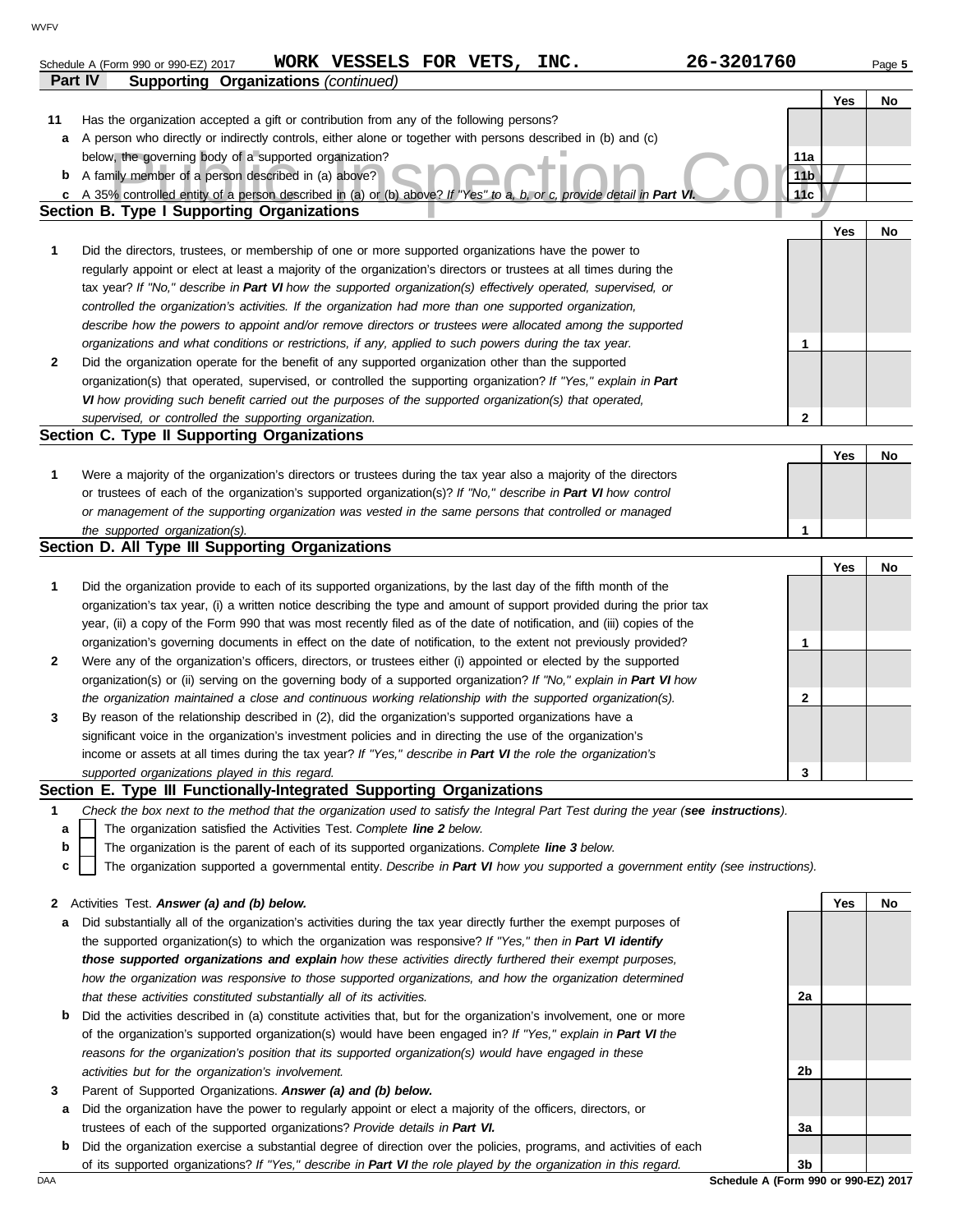| WORK VESSELS FOR VETS,<br>INC.<br>Schedule A (Form 990 or 990-EZ) 2017                                                                |                | 26-3201760     | Page 6                         |  |
|---------------------------------------------------------------------------------------------------------------------------------------|----------------|----------------|--------------------------------|--|
| Part V<br>Type III Non-Functionally Integrated 509(a)(3) Supporting Organizations                                                     |                |                |                                |  |
| Check here if the organization satisfied the Integral Part Test as a qualifying trust on Nov. 20, 1970 (explain in Part VI). See<br>1 |                |                |                                |  |
| instructions. All other Type III non-functionally integrated supporting organizations must complete Sections A through E.             |                |                |                                |  |
| Section A - Adjusted Net Income                                                                                                       |                | (A) Prior Year | (B) Current Year               |  |
|                                                                                                                                       |                |                | (optional)                     |  |
| Net short-term capital gain<br>1                                                                                                      | $\mathbf{1}$   |                |                                |  |
| $\mathbf{2}$<br>Recoveries of prior-year distributions                                                                                | $\overline{2}$ |                |                                |  |
| Other gross income (see instructions)<br>3                                                                                            | 3              |                |                                |  |
| 4<br>Add lines 1 through 3.                                                                                                           | 4              |                |                                |  |
| 5<br>Depreciation and depletion                                                                                                       | 5              |                |                                |  |
| Portion of operating expenses paid or incurred for production or<br>6                                                                 |                |                |                                |  |
| collection of gross income or for management, conservation, or                                                                        |                |                |                                |  |
| maintenance of property held for production of income (see instructions)                                                              | 6              |                |                                |  |
| 7<br>Other expenses (see instructions)                                                                                                | $\overline{7}$ |                |                                |  |
| Adjusted Net Income (subtract lines 5, 6 and 7 from line 4).<br>8                                                                     | 8              |                |                                |  |
| <b>Section B - Minimum Asset Amount</b>                                                                                               |                | (A) Prior Year | (B) Current Year<br>(optional) |  |
| Aggregate fair market value of all non-exempt-use assets (see<br>1                                                                    |                |                |                                |  |
| instructions for short tax year or assets held for part of year):                                                                     |                |                |                                |  |
| <b>a</b> Average monthly value of securities                                                                                          | 1a             |                |                                |  |
| Average monthly cash balances<br>b                                                                                                    | 1b             |                |                                |  |
| Fair market value of other non-exempt-use assets<br>c                                                                                 | 1c             |                |                                |  |
| Total (add lines 1a, 1b, and 1c)<br>d                                                                                                 | 1 <sub>d</sub> |                |                                |  |
| <b>e</b> Discount claimed for blockage or other                                                                                       |                |                |                                |  |
| factors (explain in detail in Part VI):                                                                                               |                |                |                                |  |
| $\mathbf{2}$<br>Acquisition indebtedness applicable to non-exempt-use assets                                                          | $\overline{2}$ |                |                                |  |
| Subtract line 2 from line 1d.<br>3                                                                                                    | 3              |                |                                |  |
| Cash deemed held for exempt use. Enter 1-1/2% of line 3 (for greater amount,<br>4                                                     |                |                |                                |  |
| see instructions).                                                                                                                    | 4              |                |                                |  |
| 5<br>Net value of non-exempt-use assets (subtract line 4 from line 3)                                                                 | 5              |                |                                |  |
| Multiply line 5 by .035.<br>6                                                                                                         | 6              |                |                                |  |
| 7<br>Recoveries of prior-year distributions                                                                                           | $\overline{7}$ |                |                                |  |
| 8<br>Minimum Asset Amount (add line 7 to line 6)                                                                                      | 8              |                |                                |  |
| Section C - Distributable Amount                                                                                                      |                |                | <b>Current Year</b>            |  |
| Adjusted net income for prior year (from Section A, line 8, Column A)<br>1                                                            | $\mathbf{1}$   |                |                                |  |
| Enter 85% of line 1.<br>2                                                                                                             | $\mathbf{2}$   |                |                                |  |
| 3<br>Minimum asset amount for prior year (from Section B, line 8, Column A)                                                           | 3              |                |                                |  |
| 4<br>Enter greater of line 2 or line 3.                                                                                               | 4              |                |                                |  |
| 5<br>Income tax imposed in prior year                                                                                                 | 5              |                |                                |  |
| <b>Distributable Amount.</b> Subtract line 5 from line 4, unless subject to<br>6                                                      |                |                |                                |  |
| emergency temporary reduction (see instructions).                                                                                     | 6              |                |                                |  |

**7** instructions). Check here if the current year is the organization's first as a non-functionally integrated Type III supporting organization (see

**Schedule A (Form 990 or 990-EZ) 2017**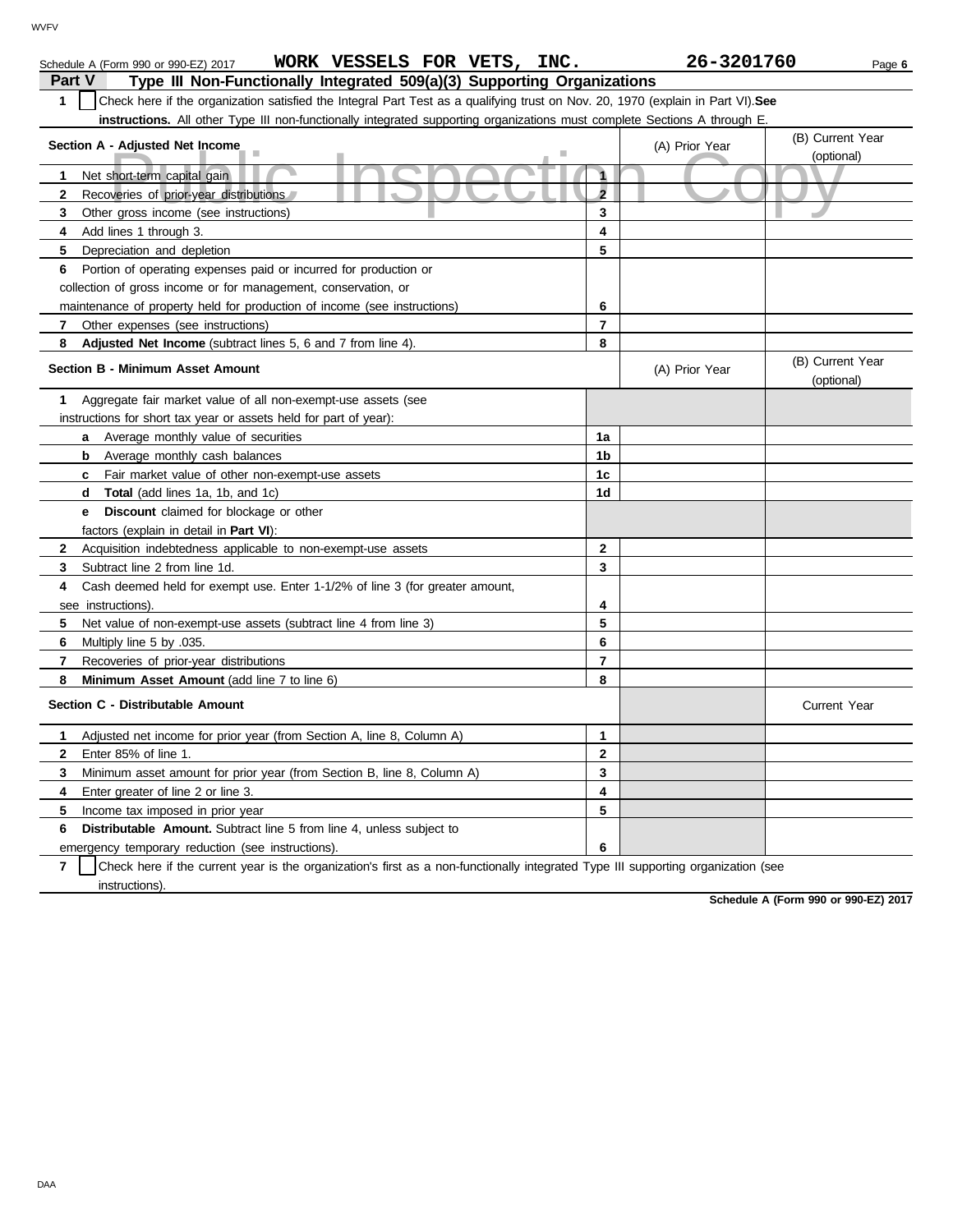|              | WORK VESSELS FOR VETS, INC.<br>Schedule A (Form 990 or 990-EZ) 2017                                                         |                                    | 26-3201760                                    | Page 7                                           |
|--------------|-----------------------------------------------------------------------------------------------------------------------------|------------------------------------|-----------------------------------------------|--------------------------------------------------|
| Part V       | Type III Non-Functionally Integrated 509(a)(3) Supporting Organizations (continued)                                         |                                    |                                               |                                                  |
|              | <b>Section D - Distributions</b>                                                                                            |                                    |                                               | <b>Current Year</b>                              |
| 1            | Amounts paid to supported organizations to accomplish exempt purposes                                                       |                                    |                                               |                                                  |
| $\mathbf{2}$ | Amounts paid to perform activity that directly furthers exempt purposes of supported                                        |                                    |                                               |                                                  |
|              | organizations, in excess of income from activity                                                                            |                                    |                                               |                                                  |
| 3            | Administrative expenses paid to accomplish exempt purposes of supported organizations                                       |                                    |                                               |                                                  |
| 4            | Amounts paid to acquire exempt-use assets                                                                                   |                                    |                                               |                                                  |
| 5            | Qualified set-aside amounts (prior IRS approval required)                                                                   |                                    |                                               |                                                  |
| 6            | Other distributions (describe in Part VI). See instructions.                                                                |                                    |                                               |                                                  |
|              | <b>Total annual distributions.</b> Add lines 1 through 6.                                                                   |                                    |                                               |                                                  |
| 8            | Distributions to attentive supported organizations to which the organization is responsive                                  |                                    |                                               |                                                  |
|              | (provide details in Part VI). See instructions.                                                                             |                                    |                                               |                                                  |
| 9            | Distributable amount for 2017 from Section C, line 6                                                                        |                                    |                                               |                                                  |
| 10           | Line 8 amount divided by line 9 amount                                                                                      |                                    |                                               |                                                  |
|              | Section E - Distribution Allocations (see instructions)                                                                     | (i)<br><b>Excess Distributions</b> | (ii)<br><b>Underdistributions</b><br>Pre-2017 | (iii)<br><b>Distributable</b><br>Amount for 2017 |
|              | Distributable amount for 2017 from Section C, line 6                                                                        |                                    |                                               |                                                  |
| $\mathbf{2}$ | Underdistributions, if any, for years prior to 2017<br>(reasonable cause required-explain in Part VI). See<br>instructions. |                                    |                                               |                                                  |
| 3.           | Excess distributions carryover, if any, to 2017:                                                                            |                                    |                                               |                                                  |
| a            |                                                                                                                             |                                    |                                               |                                                  |
|              | <b>b</b> From 2013                                                                                                          |                                    |                                               |                                                  |
|              |                                                                                                                             |                                    |                                               |                                                  |
|              |                                                                                                                             |                                    |                                               |                                                  |
|              |                                                                                                                             |                                    |                                               |                                                  |
|              | f Total of lines 3a through e                                                                                               |                                    |                                               |                                                  |
|              | g Applied to underdistributions of prior years                                                                              |                                    |                                               |                                                  |
|              | h Applied to 2017 distributable amount                                                                                      |                                    |                                               |                                                  |
|              | Carryover from 2012 not applied (see instructions)                                                                          |                                    |                                               |                                                  |
|              | Remainder. Subtract lines 3g, 3h, and 3i from 3f.                                                                           |                                    |                                               |                                                  |
|              |                                                                                                                             |                                    |                                               |                                                  |

**8** Breakdown of line 7:

and 4c.

Part VI. See instructions.

**a** Excess from 2013

**5**

**7 Excess distributions carryover to 2018.** Add lines 3j

**b** Excess from 2014 . . . . . . . . . . . . . . . . . . . . . . . . . . **c** Excess from 2015 . . . . . . . . . . . . . . . . . . . . . . . . . . . **d** Excess from 2016 . . . . . . . . . . . . . . . . . . . . . . . . . . . **e** Excess from 2017 . . . . . . . . . . . . . . . . . . . . . . . . . . .

**6** Remaining underdistributions for 2017. Subtract lines 3h

and 4b from line 1. For result greater than zero, explain in

Remaining underdistributions for years prior to 2017, if any. Subtract lines 3g and 4a from line 2. For result greater than zero, explain in **Part VI**. See instructions.

**a** Applied to underdistributions of prior years **b** Applied to 2017 distributable amount **c** Remainder. Subtract lines 4a and 4b from 4.

Section D, line 7: \$

**Schedule A (Form 990 or 990-EZ) 2017**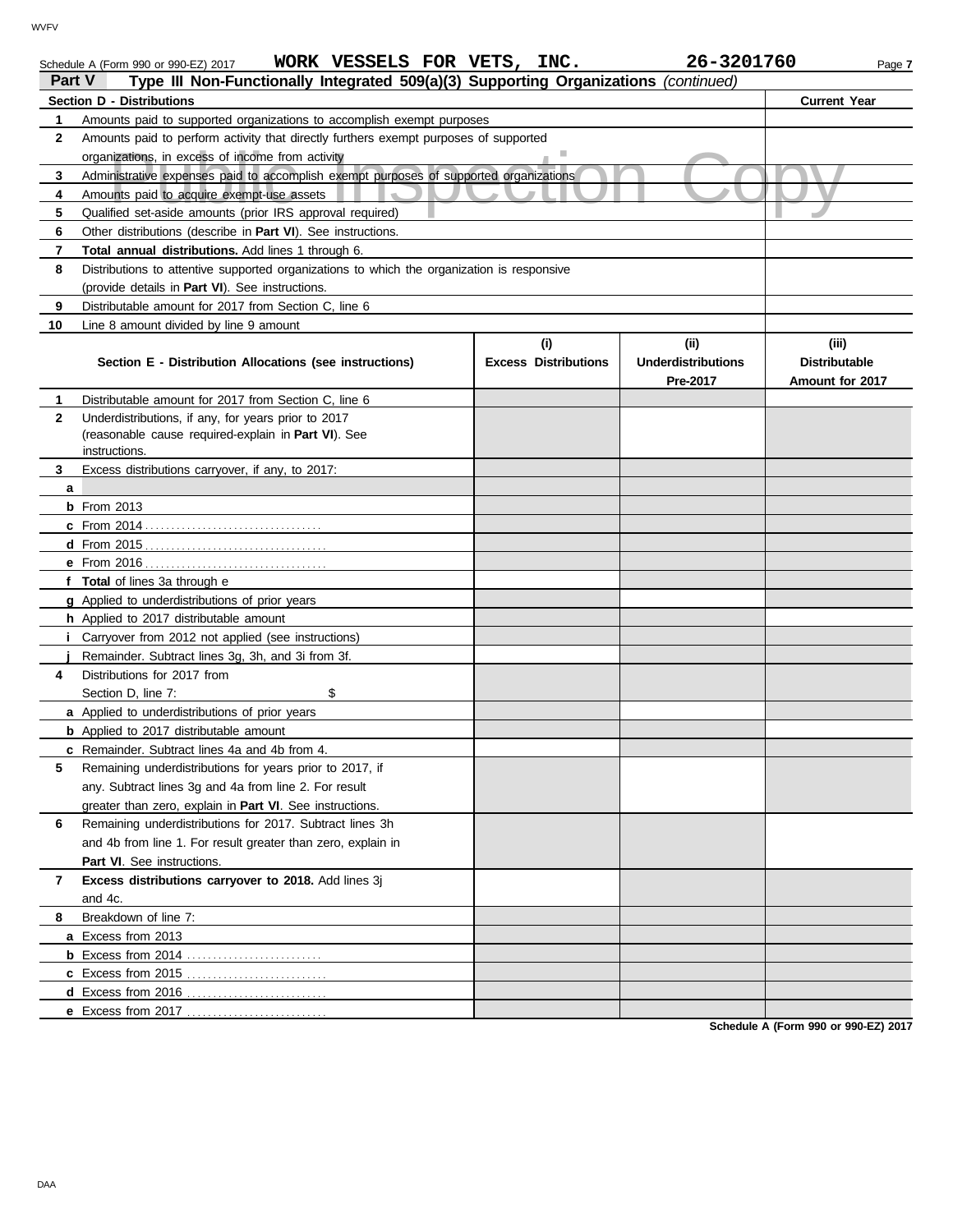|         | Schedule A (Form 990 or 990-EZ) 2017 | WORK VESSELS FOR VETS, INC. |  | 26-3201760                                                                                                                                                                                                                                    | Page 8 |
|---------|--------------------------------------|-----------------------------|--|-----------------------------------------------------------------------------------------------------------------------------------------------------------------------------------------------------------------------------------------------|--------|
| Part VI |                                      |                             |  | Supplemental Information. Provide the explanations required by Part II, line 10; Part II, line 17a or 17b; Part                                                                                                                               |        |
|         |                                      |                             |  | III, line 12; Part IV, Section A, lines 1, 2, 3b, 3c, 4b, 4c, 5a, 6, 9a, 9b, 9c, 11a, 11b, and 11c; Part IV, Section                                                                                                                          |        |
|         |                                      |                             |  | B, lines 1 and 2; Part IV, Section C, line 1; Part IV, Section D, lines 2 and 3; Part IV, Section E, lines 1c, 2a, 2b,<br>3a and 3b; Part V, line 1; Part V, Section B, line 1e; Part V, Section D, lines 5, 6, and 8; and Part V, Section E, |        |
|         |                                      |                             |  | lines 2, 5, and 6. Also complete this part for any additional information. (See instructions.)                                                                                                                                                |        |
|         |                                      |                             |  |                                                                                                                                                                                                                                               |        |
|         |                                      |                             |  |                                                                                                                                                                                                                                               |        |
|         |                                      |                             |  |                                                                                                                                                                                                                                               |        |
|         |                                      |                             |  |                                                                                                                                                                                                                                               |        |
|         |                                      |                             |  |                                                                                                                                                                                                                                               |        |
|         |                                      |                             |  |                                                                                                                                                                                                                                               |        |
|         |                                      |                             |  |                                                                                                                                                                                                                                               |        |
|         |                                      |                             |  |                                                                                                                                                                                                                                               |        |
|         |                                      |                             |  |                                                                                                                                                                                                                                               |        |
|         |                                      |                             |  |                                                                                                                                                                                                                                               |        |
|         |                                      |                             |  |                                                                                                                                                                                                                                               |        |
|         |                                      |                             |  |                                                                                                                                                                                                                                               |        |
|         |                                      |                             |  |                                                                                                                                                                                                                                               |        |
|         |                                      |                             |  |                                                                                                                                                                                                                                               |        |
|         |                                      |                             |  |                                                                                                                                                                                                                                               |        |
|         |                                      |                             |  |                                                                                                                                                                                                                                               |        |
|         |                                      |                             |  |                                                                                                                                                                                                                                               |        |
|         |                                      |                             |  |                                                                                                                                                                                                                                               |        |
|         |                                      |                             |  |                                                                                                                                                                                                                                               |        |
|         |                                      |                             |  |                                                                                                                                                                                                                                               |        |
|         |                                      |                             |  |                                                                                                                                                                                                                                               |        |
|         |                                      |                             |  |                                                                                                                                                                                                                                               |        |
|         |                                      |                             |  |                                                                                                                                                                                                                                               |        |
|         |                                      |                             |  |                                                                                                                                                                                                                                               |        |
|         |                                      |                             |  |                                                                                                                                                                                                                                               |        |
|         |                                      |                             |  |                                                                                                                                                                                                                                               |        |
|         |                                      |                             |  |                                                                                                                                                                                                                                               |        |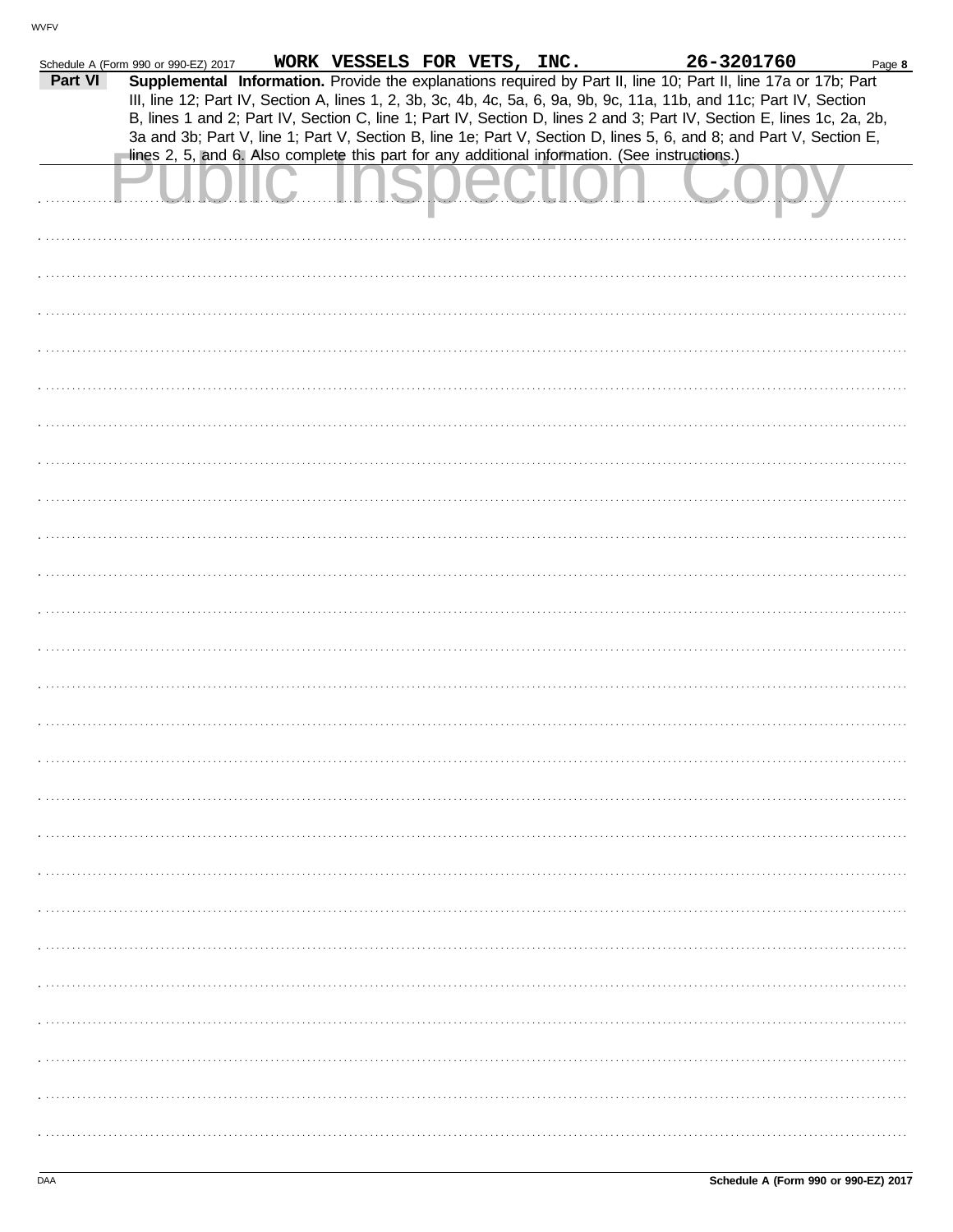| <b>Schedule B</b><br>(Form 990, 990-EZ,<br>or 990-PF)<br>Department of the Treasury<br>Internal Revenue Service<br>Name of the organization<br>WORK VESSELS FOR VETS,<br>Organization type (check one)                                                                              | OMB No. 1545-0047<br><b>Schedule of Contributors</b><br>2017<br>La Attach to Form 990, Form 990-EZ, or Form 990-PF.<br>u Go to www.irs.gov/Form990 for the latest information.<br>Employer identification number<br>26-3201760<br>INC. |  |  |  |  |
|-------------------------------------------------------------------------------------------------------------------------------------------------------------------------------------------------------------------------------------------------------------------------------------|----------------------------------------------------------------------------------------------------------------------------------------------------------------------------------------------------------------------------------------|--|--|--|--|
| Filers of:                                                                                                                                                                                                                                                                          | Section:                                                                                                                                                                                                                               |  |  |  |  |
| Form 990 or 990-EZ                                                                                                                                                                                                                                                                  | X <br>501(c)<br>3<br>) (enter number) organization                                                                                                                                                                                     |  |  |  |  |
|                                                                                                                                                                                                                                                                                     | $4947(a)(1)$ nonexempt charitable trust not treated as a private foundation<br>527 political organization                                                                                                                              |  |  |  |  |
| Form 990-PF                                                                                                                                                                                                                                                                         | 501(c)(3) exempt private foundation                                                                                                                                                                                                    |  |  |  |  |
|                                                                                                                                                                                                                                                                                     | 4947(a)(1) nonexempt charitable trust treated as a private foundation                                                                                                                                                                  |  |  |  |  |
|                                                                                                                                                                                                                                                                                     | 501(c)(3) taxable private foundation                                                                                                                                                                                                   |  |  |  |  |
|                                                                                                                                                                                                                                                                                     |                                                                                                                                                                                                                                        |  |  |  |  |
| Check if your organization is covered by the General Rule or a Special Rule.<br>Note: Only a section 501(c)(7), (8), or (10) organization can check boxes for both the General Rule and a Special Rule. See<br>instructions.                                                        |                                                                                                                                                                                                                                        |  |  |  |  |
| <b>General Rule</b>                                                                                                                                                                                                                                                                 |                                                                                                                                                                                                                                        |  |  |  |  |
| For an organization filing Form 990, 990-EZ, or 990-PF that received, during the year, contributions totaling \$5,000<br>or more (in money or property) from any one contributor. Complete Parts I and II. See instructions for determining a<br>contributor's total contributions. |                                                                                                                                                                                                                                        |  |  |  |  |
| <b>Special Rules</b>                                                                                                                                                                                                                                                                |                                                                                                                                                                                                                                        |  |  |  |  |

| X For an organization described in section 501(c)(3) filing Form 990 or 990-EZ that met the 33 <sup>1</sup> /3% support test of the |
|-------------------------------------------------------------------------------------------------------------------------------------|
| regulations under sections 509(a)(1) and 170(b)(1)(A)(vi), that checked Schedule A (Form 990 or 990-EZ), Part II, line              |
| 13, 16a, or 16b, and that received from any one contributor, during the year, total contributions of the greater of (1)             |
| \$5,000; or (2) 2% of the amount on (i) Form 990, Part VIII, line 1h; or (ii) Form 990-EZ, line 1. Complete Parts I and II.         |

literary, or educational purposes, or for the prevention of cruelty to children or animals. Complete Parts I, II, and III. For an organization described in section 501(c)(7), (8), or (10) filing Form 990 or 990-EZ that received from any one contributor, during the year, total contributions of more than \$1,000 *exclusively* for religious, charitable, scientific,

For an organization described in section 501(c)(7), (8), or (10) filing Form 990 or 990-EZ that received from any one contributor, during the year, contributions *exclusively* for religious, charitable, etc., purposes, but no such contributions totaled more than \$1,000. If this box is checked, enter here the total contributions that were received during the year for an *exclusively* religious, charitable, etc., purpose. Don't complete any of the parts unless the **General Rule** applies to this organization because it received *nonexclusively* religious, charitable, etc., contributions totaling \$5,000 or more during the year . . . . . . . . . . . . . . . . . . . . . . . . . . . . . . . . . . . . . . . . . . . . . . . . . . . . . . . . . . . . . . . . . . . . . . . . . . . . . . . .

990-EZ, or 990-PF), but it **must** answer "No" on Part IV, line 2, of its Form 990; or check the box on line H of its Form 990-EZ or on its Form 990-PF, Part I, line 2, to certify that it doesn't meet the filing requirements of Schedule B (Form 990, 990-EZ, or 990-PF). **Caution:** An organization that isn't covered by the General Rule and/or the Special Rules doesn't file Schedule B (Form 990,

**For Paperwork Reduction Act Notice, see the instructions for Form 990, 990-EZ, or 990-PF.**

\$ . . . . . . . . . . . . . . . . . . . . . . . . . . .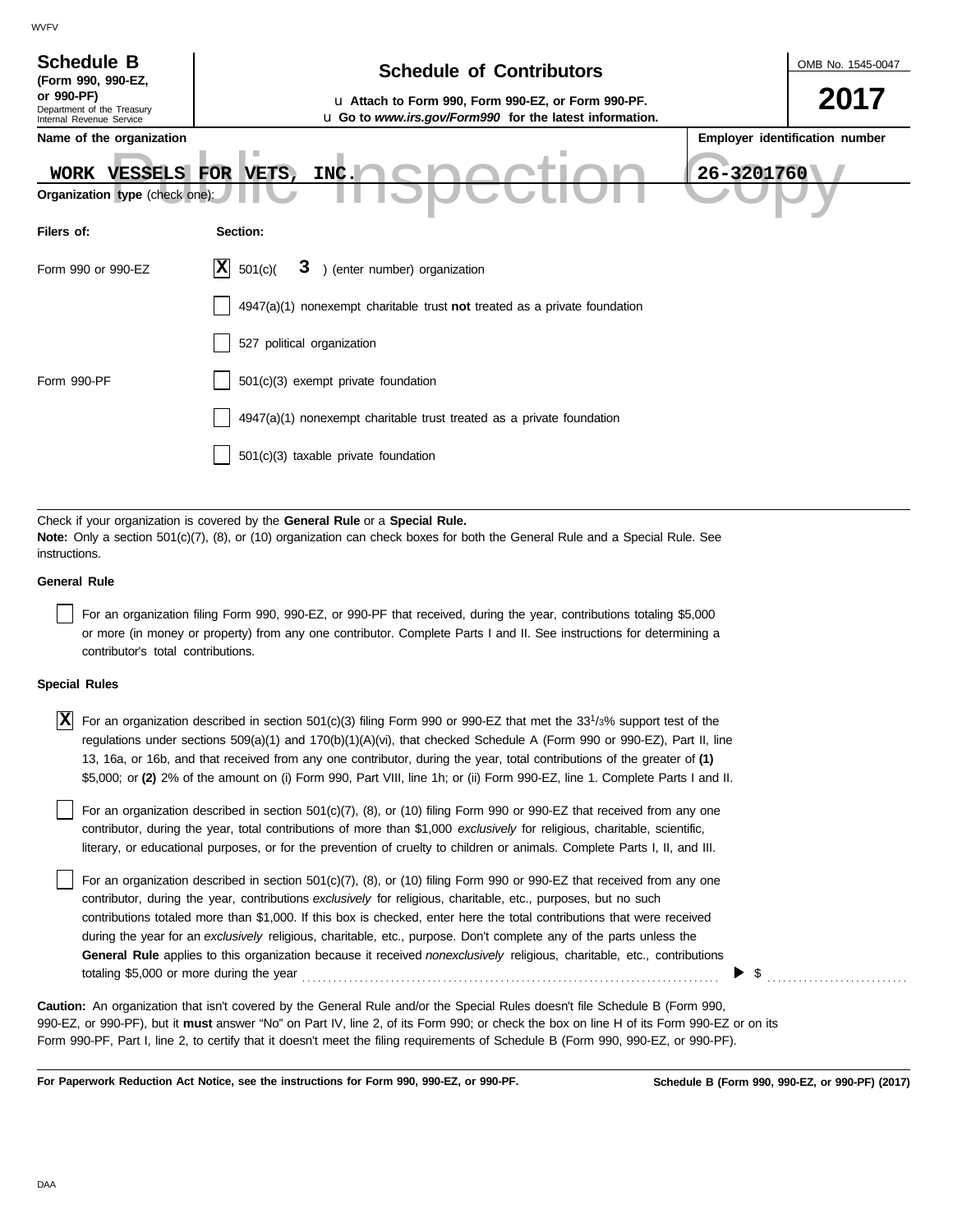|                 | Schedule B (Form 990, 990-EZ, or 990-PF) (2017)<br>Name of organization<br>WORK VESSELS FOR VETS, INC. |                                                   | PAGE 1 OF 1<br>Page 2<br>Employer identification number<br>26-3201760                                                              |
|-----------------|--------------------------------------------------------------------------------------------------------|---------------------------------------------------|------------------------------------------------------------------------------------------------------------------------------------|
| Part I          | <b>Contributors</b> (see instructions). Use duplicate copies of Part I if additional space is needed.  |                                                   |                                                                                                                                    |
| (a)<br>No.<br>1 | (b)<br>Name, address, and ZIP + 4                                                                      | (c)<br><b>Total contributions</b><br>50,000<br>\$ | (d)<br>Type of contribution<br>X<br>Person<br><b>Payroll</b><br><b>Noncash</b><br>(Complete Part II for<br>noncash contributions.) |
| (a)<br>No.      | (b)<br>Name, address, and ZIP + 4                                                                      | (c)<br><b>Total contributions</b>                 | (d)<br>Type of contribution                                                                                                        |
| 2               |                                                                                                        |                                                   | $\overline{\mathbf{x}}$<br>Person<br><b>Pavroll</b>                                                                                |

|              |                            | 38,000<br>\$               | Noncash<br>(Complete Part II for<br>noncash contributions.)                                                        |
|--------------|----------------------------|----------------------------|--------------------------------------------------------------------------------------------------------------------|
| (a)          | (b)                        | (c)                        | (d)                                                                                                                |
| No.          | Name, address, and ZIP + 4 | <b>Total contributions</b> | Type of contribution                                                                                               |
| $\mathbf{3}$ |                            | 10,000<br>\$               | $\mathbf x$<br>Person<br>Payroll<br><b>Noncash</b><br>(Complete Part II for<br>noncash contributions.)             |
| (a)          | (b)                        | (c)                        | (d)                                                                                                                |
| No.          | Name, address, and ZIP + 4 | <b>Total contributions</b> | Type of contribution                                                                                               |
| 4            |                            | 5,000<br>\$                | Person<br>Payroll<br>Noncash<br>(Complete Part II for<br>noncash contributions.)                                   |
| (a)          | (b)                        | (c)                        | (d)                                                                                                                |
| No.          | Name, address, and ZIP + 4 | <b>Total contributions</b> | Type of contribution                                                                                               |
| 5            |                            | 10,000<br>\$               | $\mathbf x$<br>Person<br>Payroll<br>Noncash<br>(Complete Part II for<br>noncash contributions.)                    |
| (a)          | (b)                        | (c)                        | (d)                                                                                                                |
| No.          | Name, address, and ZIP + 4 | <b>Total contributions</b> | Type of contribution                                                                                               |
| 6            |                            | 5,000<br>\$                | $\overline{\mathbf{X}}$<br>Person<br>Payroll<br><b>Noncash</b><br>(Complete Part II for<br>noncash contributions.) |

**Payroll**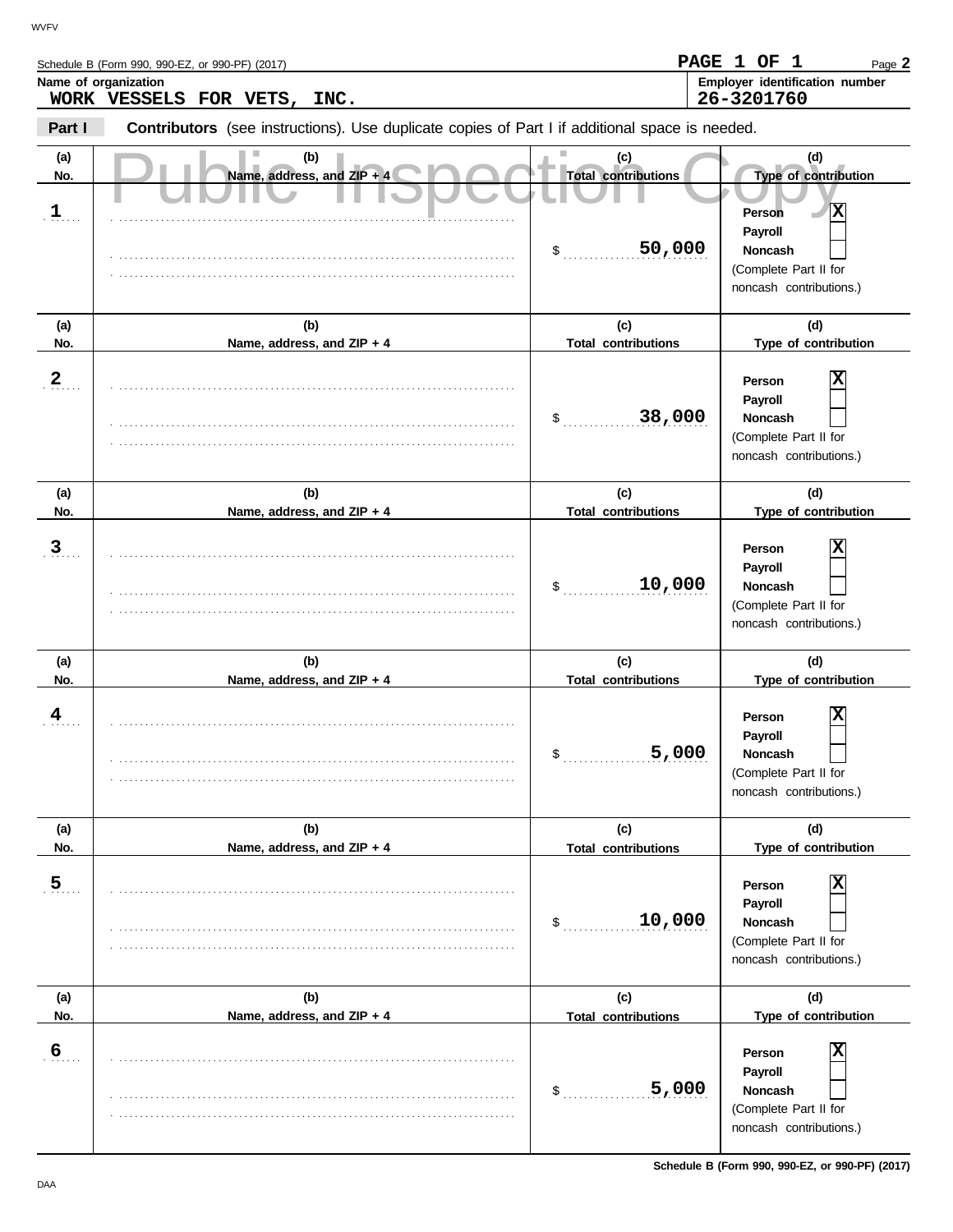|     | <b>SCHEDULE D</b>                                                                                               |                                                                                                                                                                                            | Supplemental Financial Statements                                                                 |      | OMB No. 1545-0047               |    |
|-----|-----------------------------------------------------------------------------------------------------------------|--------------------------------------------------------------------------------------------------------------------------------------------------------------------------------------------|---------------------------------------------------------------------------------------------------|------|---------------------------------|----|
|     | (Form 990)                                                                                                      |                                                                                                                                                                                            | u Complete if the organization answered "Yes" on Form 990,                                        |      |                                 |    |
|     | Department of the Treasury                                                                                      |                                                                                                                                                                                            | Part IV, line 6, 7, 8, 9, 10, 11a, 11b, 11c, 11d, 11e, 11f, 12a, or 12b.<br>u Attach to Form 990. |      | Open to Public                  |    |
|     | Internal Revenue Service                                                                                        |                                                                                                                                                                                            | <b>u</b> Go to <i>www.irs.gov/Form990</i> for instructions and the latest information.            |      | <b>Inspection</b>               |    |
|     | Name of the organization                                                                                        |                                                                                                                                                                                            |                                                                                                   |      | Employer identification number  |    |
|     | WORK VESSELS FOR VETS,                                                                                          | INC.                                                                                                                                                                                       |                                                                                                   |      | 26-3201760                      |    |
|     | Part I                                                                                                          | Organizations Maintaining Donor Advised Funds or Other Similar Funds or Accounts.                                                                                                          |                                                                                                   |      |                                 |    |
|     |                                                                                                                 | Complete if the organization answered "Yes" on Form 990, Part IV, line 6.                                                                                                                  |                                                                                                   |      |                                 |    |
|     |                                                                                                                 |                                                                                                                                                                                            | (a) Donor advised funds                                                                           |      | (b) Funds and other accounts    |    |
| 1   |                                                                                                                 |                                                                                                                                                                                            |                                                                                                   |      |                                 |    |
| 2   |                                                                                                                 |                                                                                                                                                                                            |                                                                                                   |      |                                 |    |
| 3   |                                                                                                                 | Aggregate value of grants from (during year) Mathematical Mathematical Contractor Contractor Contractor Contractor                                                                         |                                                                                                   |      |                                 |    |
| 5   | 4<br>Did the organization inform all donors and donor advisors in writing that the assets held in donor advised |                                                                                                                                                                                            |                                                                                                   |      |                                 |    |
|     |                                                                                                                 |                                                                                                                                                                                            |                                                                                                   |      | Yes                             | No |
| 6   |                                                                                                                 | Did the organization inform all grantees, donors, and donor advisors in writing that grant funds can be used                                                                               |                                                                                                   |      |                                 |    |
|     |                                                                                                                 | only for charitable purposes and not for the benefit of the donor or donor advisor, or for any other purpose                                                                               |                                                                                                   |      |                                 |    |
|     |                                                                                                                 |                                                                                                                                                                                            |                                                                                                   |      | Yes                             | No |
|     | Part II                                                                                                         | <b>Conservation Easements.</b>                                                                                                                                                             |                                                                                                   |      |                                 |    |
|     |                                                                                                                 | Complete if the organization answered "Yes" on Form 990, Part IV, line 7.                                                                                                                  |                                                                                                   |      |                                 |    |
| 1   |                                                                                                                 | Purpose(s) of conservation easements held by the organization (check all that apply).                                                                                                      |                                                                                                   |      |                                 |    |
|     |                                                                                                                 | Preservation of land for public use (e.g., recreation or education)                                                                                                                        | Preservation of a historically important land area                                                |      |                                 |    |
|     | Protection of natural habitat                                                                                   |                                                                                                                                                                                            | Preservation of a certified historic structure                                                    |      |                                 |    |
|     | Preservation of open space                                                                                      |                                                                                                                                                                                            |                                                                                                   |      |                                 |    |
| 2   |                                                                                                                 | Complete lines 2a through 2d if the organization held a qualified conservation contribution in the form of a conservation                                                                  |                                                                                                   |      |                                 |    |
|     | easement on the last day of the tax year.                                                                       |                                                                                                                                                                                            |                                                                                                   |      | Held at the End of the Tax Year |    |
| a   |                                                                                                                 |                                                                                                                                                                                            |                                                                                                   | 2a   |                                 |    |
| b   |                                                                                                                 |                                                                                                                                                                                            |                                                                                                   | 2b   |                                 |    |
| c   |                                                                                                                 | Number of conservation easements on a certified historic structure included in (a) [[[[[ [ [ $a)$ ]]                                                                                       |                                                                                                   | 2c   |                                 |    |
|     |                                                                                                                 | d Number of conservation easements included in (c) acquired after 7/25/06, and not on a<br>historic structure listed in the National Register                                              |                                                                                                   | 2d   |                                 |    |
| 3   |                                                                                                                 | Number of conservation easements modified, transferred, released, extinguished, or terminated by the organization during the                                                               |                                                                                                   |      |                                 |    |
|     | tax year <b>u</b>                                                                                               |                                                                                                                                                                                            |                                                                                                   |      |                                 |    |
|     |                                                                                                                 | Number of states where property subject to conservation easement is located u                                                                                                              |                                                                                                   |      |                                 |    |
| 5   |                                                                                                                 | Does the organization have a written policy regarding the periodic monitoring, inspection, handling of                                                                                     |                                                                                                   |      |                                 |    |
|     |                                                                                                                 |                                                                                                                                                                                            |                                                                                                   |      |                                 |    |
| 6   |                                                                                                                 | Staff and volunteer hours devoted to monitoring, inspecting, handling of violations, and enforcing conservation easements during the year                                                  |                                                                                                   |      |                                 |    |
|     |                                                                                                                 |                                                                                                                                                                                            |                                                                                                   |      |                                 |    |
| 7   |                                                                                                                 | Amount of expenses incurred in monitoring, inspecting, handling of violations, and enforcing conservation easements during the year                                                        |                                                                                                   |      |                                 |    |
|     | <b>u</b> \$                                                                                                     |                                                                                                                                                                                            |                                                                                                   |      |                                 |    |
| 8   |                                                                                                                 | Does each conservation easement reported on line 2(d) above satisfy the requirements of section 170(h)(4)(B)(i)                                                                            |                                                                                                   |      |                                 |    |
|     |                                                                                                                 |                                                                                                                                                                                            |                                                                                                   |      | Yes                             | No |
| 9   |                                                                                                                 | In Part XIII, describe how the organization reports conservation easements in its revenue and expense statement, and                                                                       |                                                                                                   |      |                                 |    |
|     |                                                                                                                 | balance sheet, and include, if applicable, the text of the footnote to the organization's financial statements that describes the<br>organization's accounting for conservation easements. |                                                                                                   |      |                                 |    |
|     | Part III                                                                                                        | Organizations Maintaining Collections of Art, Historical Treasures, or Other Similar Assets.                                                                                               |                                                                                                   |      |                                 |    |
|     |                                                                                                                 | Complete if the organization answered "Yes" on Form 990, Part IV, line 8.                                                                                                                  |                                                                                                   |      |                                 |    |
|     |                                                                                                                 | 1a If the organization elected, as permitted under SFAS 116 (ASC 958), not to report in its revenue statement and balance sheet                                                            |                                                                                                   |      |                                 |    |
|     |                                                                                                                 | works of art, historical treasures, or other similar assets held for public exhibition, education, or research in furtherance of                                                           |                                                                                                   |      |                                 |    |
|     |                                                                                                                 | public service, provide, in Part XIII, the text of the footnote to its financial statements that describes these items.                                                                    |                                                                                                   |      |                                 |    |
|     |                                                                                                                 | <b>b</b> If the organization elected, as permitted under SFAS 116 (ASC 958), to report in its revenue statement and balance sheet                                                          |                                                                                                   |      |                                 |    |
|     |                                                                                                                 | works of art, historical treasures, or other similar assets held for public exhibition, education, or research in furtherance of                                                           |                                                                                                   |      |                                 |    |
|     |                                                                                                                 | public service, provide the following amounts relating to these items:                                                                                                                     |                                                                                                   |      |                                 |    |
|     |                                                                                                                 |                                                                                                                                                                                            |                                                                                                   |      | $\mathbf{u}$ \$                 |    |
|     |                                                                                                                 |                                                                                                                                                                                            |                                                                                                   |      | $\mathbf{u}$ \$ $\ldots$        |    |
| 2   |                                                                                                                 | If the organization received or held works of art, historical treasures, or other similar assets for financial gain, provide the                                                           |                                                                                                   |      |                                 |    |
|     |                                                                                                                 | following amounts required to be reported under SFAS 116 (ASC 958) relating to these items:                                                                                                |                                                                                                   |      |                                 |    |
| a   |                                                                                                                 |                                                                                                                                                                                            |                                                                                                   | u \$ |                                 |    |
|     |                                                                                                                 | For Paperwork Reduction Act Notice, see the Instructions for Form 990.                                                                                                                     |                                                                                                   |      | Schedule D (Form 990) 2017      |    |
| DAA |                                                                                                                 |                                                                                                                                                                                            |                                                                                                   |      |                                 |    |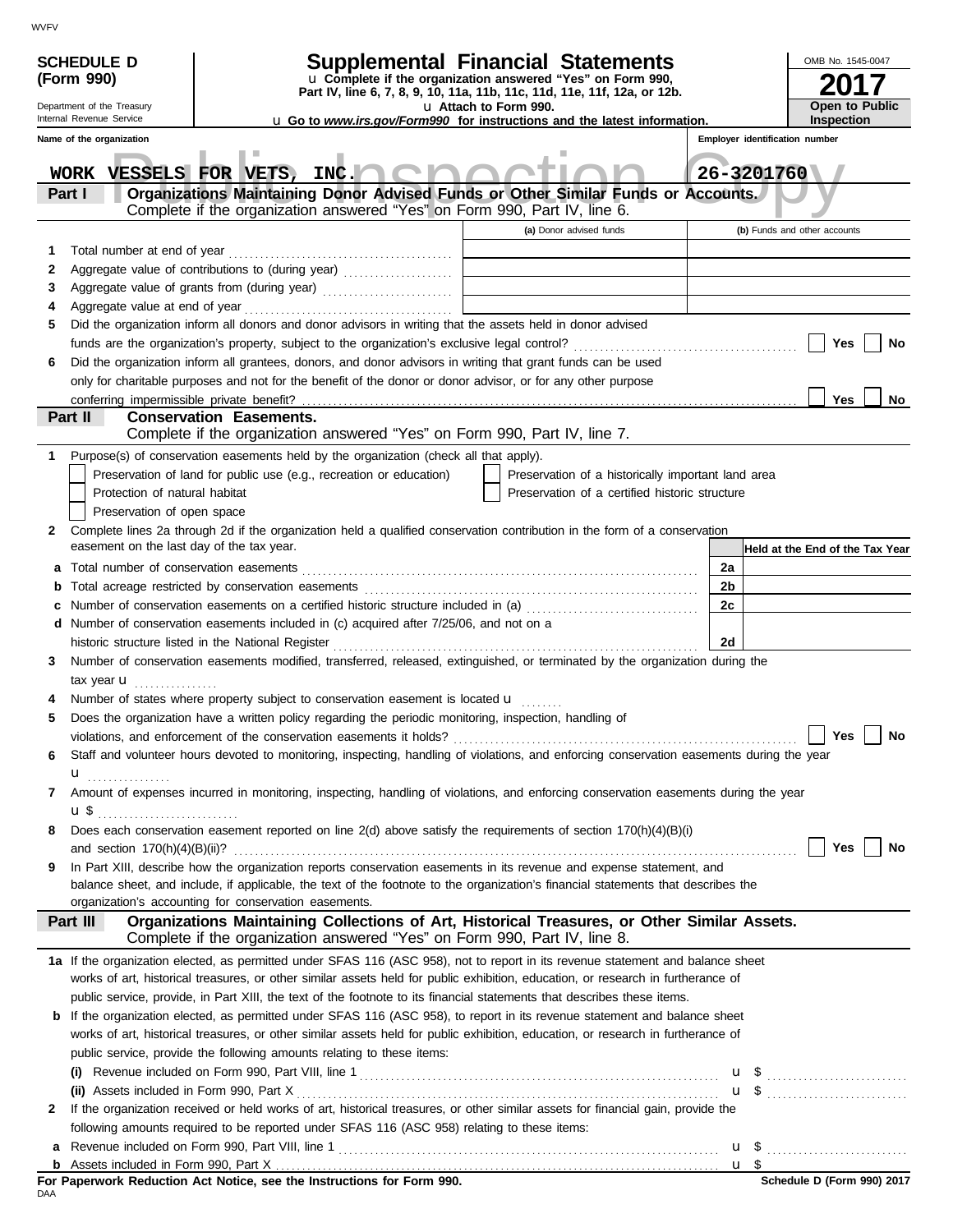| Schedule D (Form 990) 2017 WORK VESSELS FOR VETS, INC.                                                                                                                          |                                         |                           |                                    | 26-3201760                      |                      |                | Page 2              |
|---------------------------------------------------------------------------------------------------------------------------------------------------------------------------------|-----------------------------------------|---------------------------|------------------------------------|---------------------------------|----------------------|----------------|---------------------|
| Organizations Maintaining Collections of Art, Historical Treasures, or Other Similar Assets (continued)<br>Part III<br>3                                                        |                                         |                           |                                    |                                 |                      |                |                     |
| Using the organization's acquisition, accession, and other records, check any of the following that are a significant use of its<br>collection items (check all that apply):    |                                         |                           |                                    |                                 |                      |                |                     |
| Public exhibition<br>a                                                                                                                                                          |                                         | Loan or exchange programs |                                    |                                 |                      |                |                     |
| Scholarly research<br>b                                                                                                                                                         | е                                       | Other                     |                                    |                                 |                      |                |                     |
| Preservation for future generations<br>c<br>Provide a description of the organization's collections and explain how they further the organization's exempt purpose in Part<br>4 |                                         |                           |                                    |                                 |                      |                |                     |
| XIII.                                                                                                                                                                           |                                         |                           |                                    |                                 |                      |                |                     |
| During the year, did the organization solicit or receive donations of art, historical treasures, or other similar<br>5                                                          |                                         |                           |                                    |                                 |                      |                |                     |
| assets to be sold to raise funds rather than to be maintained as part of the organization's collection?                                                                         |                                         |                           |                                    |                                 |                      | Yes            | No                  |
| Part IV<br><b>Escrow and Custodial Arrangements.</b>                                                                                                                            |                                         |                           |                                    |                                 |                      |                |                     |
| Complete if the organization answered "Yes" on Form 990, Part IV, line 9, or reported an amount on Form                                                                         |                                         |                           |                                    |                                 |                      |                |                     |
| 990, Part X, line 21.                                                                                                                                                           |                                         |                           |                                    |                                 |                      |                |                     |
| 1a Is the organization an agent, trustee, custodian or other intermediary for contributions or other assets not                                                                 |                                         |                           |                                    |                                 |                      |                |                     |
|                                                                                                                                                                                 |                                         |                           |                                    |                                 |                      | Yes            | No                  |
| <b>b</b> If "Yes," explain the arrangement in Part XIII and complete the following table:                                                                                       |                                         |                           |                                    |                                 |                      | Amount         |                     |
| Beginning balance                                                                                                                                                               |                                         |                           |                                    |                                 | 1c                   |                |                     |
|                                                                                                                                                                                 |                                         |                           |                                    |                                 | 1d                   |                |                     |
| е                                                                                                                                                                               |                                         |                           |                                    |                                 | 1e                   |                |                     |
| f                                                                                                                                                                               |                                         |                           |                                    |                                 | 1f                   |                |                     |
| 2a Did the organization include an amount on Form 990, Part X, line 21, for escrow or custodial account liability?                                                              |                                         |                           |                                    |                                 |                      | Yes            | No                  |
|                                                                                                                                                                                 |                                         |                           |                                    |                                 |                      |                |                     |
| <b>Endowment Funds.</b><br>Part V                                                                                                                                               |                                         |                           |                                    |                                 |                      |                |                     |
| Complete if the organization answered "Yes" on Form 990, Part IV, line 10.                                                                                                      |                                         |                           |                                    |                                 |                      |                |                     |
|                                                                                                                                                                                 | (a) Current year                        | (b) Prior year            | (c) Two years back                 |                                 | (d) Three years back |                | (e) Four years back |
| 1a Beginning of year balance                                                                                                                                                    |                                         |                           |                                    |                                 |                      |                |                     |
| <b>b</b> Contributions <b>contributions</b>                                                                                                                                     |                                         |                           |                                    |                                 |                      |                |                     |
| c Net investment earnings, gains, and<br>losses                                                                                                                                 |                                         |                           |                                    |                                 |                      |                |                     |
| <b>d</b> Grants or scholarships<br>.                                                                                                                                            |                                         |                           |                                    |                                 |                      |                |                     |
| e Other expenditures for facilities and                                                                                                                                         |                                         |                           |                                    |                                 |                      |                |                     |
| programs $\Box$                                                                                                                                                                 |                                         |                           |                                    |                                 |                      |                |                     |
| f Administrative expenses                                                                                                                                                       |                                         |                           |                                    |                                 |                      |                |                     |
|                                                                                                                                                                                 |                                         |                           |                                    |                                 |                      |                |                     |
| 2 Provide the estimated percentage of the current year end balance (line 1g, column (a)) held as:                                                                               |                                         |                           |                                    |                                 |                      |                |                     |
| a Board designated or quasi-endowment <b>u</b> %                                                                                                                                |                                         |                           |                                    |                                 |                      |                |                     |
| Permanent endowment u                                                                                                                                                           |                                         |                           |                                    |                                 |                      |                |                     |
| c Temporarily restricted endowment <b>u</b> %                                                                                                                                   |                                         |                           |                                    |                                 |                      |                |                     |
| The percentages on lines 2a, 2b, and 2c should equal 100%.<br>3a Are there endowment funds not in the possession of the organization that are held and administered for the     |                                         |                           |                                    |                                 |                      |                |                     |
| organization by:                                                                                                                                                                |                                         |                           |                                    |                                 |                      |                | Yes<br>No.          |
|                                                                                                                                                                                 |                                         |                           |                                    |                                 |                      | 3a(i)          |                     |
|                                                                                                                                                                                 |                                         |                           |                                    |                                 |                      | 3a(ii)         |                     |
|                                                                                                                                                                                 |                                         |                           |                                    |                                 |                      | 3b             |                     |
| Describe in Part XIII the intended uses of the organization's endowment funds.                                                                                                  |                                         |                           |                                    |                                 |                      |                |                     |
| Part VI<br>Land, Buildings, and Equipment.                                                                                                                                      |                                         |                           |                                    |                                 |                      |                |                     |
| Complete if the organization answered "Yes" on Form 990, Part IV, line 11a. See Form 990, Part X, line 10.                                                                      |                                         |                           |                                    |                                 |                      |                |                     |
| Description of property                                                                                                                                                         | (a) Cost or other basis<br>(investment) |                           | (b) Cost or other basis<br>(other) | (c) Accumulated<br>depreciation |                      | (d) Book value |                     |
|                                                                                                                                                                                 |                                         |                           |                                    |                                 |                      |                |                     |
|                                                                                                                                                                                 |                                         |                           |                                    |                                 |                      |                |                     |
| c Leasehold improvements                                                                                                                                                        |                                         |                           |                                    |                                 |                      |                |                     |
|                                                                                                                                                                                 |                                         |                           | 3,500                              |                                 | 3,500                |                |                     |
|                                                                                                                                                                                 |                                         |                           | 2,265                              |                                 | 2,109                |                | 156                 |
|                                                                                                                                                                                 |                                         |                           |                                    |                                 |                      |                | 156                 |

**Schedule D (Form 990) 2017**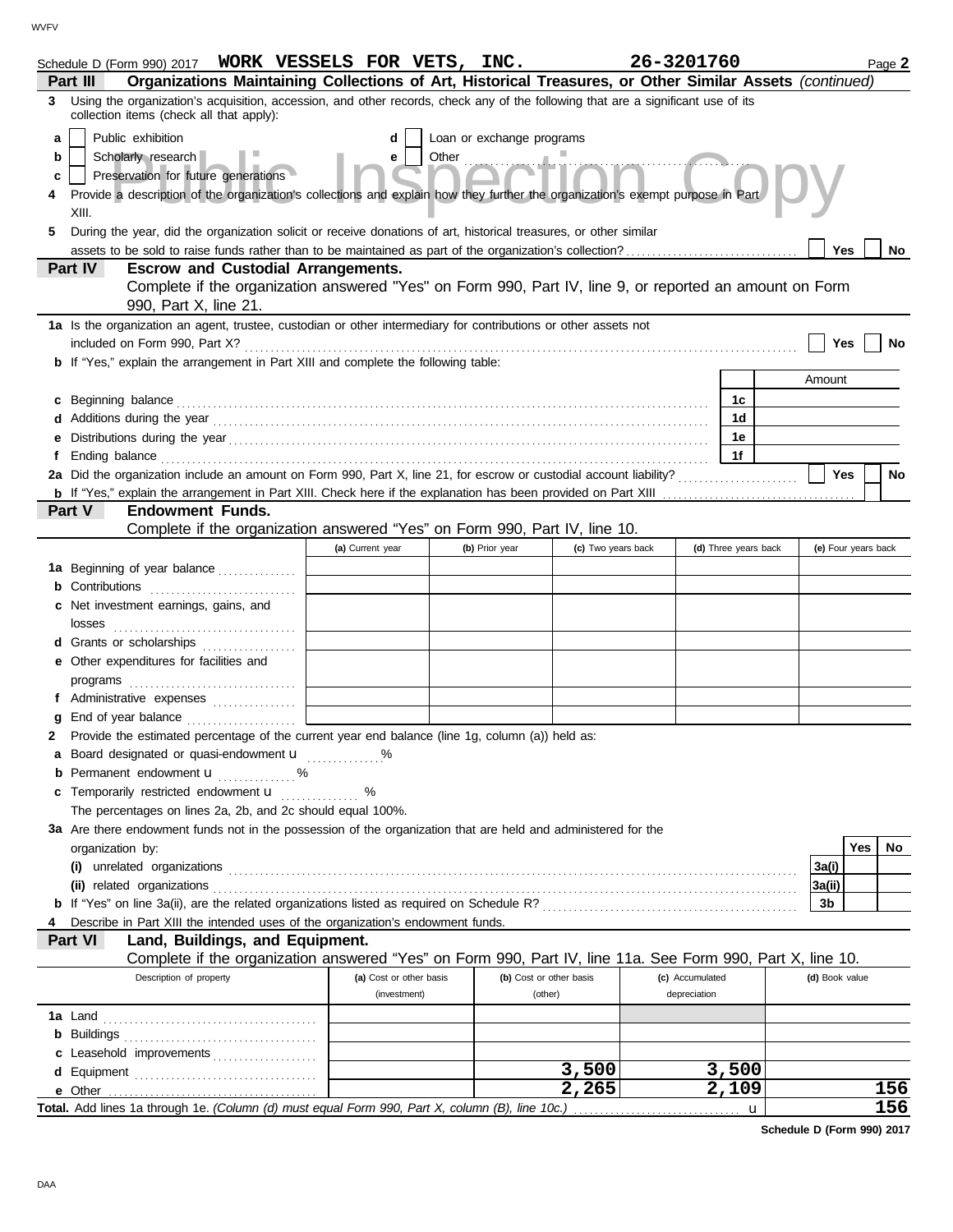|                           | WORK VESSELS FOR VETS,<br>Schedule D (Form 990) 2017                                                       | INC.           | 26-3201760                                                   | Page 3         |
|---------------------------|------------------------------------------------------------------------------------------------------------|----------------|--------------------------------------------------------------|----------------|
| <b>Part VII</b>           | <b>Investments-Other Securities.</b>                                                                       |                |                                                              |                |
|                           | Complete if the organization answered "Yes" on Form 990, Part IV, line 11b. See Form 990, Part X, line 12. |                |                                                              |                |
|                           | (a) Description of security or category<br>(including name of security)                                    | (b) Book value | (c) Method of valuation:<br>Cost or end-of-year market value |                |
| (1) Financial derivatives |                                                                                                            | ш              |                                                              |                |
|                           | (2) Closely-held equity interests                                                                          |                |                                                              |                |
| (3) Other                 |                                                                                                            |                |                                                              |                |
|                           |                                                                                                            |                |                                                              |                |
| (A)                       |                                                                                                            |                |                                                              |                |
| (B)<br>(C)                |                                                                                                            |                |                                                              |                |
| (D)                       |                                                                                                            |                |                                                              |                |
| (E)                       |                                                                                                            |                |                                                              |                |
| (F)                       |                                                                                                            |                |                                                              |                |
| (G)                       |                                                                                                            |                |                                                              |                |
| (H)                       |                                                                                                            |                |                                                              |                |
|                           | Total. (Column (b) must equal Form 990, Part X, col. (B) line 12.) u                                       |                |                                                              |                |
| Part VIII                 | Investments-Program Related.                                                                               |                |                                                              |                |
|                           | Complete if the organization answered "Yes" on Form 990, Part IV, line 11c. See Form 990, Part X, line 13. |                |                                                              |                |
|                           | (a) Description of investment                                                                              | (b) Book value | (c) Method of valuation:                                     |                |
|                           |                                                                                                            |                | Cost or end-of-year market value                             |                |
| (1)                       |                                                                                                            |                |                                                              |                |
| (2)                       |                                                                                                            |                |                                                              |                |
| (3)                       |                                                                                                            |                |                                                              |                |
| (4)                       |                                                                                                            |                |                                                              |                |
| (5)                       |                                                                                                            |                |                                                              |                |
| (6)                       |                                                                                                            |                |                                                              |                |
| (7)                       |                                                                                                            |                |                                                              |                |
| (8)                       |                                                                                                            |                |                                                              |                |
| (9)                       |                                                                                                            |                |                                                              |                |
|                           | Total. (Column (b) must equal Form 990, Part X, col. (B) line 13.) u                                       |                |                                                              |                |
| Part IX                   | Other Assets.                                                                                              |                |                                                              |                |
|                           | Complete if the organization answered "Yes" on Form 990, Part IV, line 11d. See Form 990, Part X, line 15. |                |                                                              |                |
|                           | (a) Description                                                                                            |                |                                                              | (b) Book value |
| (1)                       |                                                                                                            |                |                                                              |                |
| (2)                       |                                                                                                            |                |                                                              |                |
| (3)                       |                                                                                                            |                |                                                              |                |
| (4)                       |                                                                                                            |                |                                                              |                |
| (5)                       |                                                                                                            |                |                                                              |                |
| (6)                       |                                                                                                            |                |                                                              |                |
| (7)                       |                                                                                                            |                |                                                              |                |
| (8)                       |                                                                                                            |                |                                                              |                |
| (9)                       |                                                                                                            |                |                                                              |                |
|                           |                                                                                                            |                | u                                                            |                |
| Part X                    | Other Liabilities.                                                                                         |                |                                                              |                |
|                           | Complete if the organization answered "Yes" on Form 990, Part IV, line 11e or 11f. See Form 990, Part X,   |                |                                                              |                |
|                           | line 25.                                                                                                   |                |                                                              |                |
| 1.                        | (a) Description of liability                                                                               | (b) Book value |                                                              |                |
| (1)                       | Federal income taxes                                                                                       |                |                                                              |                |
| (2)                       |                                                                                                            |                |                                                              |                |
| (3)                       |                                                                                                            |                |                                                              |                |
| (4)                       |                                                                                                            |                |                                                              |                |
| (5)                       |                                                                                                            |                |                                                              |                |
| (6)                       |                                                                                                            |                |                                                              |                |
| (7)                       |                                                                                                            |                |                                                              |                |

**Total.** *(Column (b) must equal Form 990, Part X, col. (B) line 25.)* u

Liability for uncertain tax positions. In Part XIII, provide the text of the footnote to the organization's financial statements that reports the **2.** organization's liability for uncertain tax positions under FIN 48 (ASC 740). Check here if the text of the footnote has been provided in Part XIII.

DAA

(9) (8)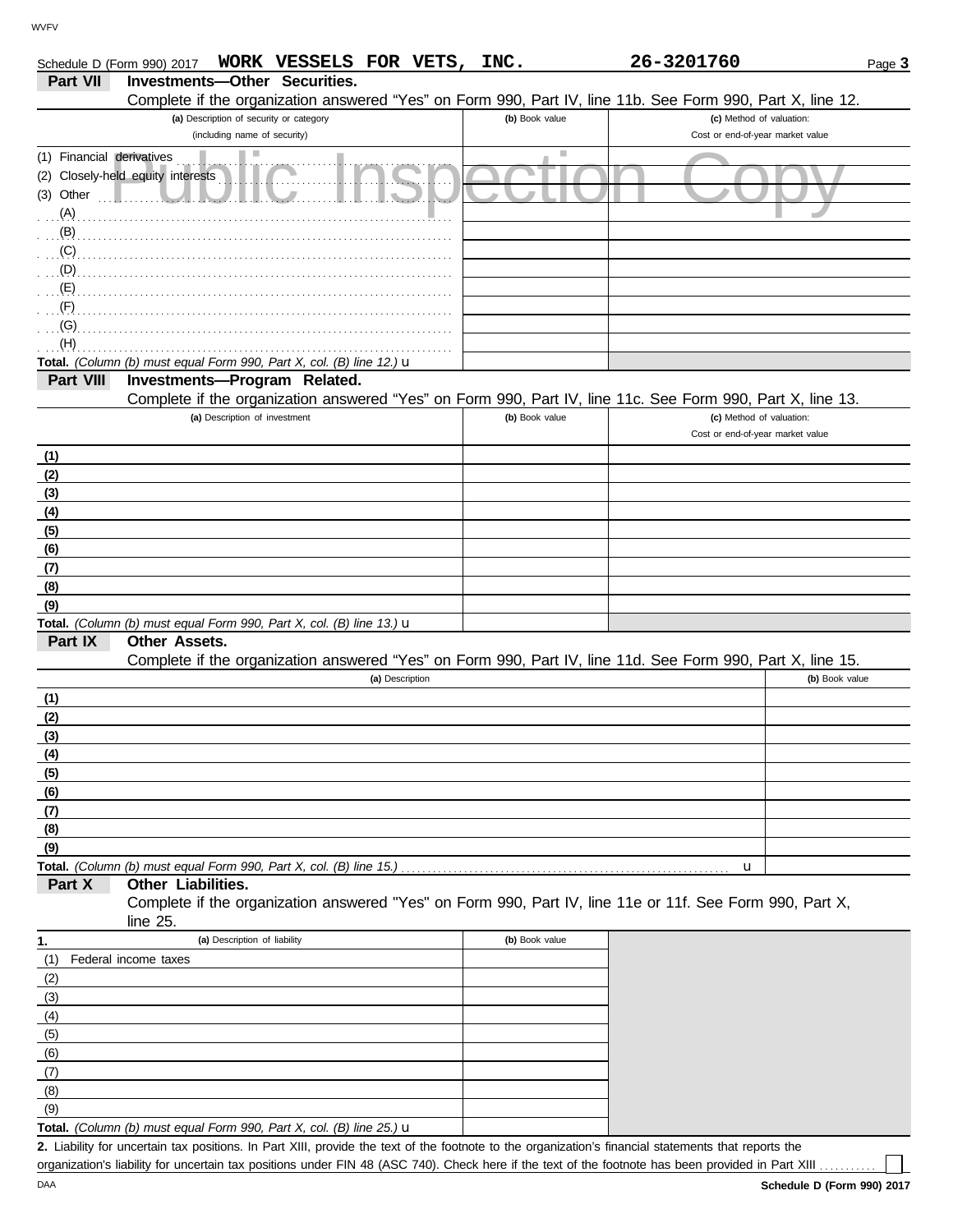|    | Schedule D (Form 990) 2017 WORK VESSELS FOR VETS, INC.                                                                                                                                                                         | 26-3201760     |    | Page 4 |
|----|--------------------------------------------------------------------------------------------------------------------------------------------------------------------------------------------------------------------------------|----------------|----|--------|
|    | Reconciliation of Revenue per Audited Financial Statements With Revenue per Return.<br>Part XI                                                                                                                                 |                |    |        |
|    | Complete if the organization answered "Yes" on Form 990, Part IV, line 12a.                                                                                                                                                    |                |    |        |
| 1. |                                                                                                                                                                                                                                |                | 1  |        |
| 2  | Amounts included on line 1 but not on Form 990, Part VIII, line 12:                                                                                                                                                            |                |    |        |
| a  | Net unrealized gains (losses) on investments                                                                                                                                                                                   | 2a             |    |        |
| b  |                                                                                                                                                                                                                                | 2 <sub>b</sub> |    |        |
| c  | Recoveries of prior year grants <b>the contract of the contract of prior</b>                                                                                                                                                   | 2c             |    |        |
| d  |                                                                                                                                                                                                                                | 2d             |    |        |
| е  | Add lines 2a through 2d [11] Add [12] Add [16] Add lines 2a through 2d [12] Add lines 2a through 2d [12] Add [12] Add [12] Add [12] Add [12] Add [12] Add [12] Add [12] Add [12] Add [12] Add [12] Add [12] Add [12] Add [12]  |                | 2e |        |
| З  |                                                                                                                                                                                                                                |                | 3  |        |
| 4  | Amounts included on Form 990, Part VIII, line 12, but not on line 1:                                                                                                                                                           |                |    |        |
| a  | Investment expenses not included on Form 990, Part VIII, line 7b [100] [100] [100] [100] [100] [100] [100] [100] [100] [100] [100] [100] [100] [100] [100] [100] [100] [100] [100] [100] [100] [100] [100] [100] [100] [100] [ | 4a             |    |        |
| b  |                                                                                                                                                                                                                                | 4b             |    |        |
| c  | Add lines 4a and 4b                                                                                                                                                                                                            |                | 4c |        |
| 5. |                                                                                                                                                                                                                                |                | 5  |        |
|    | Reconciliation of Expenses per Audited Financial Statements With Expenses per Return.<br>Part XII                                                                                                                              |                |    |        |
|    | Complete if the organization answered "Yes" on Form 990, Part IV, line 12a.                                                                                                                                                    |                |    |        |
| 1. |                                                                                                                                                                                                                                |                | 1  |        |
| 2  | Amounts included on line 1 but not on Form 990, Part IX, line 25:                                                                                                                                                              |                |    |        |
| a  |                                                                                                                                                                                                                                | 2a             |    |        |
| b  |                                                                                                                                                                                                                                | 2 <sub>b</sub> |    |        |
| c  |                                                                                                                                                                                                                                | 2c             |    |        |
| d  |                                                                                                                                                                                                                                | 2d             |    |        |
| е  |                                                                                                                                                                                                                                |                | 2e |        |
| З  |                                                                                                                                                                                                                                |                | 3  |        |
| 4  | Amounts included on Form 990, Part IX, line 25, but not on line 1:                                                                                                                                                             |                |    |        |
| а  | Investment expenses not included on Form 990, Part VIII, line 7b [                                                                                                                                                             | 4a             |    |        |
| b  |                                                                                                                                                                                                                                | 4b             |    |        |
|    | c Add lines 4a and 4b                                                                                                                                                                                                          |                | 4c |        |
|    |                                                                                                                                                                                                                                |                | 5  |        |
|    | Part XIII Supplemental Information.                                                                                                                                                                                            |                |    |        |
|    | Provide the descriptions required for Part II, lines 3, 5, and 9; Part III, lines 1a and 4; Part IV, lines 1b and 2b; Part V, line 4; Part X, line                                                                             |                |    |        |
|    | 2; Part XI, lines 2d and 4b; and Part XII, lines 2d and 4b. Also complete this part to provide any additional information.                                                                                                     |                |    |        |
|    |                                                                                                                                                                                                                                |                |    |        |
|    |                                                                                                                                                                                                                                |                |    |        |
|    |                                                                                                                                                                                                                                |                |    |        |
|    |                                                                                                                                                                                                                                |                |    |        |
|    |                                                                                                                                                                                                                                |                |    |        |
|    |                                                                                                                                                                                                                                |                |    |        |
|    |                                                                                                                                                                                                                                |                |    |        |
|    |                                                                                                                                                                                                                                |                |    |        |
|    |                                                                                                                                                                                                                                |                |    |        |
|    |                                                                                                                                                                                                                                |                |    |        |
|    |                                                                                                                                                                                                                                |                |    |        |
|    |                                                                                                                                                                                                                                |                |    |        |
|    |                                                                                                                                                                                                                                |                |    |        |
|    |                                                                                                                                                                                                                                |                |    |        |
|    |                                                                                                                                                                                                                                |                |    |        |
|    |                                                                                                                                                                                                                                |                |    |        |
|    |                                                                                                                                                                                                                                |                |    |        |
|    |                                                                                                                                                                                                                                |                |    |        |
|    |                                                                                                                                                                                                                                |                |    |        |
|    |                                                                                                                                                                                                                                |                |    |        |
|    |                                                                                                                                                                                                                                |                |    |        |
|    |                                                                                                                                                                                                                                |                |    |        |
|    |                                                                                                                                                                                                                                |                |    |        |
|    |                                                                                                                                                                                                                                |                |    |        |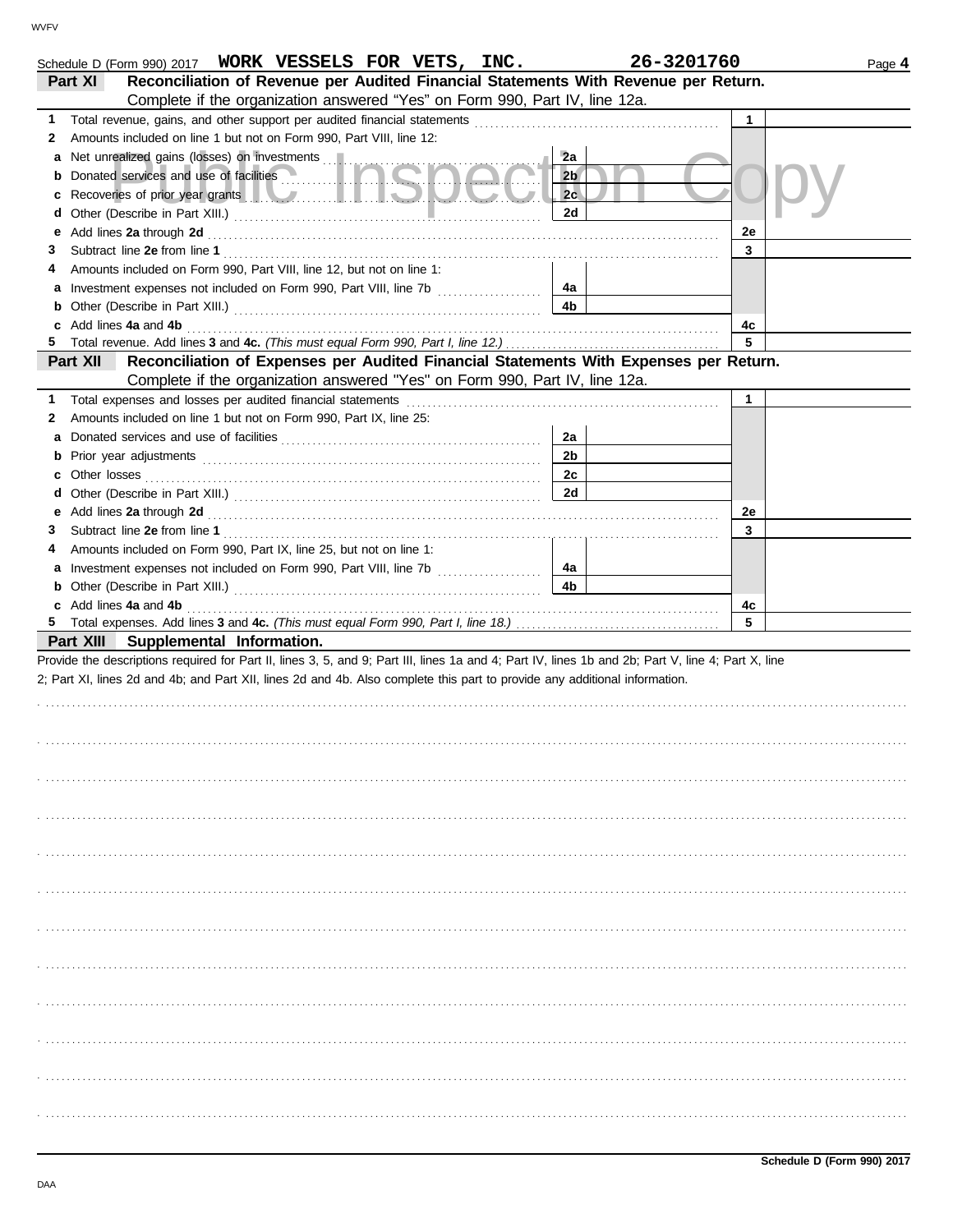| Part XIII | Supplemental Information (continued) | Schedule D (Form 990) 2017 WORK VESSELS FOR VETS, INC. | 26-3201760             | Page 5 |
|-----------|--------------------------------------|--------------------------------------------------------|------------------------|--------|
|           |                                      |                                                        |                        |        |
|           |                                      |                                                        |                        |        |
|           |                                      |                                                        |                        |        |
|           |                                      |                                                        | Public Inspection Copy |        |
|           |                                      |                                                        |                        |        |
|           |                                      |                                                        |                        |        |
|           |                                      |                                                        |                        |        |
|           |                                      |                                                        |                        |        |
|           |                                      |                                                        |                        |        |
|           |                                      |                                                        |                        |        |
|           |                                      |                                                        |                        |        |
|           |                                      |                                                        |                        |        |
|           |                                      |                                                        |                        |        |
|           |                                      |                                                        |                        |        |
|           |                                      |                                                        |                        |        |
|           |                                      |                                                        |                        |        |
|           |                                      |                                                        |                        |        |
|           |                                      |                                                        |                        |        |
|           |                                      |                                                        |                        |        |
|           |                                      |                                                        |                        |        |
|           |                                      |                                                        |                        |        |
|           |                                      |                                                        |                        |        |
|           |                                      |                                                        |                        |        |
|           |                                      |                                                        |                        |        |
|           |                                      |                                                        |                        |        |
|           |                                      |                                                        |                        |        |
|           |                                      |                                                        |                        |        |
|           |                                      |                                                        |                        |        |
|           |                                      |                                                        |                        |        |
|           |                                      |                                                        |                        |        |
|           |                                      |                                                        |                        |        |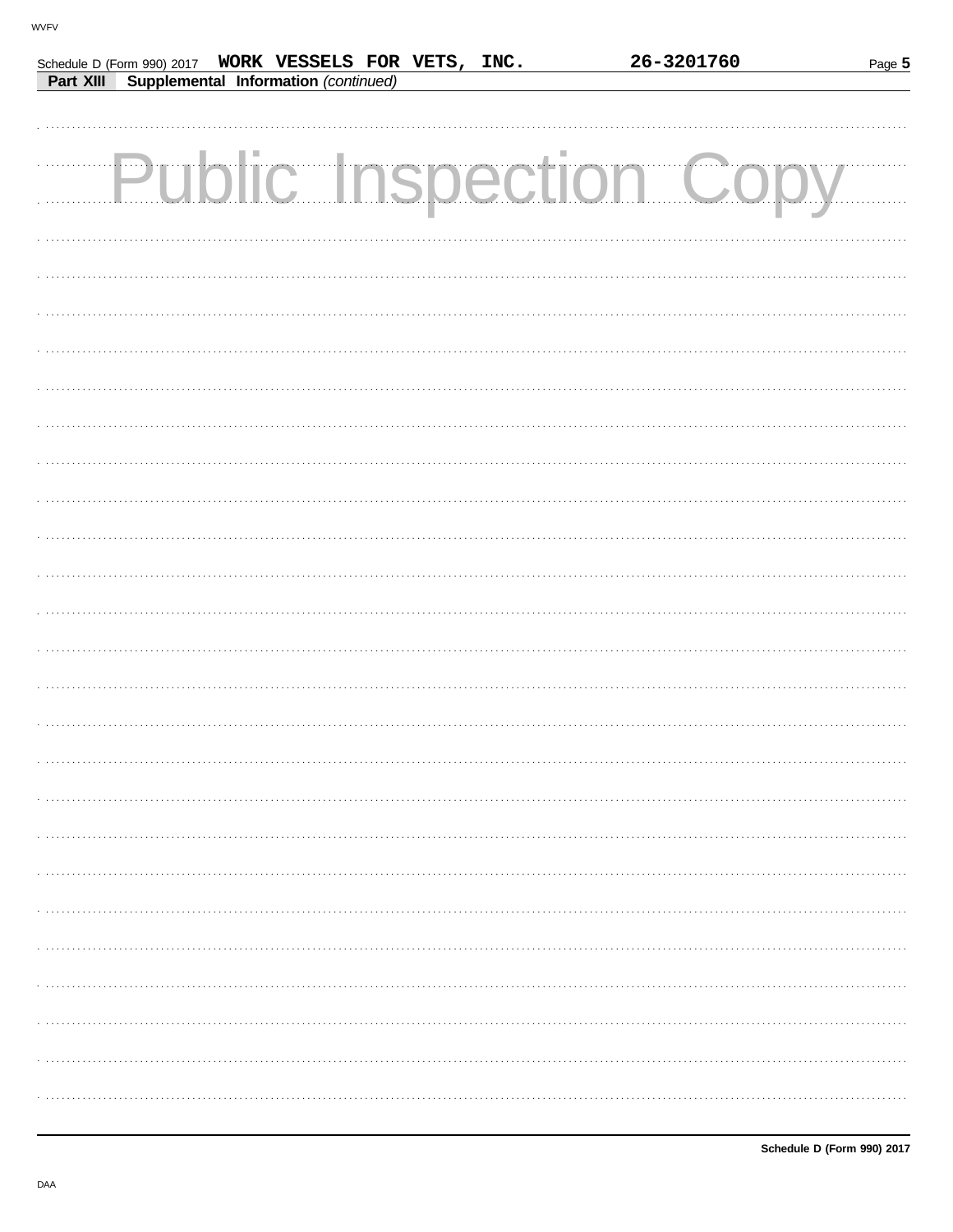| <b>SCHEDULE I</b>                                      |                                                                                                                                                                                                                                                        |                             |                                                                                                            | Grants and Other Assistance to Organizations, |                                       |                                                             |                                              |   | OMB No. 1545-0047                          |
|--------------------------------------------------------|--------------------------------------------------------------------------------------------------------------------------------------------------------------------------------------------------------------------------------------------------------|-----------------------------|------------------------------------------------------------------------------------------------------------|-----------------------------------------------|---------------------------------------|-------------------------------------------------------------|----------------------------------------------|---|--------------------------------------------|
| (Form 990)                                             |                                                                                                                                                                                                                                                        |                             | Governments, and Individuals in the United States                                                          |                                               |                                       |                                                             |                                              |   |                                            |
|                                                        |                                                                                                                                                                                                                                                        |                             | Complete if the organization answered "Yes" on Form 990, Part IV, line 21 or 22.<br>La Attach to Form 990. |                                               |                                       |                                                             |                                              |   |                                            |
| Department of the Treasury<br>Internal Revenue Service |                                                                                                                                                                                                                                                        |                             | u Go to www.irs.gov/Form990 for the latest information.                                                    |                                               |                                       |                                                             |                                              |   | <b>Open to Public</b><br><b>Inspection</b> |
|                                                        | Name of the organization                                                                                                                                                                                                                               | WORK VESSELS FOR VETS, INC. |                                                                                                            |                                               |                                       |                                                             | Employer identification number<br>26-3201760 |   |                                            |
| Part I                                                 | <b>General Information on Grants and Assistance</b>                                                                                                                                                                                                    |                             |                                                                                                            |                                               |                                       |                                                             |                                              |   |                                            |
|                                                        | 1 Does the organization maintain records to substantiate the amount of the grants or assistance, the grantees' eligibility for the grants or assistance, and                                                                                           |                             |                                                                                                            |                                               |                                       |                                                             |                                              |   | $ X $ Yes<br>No                            |
| Part II                                                | 2 Describe in Part IV the organization's procedures for monitoring the use of grant funds in the United States.<br>Grants and Other Assistance to Domestic Organizations and Domestic Governments. Complete if the organization answered "Yes" on Form |                             |                                                                                                            |                                               |                                       |                                                             |                                              |   |                                            |
|                                                        | 990, Part IV, line 21, for any recipient that received more than \$5,000. Part II can be duplicated if additional space is needed.                                                                                                                     |                             |                                                                                                            |                                               |                                       |                                                             |                                              |   |                                            |
|                                                        | (a) Name and address of organization<br>or government                                                                                                                                                                                                  | $(b)$ EIN                   | $(c)$ IRC<br>section<br>(if applicable)                                                                    | (d) Amount of cash<br>grant                   | (e) Amount of non-<br>cash assistance | (f) Method of valuation<br>(book, FMV, appraisal,<br>other) | (q) Description of<br>noncash assistance     |   | (h) Purpose of grant<br>or assistance      |
| (1)                                                    |                                                                                                                                                                                                                                                        |                             |                                                                                                            |                                               |                                       |                                                             |                                              |   |                                            |
|                                                        |                                                                                                                                                                                                                                                        |                             |                                                                                                            |                                               |                                       |                                                             |                                              |   |                                            |
| (2)                                                    |                                                                                                                                                                                                                                                        |                             |                                                                                                            |                                               |                                       |                                                             |                                              |   |                                            |
|                                                        |                                                                                                                                                                                                                                                        |                             |                                                                                                            |                                               |                                       |                                                             |                                              |   |                                            |
| (3)                                                    |                                                                                                                                                                                                                                                        |                             |                                                                                                            |                                               |                                       |                                                             |                                              |   |                                            |
|                                                        |                                                                                                                                                                                                                                                        |                             |                                                                                                            |                                               |                                       |                                                             |                                              |   |                                            |
| (4)                                                    |                                                                                                                                                                                                                                                        |                             |                                                                                                            |                                               |                                       |                                                             |                                              |   |                                            |
|                                                        |                                                                                                                                                                                                                                                        |                             |                                                                                                            |                                               |                                       |                                                             |                                              |   |                                            |
| (5)                                                    |                                                                                                                                                                                                                                                        |                             |                                                                                                            |                                               |                                       |                                                             |                                              |   |                                            |
|                                                        |                                                                                                                                                                                                                                                        |                             |                                                                                                            |                                               |                                       |                                                             |                                              |   |                                            |
| (6)                                                    |                                                                                                                                                                                                                                                        |                             |                                                                                                            |                                               |                                       |                                                             |                                              |   |                                            |
|                                                        |                                                                                                                                                                                                                                                        |                             |                                                                                                            |                                               |                                       |                                                             |                                              |   |                                            |
| (7)                                                    |                                                                                                                                                                                                                                                        |                             |                                                                                                            |                                               |                                       |                                                             |                                              |   |                                            |
|                                                        |                                                                                                                                                                                                                                                        |                             |                                                                                                            |                                               |                                       |                                                             |                                              |   |                                            |
| (8)                                                    |                                                                                                                                                                                                                                                        |                             |                                                                                                            |                                               |                                       |                                                             |                                              |   |                                            |
|                                                        |                                                                                                                                                                                                                                                        |                             |                                                                                                            |                                               |                                       |                                                             |                                              |   |                                            |
| (9)                                                    |                                                                                                                                                                                                                                                        |                             |                                                                                                            |                                               |                                       |                                                             |                                              |   |                                            |
|                                                        |                                                                                                                                                                                                                                                        |                             |                                                                                                            |                                               |                                       |                                                             |                                              |   |                                            |
| $\mathbf{2}$                                           |                                                                                                                                                                                                                                                        |                             |                                                                                                            |                                               |                                       |                                                             |                                              | u |                                            |
| 3                                                      | Enter total number of other organizations listed in the line 1 table<br>For Paperwork Reduction Act Notice, see the Instructions for Form 990.                                                                                                         |                             |                                                                                                            |                                               |                                       |                                                             |                                              | u | Schedule I (Form 990) (2017)               |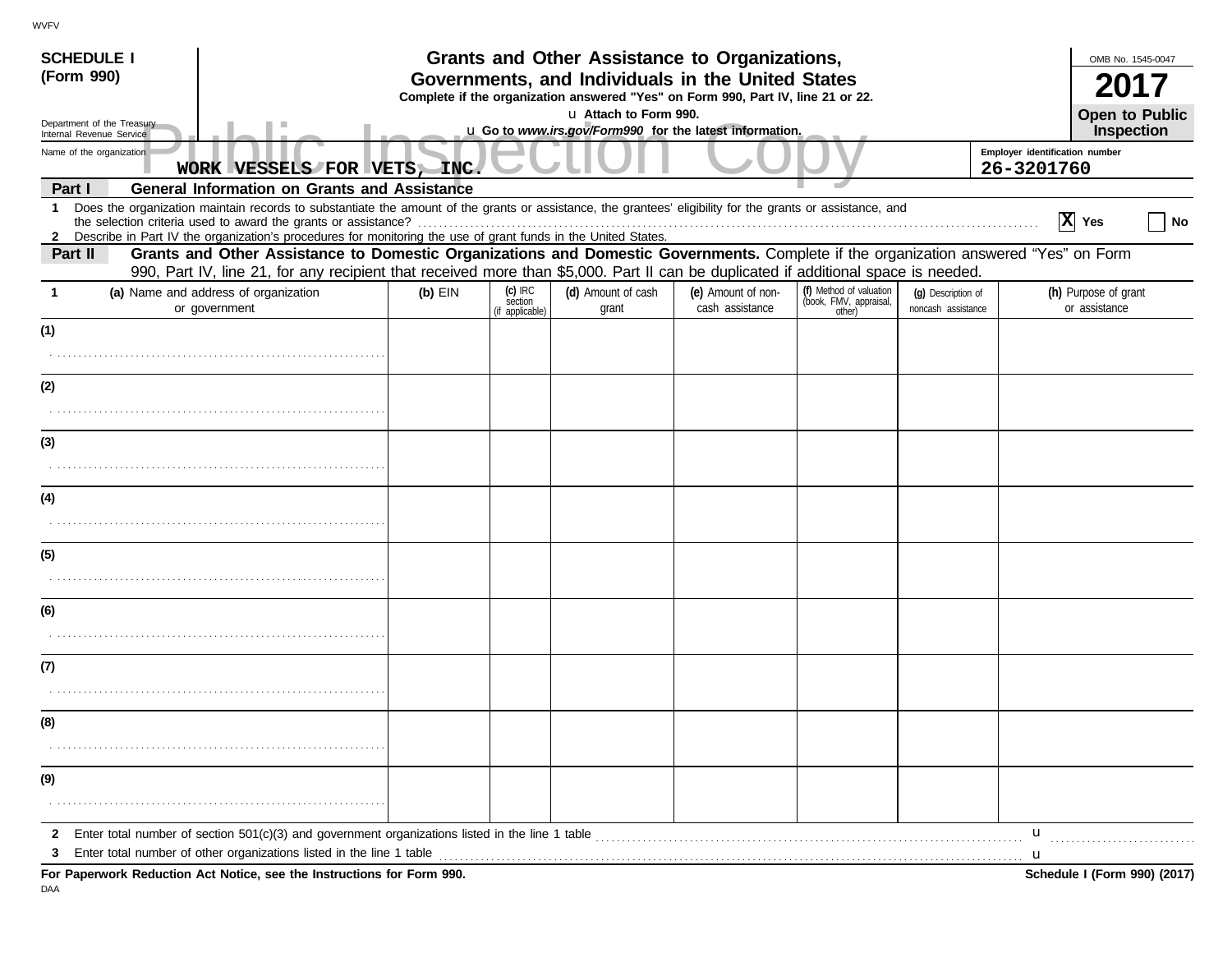| Schedule I (Form 990) (2017) WORK VESSELS FOR VETS, INC.                                                                                                               |               |               | 26-3201760         |                                | Page 2                                |  |  |  |  |
|------------------------------------------------------------------------------------------------------------------------------------------------------------------------|---------------|---------------|--------------------|--------------------------------|---------------------------------------|--|--|--|--|
| Grants and Other Assistance to Domestic Individuals. Complete if the organization answered "Yes" on Form 990, Part IV, line 22.<br>Part III                            |               |               |                    |                                |                                       |  |  |  |  |
| Part III can be duplicated if additional space is needed.                                                                                                              |               |               |                    |                                |                                       |  |  |  |  |
| (a) Type of grant or assistance                                                                                                                                        | (b) Number of | (c) Amount of | (d) Amount of      | (e) Method of valuation (book, | (f) Description of noncash assistance |  |  |  |  |
|                                                                                                                                                                        | recipients    | cash grant    | noncash assistance | FMV, appraisal, other)         |                                       |  |  |  |  |
| 1 TOOLS,<br><b>VEHICLES, EQUIPMENT</b>                                                                                                                                 | 68            | 176,012       |                    | <b>COST</b>                    |                                       |  |  |  |  |
|                                                                                                                                                                        |               |               |                    |                                |                                       |  |  |  |  |
|                                                                                                                                                                        |               |               |                    |                                |                                       |  |  |  |  |
|                                                                                                                                                                        |               |               |                    |                                |                                       |  |  |  |  |
| $\mathbf{3}$                                                                                                                                                           |               |               |                    |                                |                                       |  |  |  |  |
|                                                                                                                                                                        |               |               |                    |                                |                                       |  |  |  |  |
|                                                                                                                                                                        |               |               |                    |                                |                                       |  |  |  |  |
|                                                                                                                                                                        |               |               |                    |                                |                                       |  |  |  |  |
|                                                                                                                                                                        |               |               |                    |                                |                                       |  |  |  |  |
|                                                                                                                                                                        |               |               |                    |                                |                                       |  |  |  |  |
| -6                                                                                                                                                                     |               |               |                    |                                |                                       |  |  |  |  |
|                                                                                                                                                                        |               |               |                    |                                |                                       |  |  |  |  |
| $\overline{7}$<br>Supplemental Information. Provide the information required in Part I, line 2; Part III, column (b); and any other additional information.<br>Part IV |               |               |                    |                                |                                       |  |  |  |  |
|                                                                                                                                                                        |               |               |                    |                                |                                       |  |  |  |  |
|                                                                                                                                                                        |               |               |                    |                                |                                       |  |  |  |  |
|                                                                                                                                                                        |               |               |                    |                                |                                       |  |  |  |  |
|                                                                                                                                                                        |               |               |                    |                                |                                       |  |  |  |  |
|                                                                                                                                                                        |               |               |                    |                                |                                       |  |  |  |  |
|                                                                                                                                                                        |               |               |                    |                                |                                       |  |  |  |  |
|                                                                                                                                                                        |               |               |                    |                                |                                       |  |  |  |  |
|                                                                                                                                                                        |               |               |                    |                                |                                       |  |  |  |  |
|                                                                                                                                                                        |               |               |                    |                                |                                       |  |  |  |  |
|                                                                                                                                                                        |               |               |                    |                                |                                       |  |  |  |  |
|                                                                                                                                                                        |               |               |                    |                                |                                       |  |  |  |  |
|                                                                                                                                                                        |               |               |                    |                                |                                       |  |  |  |  |
|                                                                                                                                                                        |               |               |                    |                                |                                       |  |  |  |  |
|                                                                                                                                                                        |               |               |                    |                                |                                       |  |  |  |  |
|                                                                                                                                                                        |               |               |                    |                                |                                       |  |  |  |  |
|                                                                                                                                                                        |               |               |                    |                                |                                       |  |  |  |  |
|                                                                                                                                                                        |               |               |                    |                                |                                       |  |  |  |  |
|                                                                                                                                                                        |               |               |                    |                                |                                       |  |  |  |  |
|                                                                                                                                                                        |               |               |                    |                                |                                       |  |  |  |  |
|                                                                                                                                                                        |               |               |                    |                                |                                       |  |  |  |  |
|                                                                                                                                                                        |               |               |                    |                                |                                       |  |  |  |  |
|                                                                                                                                                                        |               |               |                    |                                |                                       |  |  |  |  |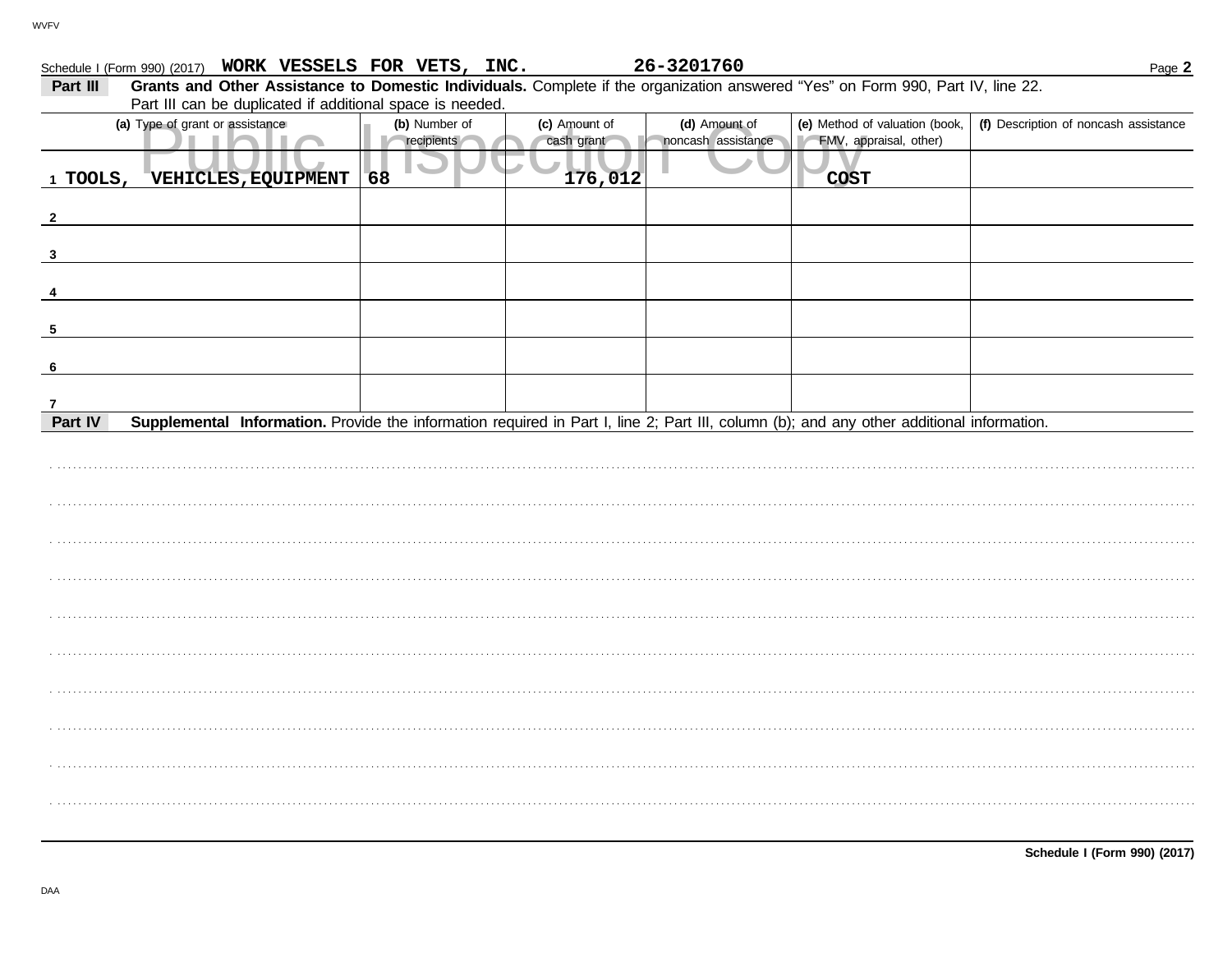| <b>SCHEDULE O</b>                                    |                                                                         | Supplemental Information to Form 990 or 990-EZ                                                  | OMB No. 1545-0047                            |
|------------------------------------------------------|-------------------------------------------------------------------------|-------------------------------------------------------------------------------------------------|----------------------------------------------|
| (Form 990 or 990-EZ)                                 | 2017                                                                    |                                                                                                 |                                              |
| Department of the Treasury                           |                                                                         | Form 990 or 990-EZ or to provide any additional information.<br>u Attach to Form 990 or 990-EZ. | <b>Open to Public</b>                        |
| Internal Revenue Service<br>Name of the organization |                                                                         | u Go to www.irs.gov/Form990 for the latest information.                                         | Inspection<br>Employer identification number |
|                                                      | FOR VETS.<br>WORK VESSELS<br>INC.                                       |                                                                                                 | 26-3201760                                   |
| <b>FORM 990</b>                                      | ORGANIZATION'S MISSION                                                  |                                                                                                 |                                              |
| PURPOSE<br>THE                                       | ORGANIZATION<br>IS<br>OF<br>THE                                         | TO<br>PROVIDE ASSISTANCE TO RETURNING                                                           |                                              |
| VETERANS<br>ΙN                                       | <b>TRANSITION FROM THEIR</b><br>THE                                     | <b>MILITARY</b><br><b>SERVICE</b><br>TO.                                                        | THE<br><b>CIVILIAN</b>                       |
| WORKFORCE.                                           | THE ORGANIZATION ASSISTS VETERANS                                       | IN ACQUIRING<br>THE                                                                             | SKILL SET AND                                |
|                                                      | TOOLS NECESSARY FOR A SUCCESSFUL TRANSITION INTO A CIVILIAN CAREER.     |                                                                                                 |                                              |
|                                                      |                                                                         |                                                                                                 |                                              |
|                                                      |                                                                         |                                                                                                 |                                              |
|                                                      | FORM 990, PART VI, LINE 2 - RELATED PARTY INFORMATION AMONG OFFICERS    |                                                                                                 |                                              |
| <b>KATHLEEN BURNS</b>                                |                                                                         | <b>DAN BURNS</b>                                                                                |                                              |
| <b>DIRECTOR</b>                                      |                                                                         | <b>DIRECTOR</b>                                                                                 |                                              |
| <b>WIFE/HUSBAND</b>                                  |                                                                         |                                                                                                 |                                              |
|                                                      |                                                                         |                                                                                                 |                                              |
|                                                      | FORM 990, PART VI, LINE 11B - ORGANIZATION'S PROCESS TO REVIEW FORM 990 |                                                                                                 |                                              |
|                                                      |                                                                         |                                                                                                 |                                              |
| THE                                                  | FORM 990 IS REVIEWED BY<br>THE                                          | <b>EXECUTIVE DIRECTOR AND THE BOARD</b>                                                         |                                              |
|                                                      |                                                                         |                                                                                                 |                                              |
| <b>FORM 990</b>                                      | PART VI<br>LINE<br>19<br><b>GOVERNING</b>                               | DOCUMENTS DISCLOSURE EXPLANATION                                                                |                                              |
|                                                      | GOVERNING DOCUMENTS ARE AVAILABLE UPON REQUEST                          |                                                                                                 |                                              |
|                                                      |                                                                         |                                                                                                 |                                              |
|                                                      |                                                                         |                                                                                                 |                                              |
|                                                      |                                                                         |                                                                                                 |                                              |
|                                                      |                                                                         |                                                                                                 |                                              |
|                                                      |                                                                         |                                                                                                 |                                              |
|                                                      |                                                                         |                                                                                                 |                                              |
|                                                      |                                                                         |                                                                                                 |                                              |
|                                                      |                                                                         |                                                                                                 |                                              |
|                                                      |                                                                         |                                                                                                 |                                              |
|                                                      |                                                                         |                                                                                                 |                                              |
|                                                      |                                                                         |                                                                                                 |                                              |
|                                                      |                                                                         |                                                                                                 |                                              |